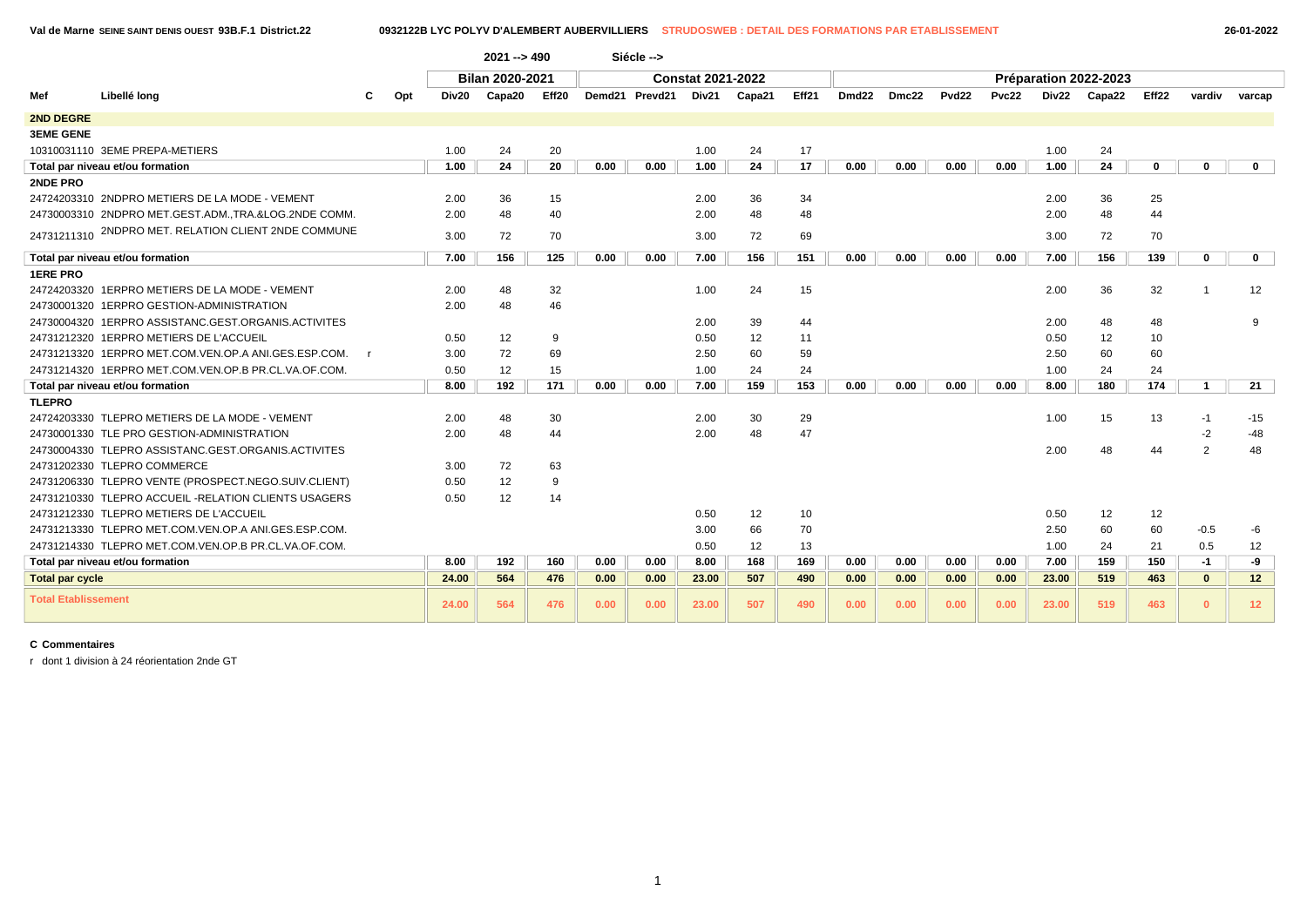|  | 26-01-202 |
|--|-----------|
|--|-----------|

|                            |                                                    |       | $2021 - 975$           |       |      | Siécle -->     |                          |        |       |                   |       |                   |              |       |                       |          |              |                |
|----------------------------|----------------------------------------------------|-------|------------------------|-------|------|----------------|--------------------------|--------|-------|-------------------|-------|-------------------|--------------|-------|-----------------------|----------|--------------|----------------|
|                            |                                                    |       | <b>Bilan 2020-2021</b> |       |      |                | <b>Constat 2021-2022</b> |        |       |                   |       |                   |              |       | Préparation 2022-2023 |          |              |                |
| Mef                        | Libellé long<br>Opt                                | Div20 | Capa20                 | Eff20 |      | Demd21 Prevd21 | Div21                    | Capa21 | Eff21 | Dmd <sub>22</sub> | Dmc22 | Pvd <sub>22</sub> | <b>Pvc22</b> | Div22 | Capa22                | Eff22    | vardiv       | varcap         |
| <b>2ND DEGRE</b>           |                                                    |       |                        |       |      |                |                          |        |       |                   |       |                   |              |       |                       |          |              |                |
| 2NDE G-T                   |                                                    |       |                        |       |      |                |                          |        |       |                   |       |                   |              |       |                       |          |              |                |
|                            | 20010018110 2NDE GENERALE ET TECHNOLOGIQUE         | 11.00 | 330                    | 313   |      |                | 11.00                    | 330    | 313   |                   |       |                   |              | 11.00 | 330                   |          |              |                |
|                            | Total par niveau et/ou formation                   | 11.00 | 330                    | 313   | 0.00 | 0.00           | 11.00                    | 330    | 313   | 0.00              | 0.00  | 0.00              | 0.00         | 11.00 | 330                   | 0        | $\Omega$     | $\mathbf 0$    |
| <b>1ERE G-T</b>            |                                                    |       |                        |       |      |                |                          |        |       |                   |       |                   |              |       |                       |          |              |                |
|                            | 20110019110 PREMIERE GENERALE                      | 6.00  | 188                    | 186   |      |                | 6.00                     | 210    | 182   |                   |       |                   |              | 6.00  | 210                   | 186      |              |                |
|                            | 21120008110 1-STL SC.PHYS.CHIM. EN LABORATOIRE     | 1.00  | 27                     | 26    |      |                | 1.00                     | 28     | 21    |                   |       |                   |              | 1.00  | 28                    | 24       |              |                |
|                            | 21131016110 1-STMG SC.& TECHNO, MANAGEMENT GESTION | 3.00  | 72                     | 69    |      |                | 3.00                     | 72     | 72    |                   |       |                   |              | 3.00  | 72                    | 72       |              |                |
|                            | Total par niveau et/ou formation                   | 10.00 | 287                    | 281   | 0.00 | 0.00           | 10.00                    | 310    | 275   | 0.00              | 0.00  | 0.00              | 0.00         | 10.00 | 310                   | 282      | $\mathbf 0$  | $\mathbf{0}$   |
| <b>TERM G-T</b>            |                                                    |       |                        |       |      |                |                          |        |       |                   |       |                   |              |       |                       |          |              |                |
|                            | 20210019110 TERMINALE GENERALE                     | 6.00  | 188                    | 154   |      |                | 6.00                     | 210    | 177   |                   |       |                   |              | 6.00  | 210                   | 180      |              |                |
|                            | 21220008110 T-STL SC.PHYS.CHIM. EN LABORATOIRE     | 1.00  | 16                     | 14    |      |                | 1.00                     | 30     | 25    |                   |       |                   |              | 1.00  | 24                    | 20       |              | -6             |
|                            | 21231017110 T-STMG GESTION ET FINANCE              | 1.00  | 22                     | 24    |      |                | 1.00                     | 24     | 22    |                   |       |                   |              | 1.00  | 24                    | 24       |              |                |
|                            | 21231018110 T-STMG MERCATIQUE (MARKETING)          | 1.00  | 23                     | 24    |      |                | 1.00                     | 24     | 22    |                   |       |                   |              | 1.00  | 24                    | 24       |              |                |
| 21231019110                | T-STMG RESSOUR. HUMAINES &<br>COMMUNICATION        | 1.00  | 26                     | 26    |      |                | 1.00                     | 24     | 23    |                   |       |                   |              | 1.00  | 24                    | 24       |              |                |
|                            | Total par niveau et/ou formation                   | 10.00 | 275                    | 242   | 0.00 | 0.00           | 10.00                    | 312    | 269   | 0.00              | 0.00  | 0.00              | 0.00         | 10.00 | 306                   | 272      | $\mathbf 0$  | -6             |
| <b>Total par cycle</b>     |                                                    | 31.00 | 892                    | 836   | 0.00 | 0.00           | 31.00                    | 952    | 857   | 0.00              | 0.00  | 0.00              | 0.00         | 31.00 | 946                   | 554      | $\mathbf{0}$ | -6             |
| <b>POST BACCALAUREAT</b>   |                                                    |       |                        |       |      |                |                          |        |       |                   |       |                   |              |       |                       |          |              |                |
| 1BTS2                      |                                                    |       |                        |       |      |                |                          |        |       |                   |       |                   |              |       |                       |          |              |                |
| 31131213210                | 1BTS2 MANAGEMENT COMMERC. OPERATIONNEL             | 1.00  | 35                     | 32    |      |                | 1.00                     | 35     | 34    |                   |       |                   |              | 1.00  | 35                    |          |              |                |
|                            | 31131408210 1BTS2 COMPTABILITE ET GESTION          | 1.00  | 35                     | 35    |      |                | 1.00                     | 35     | 32    |                   |       |                   |              | 1.00  | 35                    |          |              |                |
|                            | Total par niveau et/ou formation                   | 2.00  | 70                     | 67    | 0.00 | 0.00           | 2.00                     | 70     | 66    | 0.00              | 0.00  | 0.00              | 0.00         | 2.00  | 70                    | 0        | 0            | $\mathbf 0$    |
| 2BTS2                      |                                                    |       |                        |       |      |                |                          |        |       |                   |       |                   |              |       |                       |          |              |                |
| 31131213220                | 2BTS2 MANAGEMENT COMMERC. OPERATIONNEL             | 1.00  | 28                     | 29    |      |                | 1.00                     | 28     | 29    |                   |       |                   |              | 1.00  | 30                    |          |              | 2              |
|                            | 31131408220 2BTS2 COMPTABILITE ET GESTION          | 1.00  | 24                     | 19    |      |                | 1.00                     | 24     | 23    |                   |       |                   |              | 1.00  | 24                    |          |              |                |
|                            | Total par niveau et/ou formation                   | 2.00  | 52                     | 48    | 0.00 | 0.00           | 2.00                     | 52     | 52    | 0.00              | 0.00  | 0.00              | 0.00         | 2.00  | 54                    | 0        | 0            | $\mathbf{2}$   |
| <b>Total par cycle</b>     |                                                    | 4.00  | 122                    | 115   | 0.00 | 0.00           | 4.00                     | $122$  | 118   | 0.00              | 0.00  | 0.00              | 0.00         | 4.00  | 124                   | $\bf{0}$ | $\bf{0}$     | $\overline{2}$ |
| <b>Total Etablissement</b> |                                                    | 35.00 | 1014                   | 951   | 0.00 | 0.00           | 35.00                    | 1074   | 975   | 0.00              | 0.00  | 0.00              | 0.00         | 35.00 | 1070                  | 554      | $\mathbf{0}$ | $-4$           |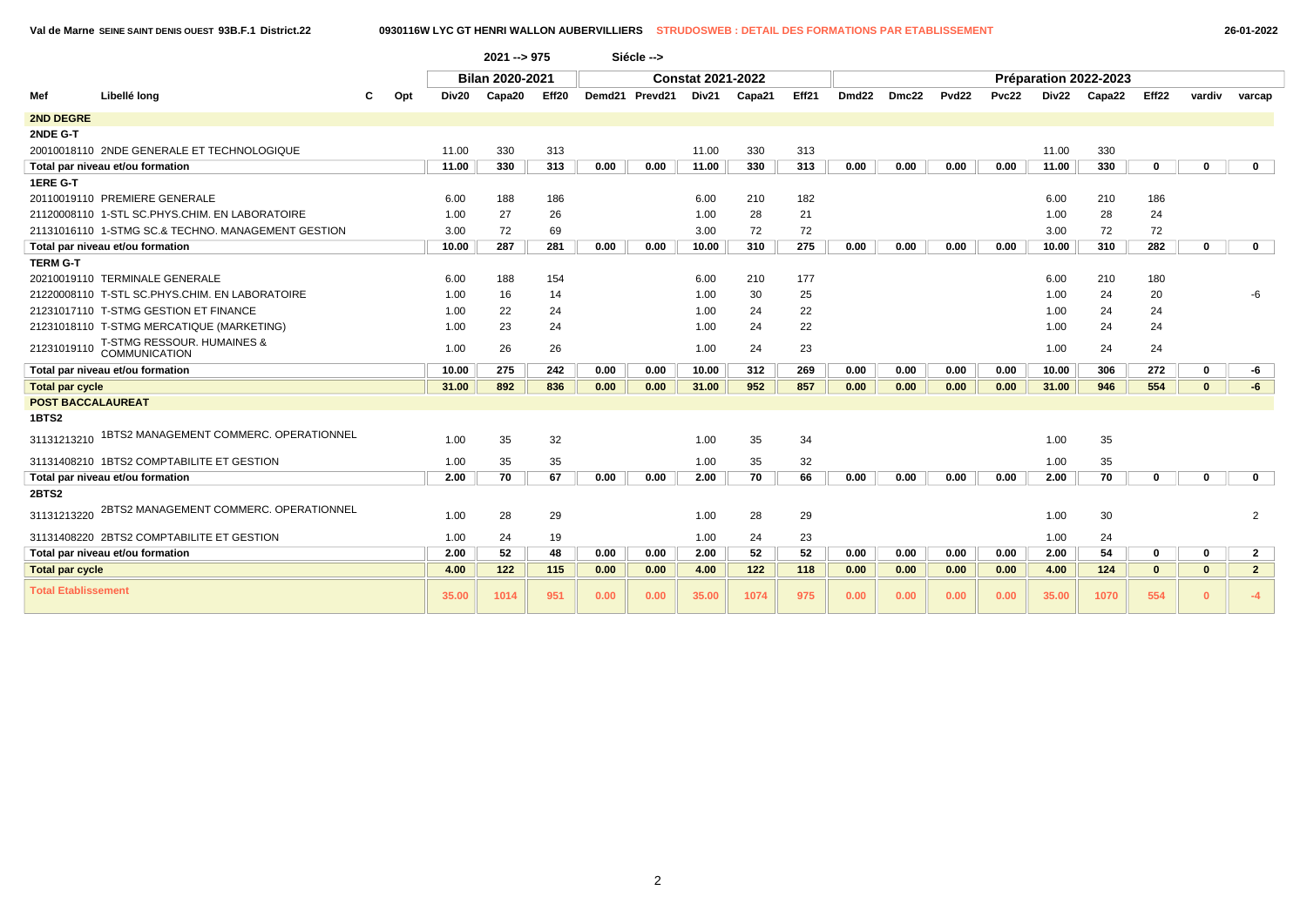$\begin{array}{c} \hline \end{array}$ 

**Val de Marne SEINE SAINT DENIS OUEST 93B.F.1 District.22 0931024H LYC PROF JEAN-PIERRE TIMBAUD AUBERVILLIERS STRUDOSWEB : DETAIL DES FORMATIONS PAR ETABLISSEMENT 26-01-2022**

|                 |                                                      |     | 2021 --> 771 |                 |       |      | Siécle -->     |                          |        |                |       |       |       |       |       |                       |       |              |              |  |
|-----------------|------------------------------------------------------|-----|--------------|-----------------|-------|------|----------------|--------------------------|--------|----------------|-------|-------|-------|-------|-------|-----------------------|-------|--------------|--------------|--|
|                 |                                                      |     |              | Bilan 2020-2021 |       |      |                | <b>Constat 2021-2022</b> |        |                |       |       |       |       |       | Préparation 2022-2023 |       |              |              |  |
| Mef             | Libellé long<br>С                                    | Opt | Div20        | Capa20          | Eff20 |      | Demd21 Prevd21 | Div21                    | Capa21 | Eff21          | Dmd22 | Dmc22 | Pvd22 | Pvc22 | Div22 | Capa22                | Eff22 | vardiv       | varcap       |  |
| 2ND DEGRE       |                                                      |     |              |                 |       |      |                |                          |        |                |       |       |       |       |       |                       |       |              |              |  |
| <b>ULIS</b>     |                                                      |     |              |                 |       |      |                |                          |        |                |       |       |       |       |       |                       |       |              |              |  |
|                 | 10610016110 UNITES LOCALISEES P.INCLUSION SCOLAIRE   |     | 2.00         | 30              |       |      |                | 2.00                     | 30     |                |       |       |       |       | 2.00  | 30                    |       |              |              |  |
|                 | Total par niveau et/ou formation                     |     | 2.00         | 30              | 0     | 0.00 | 0.00           | 2.00                     | 30     | 0              | 0.00  | 0.00  | 0.00  | 0.00  | 2.00  | 30                    | 0     | 0            | $\mathbf{0}$ |  |
| 1CAP2           |                                                      |     |              |                 |       |      |                |                          |        |                |       |       |       |       |       |                       |       |              |              |  |
|                 | 24122005210 1CAP2 PROPR.ENVIR.URBAIN-COLLEC.RECYCL   |     | 0.50         | 10              | 9     |      |                | 0.50                     | 10     | 6              |       |       |       |       | 0.50  | 10                    | 8     |              |              |  |
|                 | 24125218210 1CAP2 MAINT.VEHIC.AUTO OP.A VOIT.PART.   |     | 2.00         | 40              | 39    |      |                | 2.00                     | 40     | 40             |       |       |       |       | 2.00  | 40                    | 40    |              |              |  |
|                 | 2412540B21A 1CAP2 METIER DE LA CARROSSERIE           |     | 2.00         | 40              | 40    |      |                | 2.00                     | 40     | 40             |       |       |       |       | 2.00  | 40                    | 40    |              |              |  |
|                 | 24125433210 1CAP2 PEINTURE EN CARROSSERIE            |     | 0.50         | 10              | 10    |      |                | 0.50                     | 10     | 9              |       |       |       |       | 0.50  | 10                    | 9     |              |              |  |
|                 | Total par niveau et/ou formation                     |     | 5.00         | 100             | 98    | 0.00 | 0.00           | 5.00                     | 100    | 95             | 0.00  | 0.00  | 0.00  | 0.00  | 5.00  | 100                   | 97    | $\mathbf 0$  | $\mathbf 0$  |  |
| 2CAP2           |                                                      |     |              |                 |       |      |                |                          |        |                |       |       |       |       |       |                       |       |              |              |  |
|                 | 24122005220 2CAP2 PROPR.ENVIR.URBAIN-COLLEC.RECYCL   |     | 0.50         | 10              | 8     |      |                | 0.50                     | 10     | 9              |       |       |       |       | 0.50  | 10                    | 6     |              |              |  |
|                 | 24125218220 2CAP2 MAINT.VEHIC.OPTA VOIT.PARTICUL     |     | 2.00         | 36              | 39    |      |                | 2.00                     | 40     | 39             |       |       |       |       | 2.00  | 40                    | 40    |              |              |  |
|                 | 24125433220 2CAP2 PEINTURE EN CARROSSERIE            |     | 0.50         | 10              | 10    |      |                | 0.50                     | 10     | 10             |       |       |       |       | 0.50  | 10                    | 9     |              |              |  |
|                 | 24125434220 2CAP2 REPARATION DES CARROSSERIES        |     | 2.00         | 40              | 35    |      |                | 2.00                     | 40     | 37             |       |       |       |       | 2.00  | 40                    | 36    |              |              |  |
|                 | Total par niveau et/ou formation                     |     | 5.00         | 96              | 92    | 0.00 | 0.00           | 5.00                     | 100    | 95             | 0.00  | 0.00  | 0.00  | 0.00  | 5.00  | 100                   | 91    | $\mathbf 0$  | $\mathbf 0$  |  |
| 2NDE PRO        | 2472000531F 2NDPRO PRODUCTION UPE2A                  |     | 1.00         | 24              | 15    |      |                | 1.00                     | 24     | $\overline{7}$ |       |       |       |       | 1.00  | 24                    |       |              |              |  |
|                 | 2NDPRO MET.TRANSIT.NUMER.ENERG.2NDE                  |     |              |                 |       |      |                |                          |        |                |       |       |       |       |       |                       |       |              |              |  |
| 24720008310     | <b>COMM</b>                                          |     |              |                 |       |      |                | 2.00                     | 48     | 46             |       |       |       |       | 2.00  | 48                    | 47    |              |              |  |
|                 | 24725218310 2NDPRO MAINTENANCE VEHIC. 2NDE COMMUNE   |     | 3.00         | 60              | 59    |      |                |                          |        |                |       |       |       |       |       |                       |       |              |              |  |
| 24725222310     | 2NDPRO MET.MAIN.MATER.VEHIC.2NDE<br>COMMUNE          |     |              |                 |       |      |                | 3.00                     | 60     | 57             |       |       |       |       | 3.00  | 60                    | 58    |              |              |  |
|                 | 24725408310 2NDPRO REPARATION DES CARROSSERIES       |     | 1.00         | 20              | 20    |      |                | 1.00                     | 20     | 20             |       |       |       |       | 1.00  | 20                    | 20    |              |              |  |
|                 | 24725510310 2NDPRO METIERS ELECT. ENVIRON. CONNECTES |     | 2.00         | 48              | 48    |      |                |                          |        |                |       |       |       |       |       |                       |       |              |              |  |
|                 | 24730003310 2NDPRO MET.GEST.ADM.,TRA.&LOG.2NDE COMM. |     | 1.00         | 24              | 24    |      |                | 1.00                     | 24     | 24             |       |       |       |       | 1.00  | 24                    | 24    |              |              |  |
| 24731211310     | 2NDPRO MET. RELATION CLIENT 2NDE COMMUNE             |     | 1.00         | 24              | 22    |      |                | 1.00                     | 24     | 24             |       |       |       |       | 1.00  | 24                    | 23    |              |              |  |
|                 | 24734303310 2NDPRO GEST. POLLUTIONS PROTEC. ENVIRON. |     | 1.00         | 15              | 8     |      |                | 1.00                     | 15     | 11             |       |       |       |       | 1.00  | 15                    | 10    |              |              |  |
|                 | Total par niveau et/ou formation                     |     | 10.00        | 215             | 196   | 0.00 | 0.00           | 10.00                    | 215    | 189            | 0.00  | 0.00  | 0.00  | 0.00  | 10.00 | 215                   | 182   | $\mathbf 0$  | $\mathbf 0$  |  |
| <b>1ERE PRO</b> |                                                      |     |              |                 |       |      |                |                          |        |                |       |       |       |       |       |                       |       |              |              |  |
|                 | 24725214320 1ERPRO MAINT.VEHIC.OPTA VOIT.PARTICUL.   |     | 3.00         | 60              | 58    |      |                | 3.00                     | 60     | 61             |       |       |       |       | 3.00  | 60                    | 58    |              |              |  |
|                 | 24725408320 1ERPRO REPARATION DES CARROSSERIES       |     | 1.00         | 20              | 18    |      |                | 1.00                     | 20     | 19             |       |       |       |       | 1.00  | 20                    | 19    |              |              |  |
|                 | 24725510320 1ERPRO METIERS ELECT. ENVIRON. CONNECTES |     | 2.00         | 48              | 46    |      |                | 2.00                     | 48     | 45             |       |       |       |       | 2.00  | 48                    | 45    |              |              |  |
|                 | 24730001320 1ERPRO GESTION-ADMINISTRATION            |     | 2.00         | 48              | 43    |      |                |                          |        |                |       |       |       |       |       |                       |       |              |              |  |
|                 | 24730004320 1ERPRO ASSISTANC.GEST.ORGANIS.ACTIVITES  |     |              |                 |       |      |                | 1.00                     | 24     | 24             |       |       |       |       | 1.00  | 24                    | 24    |              |              |  |
|                 | 24731213320 1ERPRO MET.COM.VEN.OP.A ANI.GES.ESP.COM. |     |              |                 |       |      |                | 0.50                     | 12     | 13             |       |       |       |       | 0.50  | 12                    | 12    |              |              |  |
|                 | 24731214320 1ERPRO MET.COM.VEN.OP.B PR.CL.VA.OF.COM. |     |              |                 |       |      |                | 0.50                     | 12     | 11             |       |       |       |       | 0.50  | 12                    | 12    |              |              |  |
|                 | 24734303320 1ERPRO GEST. POLLUTIONS PROTEC. ENVIRON. |     | 1.00         | 15              | 15    |      |                | 1.00                     | 15     | 13             |       |       |       |       | 1.00  | 15                    | 15    |              |              |  |
|                 | Total par niveau et/ou formation                     |     | 9.00         | 191             | 180   | 0.00 | 0.00           | 9.00                     | 191    | 186            | 0.00  | 0.00  | 0.00  | 0.00  | 9.00  | 191                   | 185   | 0            | $\mathbf{0}$ |  |
| <b>TLEPRO</b>   |                                                      |     |              |                 |       |      |                |                          |        |                |       |       |       |       |       |                       |       |              |              |  |
|                 | 24725214330 TLEPRO MAINT.VEHIC.OPTA VOIT.PARTICUL.   |     | 3.00         | 60              | 58    |      |                | 3.00                     | 60     | 49             |       |       |       |       | 3.00  | 60                    | 57    |              |              |  |
|                 | 24725408330 TLEPRO REPARATION DES CARROSSERIES       |     | 1.00         | 20              | 20    |      |                | 1.00                     | 20     | 19             |       |       |       |       | 1.00  | 20                    | 20    |              |              |  |
|                 | 24725510330 TLEPRO METIERS ELECT. ENVIRON. CONNECTES |     | 2.00         | 48              | 45    |      |                | 2.00                     | 48     | 47             |       |       |       |       | 2.00  | 48                    | 45    |              |              |  |
|                 | 24730001330 TLE PRO GESTION-ADMINISTRATION           |     | 2.00         | 48              | 42    |      |                | 2.00                     | 48     | 42             |       |       |       |       |       |                       |       | -2           | -48          |  |
|                 | 24730004330 TLEPRO ASSISTANC.GEST.ORGANIS.ACTIVITES  |     |              |                 |       |      |                |                          |        |                |       |       |       |       | 1.00  | 24                    | 24    | $\mathbf{1}$ | 24           |  |
|                 | 24731213330 TLEPRO MET.COM.VEN.OP.A ANI.GES.ESP.COM. |     |              |                 |       |      |                |                          |        |                |       |       |       |       | 0.50  | 12                    | 12    | 0.5          | 12           |  |
|                 | 24731214330 TLEPRO MET.COM.VEN.OP.B PR.CL.VA.OF.COM. |     |              |                 |       |      |                |                          |        |                |       |       |       |       | 0.50  | 12                    | 12    | 0.5          | 12           |  |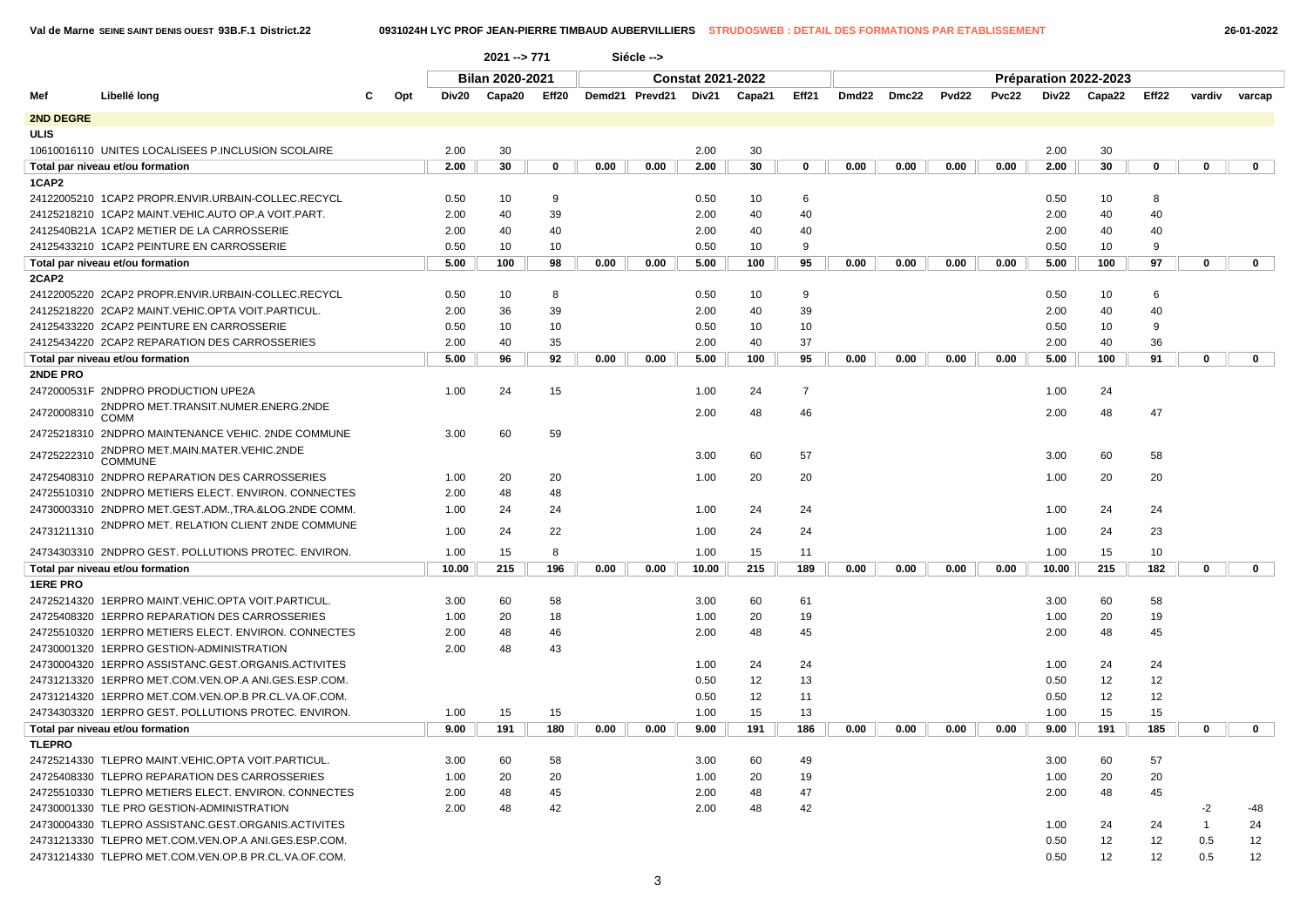|                            |                                                    |    |     |       | $2021 - 771$    |          |        | Siécle --> |                          |        |       |                   |       |       |       |       |                       |       |        |        |
|----------------------------|----------------------------------------------------|----|-----|-------|-----------------|----------|--------|------------|--------------------------|--------|-------|-------------------|-------|-------|-------|-------|-----------------------|-------|--------|--------|
|                            |                                                    |    |     |       | Bilan 2020-2021 |          |        |            | <b>Constat 2021-2022</b> |        |       |                   |       |       |       |       | Préparation 2022-2023 |       |        |        |
| Mef                        | Libellé long                                       | C. | Opt | Div20 | Capa20          | Eff20    | Demd21 | Prevd21    | Div21                    | Capa21 | Eff21 | Dmd <sub>22</sub> | Dmc22 | Pvd22 | Pvc22 | Div22 | Capa22                | Eff22 | vardiv | varcap |
| 24734303330                | TLEPRO GEST. POLLUTIONS PROTEC. ENVIRON.           |    |     | 1.00  | 15              | 10       |        |            | 1.00                     | 15     | 15    |                   |       |       |       | 1.00  | 15                    | 13    |        |        |
|                            | Total par niveau et/ou formation                   |    |     | 9.00  | 191             | 175      | 0.00   | 0.00       | 9.00                     | 191    | 172   | 0.00              | 0.00  | 0.00  | 0.00  | 9.00  | 191                   | 183   |        |        |
| <b>Total par cycle</b>     |                                                    |    |     | 40.00 | 823             | 741      | 0.00   | 0.00       | 40.00                    | 827    | 737   | 0.00              | 0.00  | 0.00  | 0.00  | 40.00 | 827                   | 738   |        |        |
| <b>POST BACCALAUREAT</b>   |                                                    |    |     |       |                 |          |        |            |                          |        |       |                   |       |       |       |       |                       |       |        |        |
| 1BTS2                      |                                                    |    |     |       |                 |          |        |            |                          |        |       |                   |       |       |       |       |                       |       |        |        |
|                            | 31134304210 1BTS2 MET. DES SERV. A L'ENVIRONNEMENT |    |     | 1.00  | 24              | 17       |        |            | 1.00                     | 24     | 22    |                   |       |       |       | 1.00  | 24                    |       |        |        |
|                            | Total par niveau et/ou formation                   |    |     | 1.00  | 24              | 17       | 0.00   | 0.00       | 1.00                     | 24     | 22    | 0.00              | 0.00  | 0.00  | 0.00  | 1.00  | 24                    |       |        |        |
| 2BTS2                      |                                                    |    |     |       |                 |          |        |            |                          |        |       |                   |       |       |       |       |                       |       |        |        |
|                            | 31134304220 2BTS2 MET, DES SERV, A L'ENVIRONNEMENT |    |     |       |                 |          |        |            | 1.00                     | 24     | 12    |                   |       |       |       | 1.00  | 15                    |       |        |        |
|                            | Total par niveau et/ou formation                   |    |     | 0.00  | 0               | $\Omega$ | 0.00   | 0.00       | 1.00                     | 24     | 12    | 0.00              | 0.00  | 0.00  | 0.00  | 1.00  | 15                    |       |        | -9     |
| <b>Total par cycle</b>     |                                                    |    |     | 1.00  | 24              | 17       | 0.00   | 0.00       | 2.00                     | 48     | 34    | 0.00              | 0.00  | 0.00  | 0.00  | 2.00  | 39                    | u     |        | -9     |
| <b>Total Etablissement</b> |                                                    |    |     | 41.00 | 847             | 758      | 0.00   | 0.00       | 42.00                    | 875    | 771   | 0.00              | 0.00  | 0.00  | 0.00  | 42.00 | 866                   | 738   |        |        |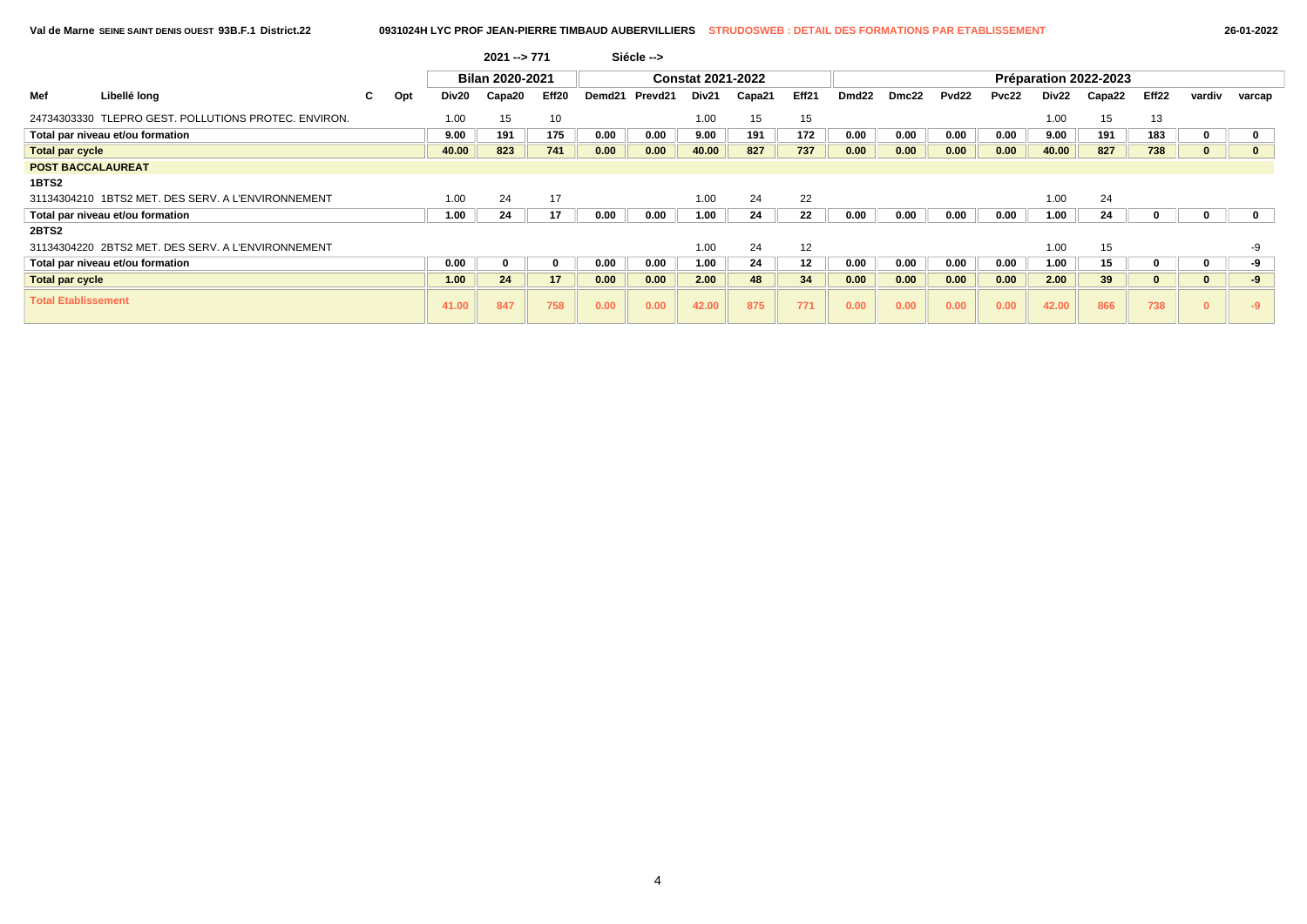|                                                      |     | 2021 -- > 1340 |                 |       |      | Siécle -->     |                          |        |       |       |       |                   |       |              |                       |          |              |              |
|------------------------------------------------------|-----|----------------|-----------------|-------|------|----------------|--------------------------|--------|-------|-------|-------|-------------------|-------|--------------|-----------------------|----------|--------------|--------------|
|                                                      |     |                | Bilan 2020-2021 |       |      |                | <b>Constat 2021-2022</b> |        |       |       |       |                   |       |              | Préparation 2022-2023 |          |              |              |
| Libellé long<br>Mef                                  | Opt | Div20          | Capa20          | Eff20 |      | Demd21 Prevd21 | Div21                    | Capa21 | Eff21 | Dmd22 | Dmc22 | Pvd <sub>22</sub> | Pvc22 | <b>Div22</b> | Capa22                | Eff22    | vardiv       | varcap       |
| 2ND DEGRE                                            |     |                |                 |       |      |                |                          |        |       |       |       |                   |       |              |                       |          |              |              |
| 2NDE G-T                                             |     |                |                 |       |      |                |                          |        |       |       |       |                   |       |              |                       |          |              |              |
| 20010018110 2NDE GENERALE ET TECHNOLOGIQUE           |     | 12.00          | 360             | 379   |      |                | 12.00                    | 360    | 367   |       |       |                   |       | 12.00        | 360                   |          |              |              |
| 2001001811F 2NDE GENERALE ET TECHNOLOGIQUE UPE2A     |     | 1.00           | 12              | 20    |      |                | 1.00                     | 12     | 12    |       |       |                   |       | 1.00         | 12                    |          |              |              |
| Total par niveau et/ou formation                     |     | 13.00          | 372             | 399   | 0.00 | 0.00           | 13.00                    | 372    | 379   | 0.00  | 0.00  | 0.00              | 0.00  | 13.00        | 372                   | 0        | 0            | $\mathbf{0}$ |
| 1ERE G-T                                             |     |                |                 |       |      |                |                          |        |       |       |       |                   |       |              |                       |          |              |              |
| 20110019110 PREMIERE GENERALE                        |     | 6.00           | 183             | 189   |      |                | 6.00                     | 210    | 198   |       |       |                   |       | 6.00         | 210                   | 201      |              |              |
| 21120010110 1STI2D SC. & TECHN. INGEN.INNOV.DEV.DUR. |     | 3.00           | 72              | 63    |      |                | 3.00                     | 72     | 72    |       |       |                   |       | 3.00         | 72                    | 70       |              |              |
| 21131016110 1-STMG SC.& TECHNO. MANAGEMENT GESTION   |     | 4.00           | 96              | 98    |      |                | 4.00                     | 96     | 97    |       |       |                   |       | 4.00         | 96                    | 96       |              |              |
| Total par niveau et/ou formation                     |     | 13.00          | 351             | 350   | 0.00 | 0.00           | 13.00                    | 378    | 367   | 0.00  | 0.00  | 0.00              | 0.00  | 13.00        | 378                   | 367      | $\mathbf 0$  | $\mathbf 0$  |
| <b>TERM G-T</b>                                      |     |                |                 |       |      |                |                          |        |       |       |       |                   |       |              |                       |          |              |              |
| 20210019110 TERMINALE GENERALE                       |     | 6.00           | 183             | 164   |      |                | 6.00                     | 210    | 180   |       |       |                   |       | 6.00         | 210                   | 191      |              |              |
| 21220005110 TSTI2D INNOV.TECHNO. ECO CONCEPT.        |     | 0.75           | 18              | 16    |      |                | 0.75                     | 18     | 15    |       |       |                   |       | 0.75         | 18                    | 18       |              |              |
| 21220006110 TSTI2D SYSTE INFO. ET NUMERIQUE          |     | 2.25           | 55              | 51    |      |                | 2.25                     | 54     | 46    |       |       |                   |       | 2.25         | 54                    | 54       |              |              |
| 21231017110 T-STMG GESTION ET FINANCE                |     | 0.70           | 20              | 12    |      |                | 0.50                     | 15     | 11    |       |       |                   |       | 0.50         | 15                    | 15       |              |              |
| 21231018110 T-STMG MERCATIQUE (MARKETING)            |     | 1.30           | 38              | 74    |      |                | 3.00                     | 72     | 67    |       |       |                   |       | 3.00         | 72                    | 70       |              |              |
| <b>T-STMG RESSOUR. HUMAINES &amp;</b>                |     |                |                 |       |      |                |                          |        |       |       |       |                   |       |              |                       |          |              |              |
| 21231019110<br><b>COMMUNICATION</b>                  |     | 2.00           | 39              | 16    |      |                | 0.50                     | 15     | 19    |       |       |                   |       | 0.50         | 15                    | 15       |              |              |
| Total par niveau et/ou formation                     |     | 13.00          | 353             | 333   | 0.00 | 0.00           | 13.00                    | 384    | 338   | 0.00  | 0.00  | 0.00              | 0.00  | 13.00        | 384                   | 363      | $\mathbf 0$  | 0            |
| <b>Total par cycle</b>                               |     | 39.00          | 1076            | 1082  | 0.00 | 0.00           | 39.00                    | 1134   | 1084  | 0.00  | 0.00  | 0.00              | 0.00  | 39.00        | 1134                  | 730      | $\mathbf{0}$ | $\mathbf{0}$ |
| <b>POST BACCALAUREAT</b>                             |     |                |                 |       |      |                |                          |        |       |       |       |                   |       |              |                       |          |              |              |
| CPGE-1                                               |     |                |                 |       |      |                |                          |        |       |       |       |                   |       |              |                       |          |              |              |
| 30111020210 CPGE1 PTSI (PHYS.TECHN.SCI.INGEN.)       |     | 1.00           | 15              | 11    |      |                | 1.00                     | 15     | 14    |       |       |                   |       | 1.00         | 15                    |          |              |              |
| 30111022210 CPGE1 TSI (TECHNO ET SCI INDUST.)        | a   | 1.00           | 24              | 24    |      |                | 1.00                     | 24     | 21    |       |       |                   |       | 1.00         | 24                    |          |              |              |
| Total par niveau et/ou formation                     |     | 2.00           | 39              | 35    | 0.00 | 0.00           | 2.00                     | 39     | 35    | 0.00  | 0.00  | 0.00              | 0.00  | 2.00         | 39                    | 0        | 0            | 0            |
| CPGE-2                                               |     |                |                 |       |      |                |                          |        |       |       |       |                   |       |              |                       |          |              |              |
| 30111022220 CPGE2 TSI (TECHNO ET SCI INDUSTRIELL.)   |     | 1.00           | 24              | 19    |      |                | 1.00                     | 24     | 24    |       |       |                   |       | 1.00         | 24                    |          |              |              |
| 30111030220 CPGE2 PT (PHYSIQUE ET TECHNOLOGIE)       |     | 1.00           | 15              | 14    |      |                | 1.00                     | 15     | 13    |       |       |                   |       | 1.00         | 15                    |          |              |              |
| Total par niveau et/ou formation                     |     | 2.00           | 39              | 33    | 0.00 | 0.00           | 2.00                     | 39     | 37    | 0.00  | 0.00  | 0.00              | 0.00  | 2.00         | 39                    | 0        | 0            | $\mathbf{0}$ |
| <b>1BTS2</b>                                         |     |                |                 |       |      |                |                          |        |       |       |       |                   |       |              |                       |          |              |              |
| 31120008210 1BTS2 TECHNICO-COMMERCIAL                |     | 1.00           | 35              | 36    |      |                |                          |        |       |       |       |                   |       |              |                       |          |              |              |
| 31120112210 1BTS2 SYST.NUMER, OPT.A INFORM.&RESEAUX  |     | 1.00           | 24              | 25    |      |                | 1.00                     | 24     | 25    |       |       |                   |       | 1.00         | 24                    |          |              |              |
| 31122316210 1BTS2 CONC.PROC.REAL.PROD. 1E AN. COM.   |     | 1.00           | 24              | 21    |      |                | 1.00                     | 24     | 27    |       |       |                   |       | 1.00         | 24                    |          |              |              |
| 31131216210 1BTS2 CONSEIL&COMMERC. SOLUT. TECHNIQ    |     |                |                 |       |      |                | 1.00                     | 35     | 31    |       |       |                   |       | 1.00         | 35                    |          |              |              |
| 31132409210 1BTS2 SUPPORT A L'ACTION MANAGERIALE     |     | 1.00           | 28              | 28    |      |                | 1.00                     | 30     | 27    |       |       |                   |       | 1.00         | 30                    |          |              |              |
| Total par niveau et/ou formation                     |     | 4.00           | 111             | 110   | 0.00 | 0.00           | 4.00                     | 113    | 110   | 0.00  | 0.00  | 0.00              | 0.00  | 4.00         | 113                   | 0        | 0            | 0            |
| <b>2BTS2</b>                                         |     |                |                 |       |      |                |                          |        |       |       |       |                   |       |              |                       |          |              |              |
| 31120008220 2BTS2 TECHNICO-COMMERCIAL                |     | 1.00           | 24              | 19    |      |                | 1.00                     | 24     | 16    |       |       |                   |       |              |                       |          | $-1$         | $-24$        |
| 31120112220 2BTS2 SYST.NUMER. OPT.A INFORM.&RESEAUX  |     | 1.00           | 24              | 16    |      |                | 1.00                     | 24     | 22    |       |       |                   |       | 1.00         | 24                    |          |              |              |
| 31122317220 2BTS2 CON.PROC.REA.PROD. OPT.B PROD.SER  |     | 0.50           | 12              | 16    |      |                | 0.50                     | 12     | 14    |       |       |                   |       | 0.50         | 12                    |          |              |              |
| 31122318220 2BTS2 CON.PROC.REA.PROD. OPT.A PROD.UNI  |     | 0.50           | 12              | 17    |      |                | 0.50                     | 12     |       |       |       |                   |       | 0.50         | 12                    |          |              |              |
| 31131216220 2BTS2 CONSEIL&COMMERC. SOLUT. TECHNIQ.   |     |                |                 |       |      |                |                          |        |       |       |       |                   |       | 1.00         | 24                    |          | -1           | 24           |
| 31132409220 2BTS2 SUPPORT A L'ACTION MANAGERIALE     |     | 1.00           | 24              | 25    |      |                | 1.00                     | 24     | 22    |       |       |                   |       | 1.00         | 24                    |          |              |              |
| Total par niveau et/ou formation                     |     | 4.00           | 96              | 93    | 0.00 | 0.00           | 4.00                     | 96     | 74    | 0.00  | 0.00  | 0.00              | 0.00  | 4.00         | 96                    | 0        | 0            | 0            |
| <b>Total par cycle</b>                               |     | 12.00          | 285             | 271   | 0.00 | 0.00           | 12.00                    | 287    | 256   | 0.00  | 0.00  | 0.00              | 0.00  | 12.00        | 287                   | $\bf{0}$ | $\mathbf{0}$ | $\mathbf{0}$ |
| <b>Total Etablissement</b>                           |     | 51.00          | 1361            | 1353  | 0.00 | 0.00           | 51.00                    | 1421   | 1340  | 0.00  | 0.00  | 0.00              | 0.00  | 51.00        | 1421                  | 730      | $\mathbf{0}$ | $\Omega$     |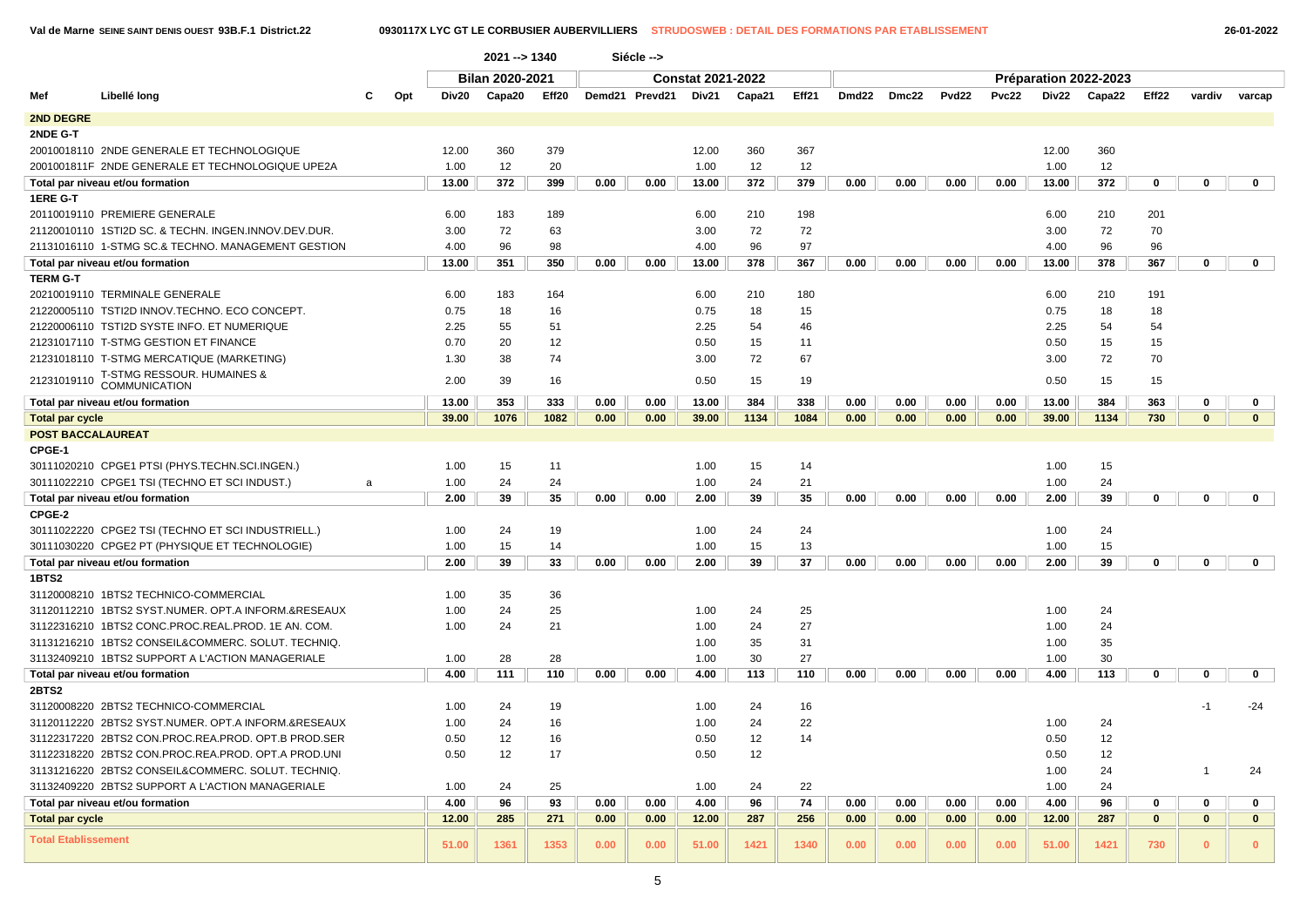|     |              |     |       | 2021 -- > 1340  |       |        | Siécle --> |                          |        |       |                   |       |       |       |       |                       |       |        |        |
|-----|--------------|-----|-------|-----------------|-------|--------|------------|--------------------------|--------|-------|-------------------|-------|-------|-------|-------|-----------------------|-------|--------|--------|
|     |              |     |       | Bilan 2020-2021 |       |        |            | <b>Constat 2021-2022</b> |        |       |                   |       |       |       |       | Préparation 2022-2023 |       |        |        |
| Mef | ∟ibellé long | Opt | Div20 | Capa20          | Eff20 | Demd21 | Prevd21    | Div21                    | Capa21 | Eff21 | Dmd <sub>22</sub> | Dmc22 | Pvd22 | Pvc22 | Div22 | Capa22                | Eff22 | vardiv | varcap |

a affichage 24 dotation 15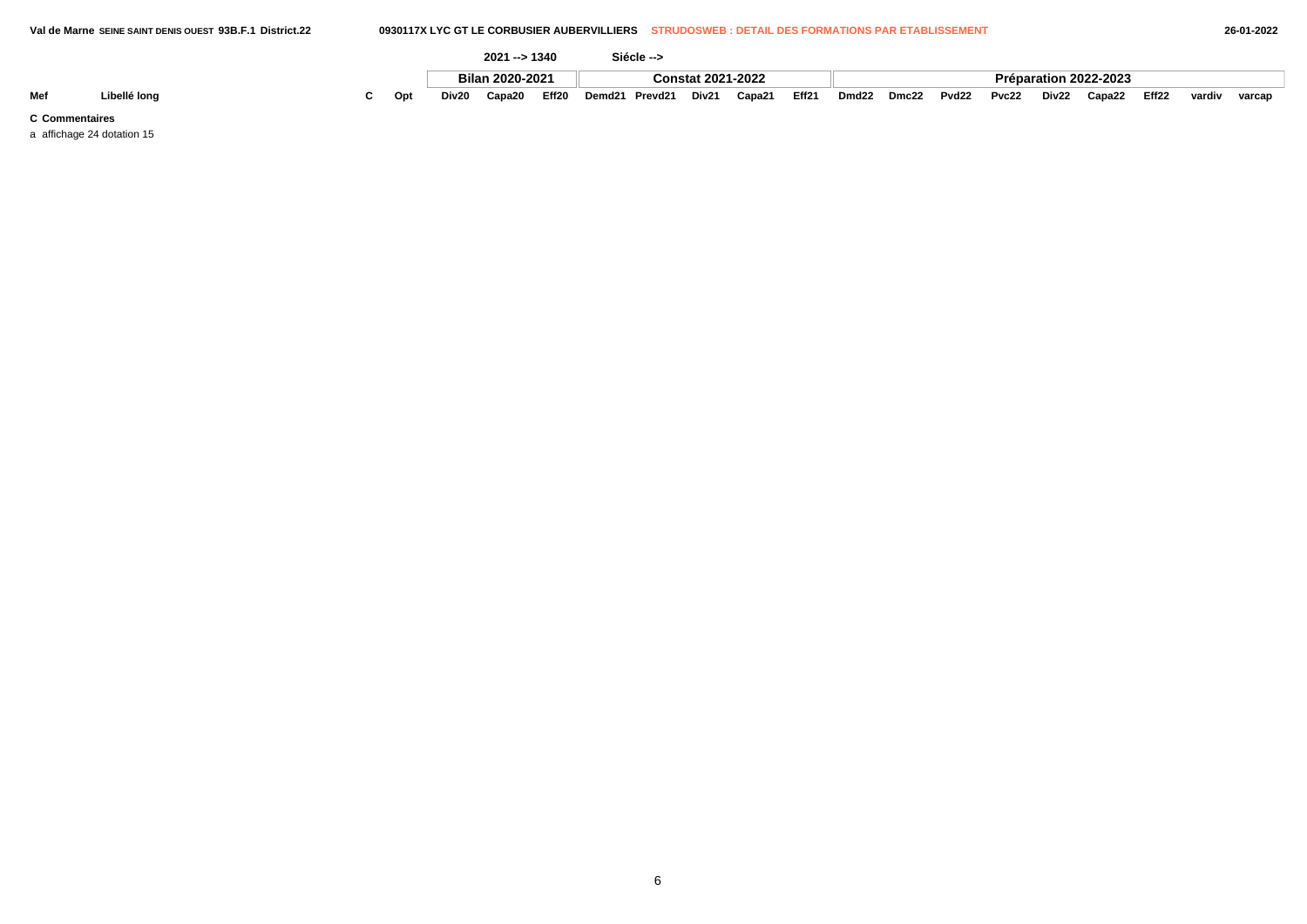**Val de Marne SEINE SAINT DENIS OUEST 93B.F.1 District.22 0932126F LYC POLYV FRANCOIS RABELAIS DUGNY STRUDOSWEB : DETAIL DES FORMATIONS PAR ETABLISSEMENT 26-01-2022**

|                        |                                                        |   |     |       | $2021 - 5478$          |              |      | Siécle -->     |                          |        |                |       |       |                   |       |       |                       |             |             |              |  |
|------------------------|--------------------------------------------------------|---|-----|-------|------------------------|--------------|------|----------------|--------------------------|--------|----------------|-------|-------|-------------------|-------|-------|-----------------------|-------------|-------------|--------------|--|
|                        |                                                        |   |     |       | <b>Bilan 2020-2021</b> |              |      |                | <b>Constat 2021-2022</b> |        |                |       |       |                   |       |       | Préparation 2022-2023 |             |             |              |  |
| Mef                    | Libellé long                                           | C | Opt | Div20 | Capa20                 | Eff20        |      | Demd21 Prevd21 | Div21                    | Capa21 | Eff21          | Dmd22 | Dmc22 | Pvd <sub>22</sub> | Pvc22 | Div22 | Capa22                | Eff22       | vardiv      | varcap       |  |
| <b>2ND DEGRE</b>       |                                                        |   |     |       |                        |              |      |                |                          |        |                |       |       |                   |       |       |                       |             |             |              |  |
| 2NDE G-T               |                                                        |   |     |       |                        |              |      |                |                          |        |                |       |       |                   |       |       |                       |             |             |              |  |
|                        | 21033402110 2-STHR SC.&TEC. HOTELLER.RESTAURAT.        |   |     | 1.00  | 24                     | 11           |      |                | 1.00                     | 24     | 15             |       |       |                   |       | 1.00  | 24                    |             |             |              |  |
|                        | Total par niveau et/ou formation                       |   |     | 1.00  | 24                     | 11           | 0.00 | 0.00           | 1.00                     | 24     | 15             | 0.00  | 0.00  | 0.00              | 0.00  | 1.00  | 24                    | $\mathbf 0$ | $\mathbf 0$ | $\mathbf 0$  |  |
| 1ERE G-T               |                                                        |   |     |       |                        |              |      |                |                          |        |                |       |       |                   |       |       |                       |             |             |              |  |
|                        | 21133402110 1-STHR SC.&TEC. HOTELLER.RESTAURAT.        |   |     | 1.00  | 24                     | 19           |      |                | 1.00                     | 24     | 23             |       |       |                   |       | 1.00  | 24                    | 22          |             |              |  |
|                        | Total par niveau et/ou formation                       |   |     | 1.00  | 24                     | 19           | 0.00 | 0.00           | 1.00                     | 24     | 23             | 0.00  | 0.00  | 0.00              | 0.00  | 1.00  | 24                    | 22          | $\mathbf 0$ | $\mathbf{0}$ |  |
| <b>TERM G-T</b>        |                                                        |   |     |       |                        |              |      |                |                          |        |                |       |       |                   |       |       |                       |             |             |              |  |
|                        | 21233402110 T-STHR SC.&TEC. HOTELLER.RESTAURAT.        |   |     | 1.00  | 20                     | 22           |      |                | 1.00                     | 24     | 12             |       |       |                   |       | 1.00  | 24                    | 19          |             |              |  |
|                        | Total par niveau et/ou formation                       |   |     | 1.00  | 20                     | 22           | 0.00 | 0.00           | 1.00                     | 24     | 12             | 0.00  | 0.00  | 0.00              | 0.00  | 1.00  | 24                    | 19          | 0           | $\mathbf 0$  |  |
| 1CAP2                  |                                                        |   |     |       |                        |              |      |                |                          |        |                |       |       |                   |       |       |                       |             |             |              |  |
|                        | 24122139210 1CAP2 CUISINE                              |   |     | 1.50  | 36                     | 27           |      |                | 1.50                     | 36     | 33             |       |       |                   |       | 1.50  | 36                    | 30          |             |              |  |
|                        | 24122141210 1CAP2 PATISSIER                            |   |     | 1.00  | 24                     | 17           |      |                | 1.00                     | 24     | 22             |       |       |                   |       | 1.00  | 24                    | 20          |             |              |  |
|                        | 1CAP2<br>24133412210 COMMER.SERV.HOTEL-CAFE-RESTAURANT |   |     | 1.50  | 36                     | 23           |      |                | 1.50                     | 36     | 33             |       |       |                   |       | 1.50  | 36                    | 28          |             |              |  |
|                        | Total par niveau et/ou formation                       |   |     | 4.00  | 96                     | 67           | 0.00 | 0.00           | 4.00                     | 96     | 88             | 0.00  | 0.00  | 0.00              | 0.00  | 4.00  | 96                    | 78          | $\mathbf 0$ | $\mathbf{0}$ |  |
| 2CAP2                  |                                                        |   |     |       |                        |              |      |                |                          |        |                |       |       |                   |       |       |                       |             |             |              |  |
|                        | 24122139220 2CAP2 CUISINE                              |   |     | 1.50  | 36                     | 32           |      |                | 1.50                     | 36     | 34             |       |       |                   |       | 1.50  | 36                    | 35          |             |              |  |
|                        | 24122141220 2CAP2 PATISSIER                            |   |     | 1.00  | 24                     | 22           |      |                | 1.00                     | 24     | 17             |       |       |                   |       | 1.00  | 24                    | 22          |             |              |  |
| 24133412220            | 2CAP2<br>COMMER.SERV.HOTEL-CAFE-RESTAURANT             |   |     | 1.50  | 36                     | 26           |      |                | 1.50                     | 36     | 23             |       |       |                   |       | 1.50  | 36                    | 27          |             |              |  |
|                        | Total par niveau et/ou formation                       |   |     | 4.00  | 96                     | 80           | 0.00 | 0.00           | 4.00                     | 96     | 74             | 0.00  | 0.00  | 0.00              | 0.00  | 4.00  | 96                    | 84          | 0           | $\mathbf 0$  |  |
| 2NDE PRO               |                                                        |   |     |       |                        |              |      |                |                          |        |                |       |       |                   |       |       |                       |             |             |              |  |
|                        | 24733404310 2NDPRO MET.HOTEL.-RESTAUR. 2NDE COMMUNE    |   |     | 3.00  | 72                     | 63           |      |                | 3.00                     | 72     | 68             |       |       |                   |       | 3.00  | 72                    | 66          |             |              |  |
|                        | Total par niveau et/ou formation                       |   |     | 3.00  | 72                     | 63           | 0.00 | 0.00           | 3.00                     | 72     | 68             | 0.00  | 0.00  | 0.00              | 0.00  | 3.00  | 72                    | 66          | $\mathbf 0$ | $\mathbf{0}$ |  |
| <b>1ERE PRO</b>        |                                                        |   |     |       |                        |              |      |                |                          |        |                |       |       |                   |       |       |                       |             |             |              |  |
|                        | 24722106320 1ERPRO CUISINE                             |   |     | 2.00  | 39                     | 36           |      |                | 2.00                     | 39     | 41             |       |       |                   |       | 2.00  | 39                    | 39          |             |              |  |
| 24733403320            | 1ERPRO COMMERC. SERVICES EN                            |   |     | 1.00  | 24                     | 24           |      |                | 1.00                     | 24     | 22             |       |       |                   |       | 1.00  | 24                    | 24          |             |              |  |
|                        | <b>RESTAURATION</b>                                    |   |     |       |                        |              |      |                |                          |        |                |       |       |                   |       |       |                       |             |             |              |  |
|                        | Total par niveau et/ou formation                       |   |     | 3.00  | 63                     | 60           | 0.00 | 0.00           | 3.00                     | 63     | 63             | 0.00  | 0.00  | 0.00              | 0.00  | 3.00  | 63                    | 63          | $\mathbf 0$ | $\mathbf 0$  |  |
| <b>TLEPRO</b>          |                                                        |   |     |       |                        |              |      |                |                          |        |                |       |       |                   |       |       |                       |             |             |              |  |
|                        | 24722106330 TLEPRO CUISINE                             |   |     | 1.00  | 24                     | 25           |      |                | 2.00                     | 39     | 36             |       |       |                   |       | 2.00  | 39                    | 39          |             |              |  |
| 24733403330            | TLEPRO COMMERC. SERVICES EN<br><b>RESTAURATION</b>     |   |     | 1.00  | 24                     | 15           |      |                | 1.00                     | 24     | 24             |       |       |                   |       | 1.00  | 24                    | 22          |             |              |  |
|                        | Total par niveau et/ou formation                       |   |     | 2.00  | 48                     | 40           | 0.00 | 0.00           | 3.00                     | 63     | 60             | 0.00  | 0.00  | 0.00              | 0.00  | 3.00  | 63                    | 61          | $\mathbf 0$ | $\mathbf{0}$ |  |
| МC                     |                                                        |   |     |       |                        |              |      |                |                          |        |                |       |       |                   |       |       |                       |             |             |              |  |
|                        | 25322105110 MC CUISINIER DESSERTS RESTAU. (MC5)        |   |     | 0.50  | 12                     | 11           |      |                | 1.00                     | 12     | 12             |       |       |                   |       | 1.00  | 12                    |             |             |              |  |
|                        | 25333411110 MC EMPLOYE BARMAN (MC5)                    |   |     | 0.50  | 12                     | 12           |      |                | 1.00                     | 12     | $\overline{7}$ |       |       |                   |       | 1.00  | 12                    |             |             |              |  |
|                        | 25333412110 MC ORGANISATEUR DE RECEPTION               |   |     | 1.00  | 12                     | 9            |      |                | 1.00                     | 12     | 9              |       |       |                   |       | 1.00  | 12                    |             |             |              |  |
|                        | Total par niveau et/ou formation                       |   |     | 2.00  | 36                     | 32           | 0.00 | 0.00           | 3.00                     | 36     | 28             | 0.00  | 0.00  | 0.00              | 0.00  | 3.00  | 36                    | 0           | 0           | $\mathbf 0$  |  |
|                        |                                                        |   |     |       | 479                    |              |      |                |                          |        |                |       |       |                   |       |       |                       | 393         |             |              |  |
| <b>Total par cycle</b> | <b>POST BACCALAUREAT</b>                               |   |     | 21.00 |                        | 394          | 0.00 | 0.00           | 23.00                    | 498    | 431            | 0.00  | 0.00  | 0.00              | 0.00  | 23.00 | 498                   |             | $\mathbf 0$ | $\mathbf{0}$ |  |
| 1BTS2                  |                                                        |   |     |       |                        |              |      |                |                          |        |                |       |       |                   |       |       |                       |             |             |              |  |
|                        | 31133422210 1BTS2 MANAGEMENT HOTEL.-REST. 1E AN.COM    |   |     | 1.00  | 24                     | 24           |      |                | 1.00                     | 24     | 24             |       |       |                   |       | 1.00  | 24                    |             |             |              |  |
|                        | Total par niveau et/ou formation                       |   |     | 1.00  | 24                     | 24           | 0.00 | 0.00           | 1.00                     | 24     | 24             | 0.00  | 0.00  | 0.00              | 0.00  | 1.00  | 24                    | $\mathbf 0$ | $\mathbf 0$ | $\mathbf{0}$ |  |
| 2BTS2                  |                                                        |   |     |       |                        |              |      |                |                          |        |                |       |       |                   |       |       |                       |             |             |              |  |
|                        | 31133423220 2BTS2 MANAG. HOTEL.REST. OPT.A RESTAUR.    |   |     | 0.50  | 12                     | 12           |      |                | 0.50                     | 12     | 10             |       |       |                   |       | 0.50  | 12                    |             |             |              |  |
|                        | 31133424220 2BTS2 MANAG. HOTEL.REST. OPT.B PR.CULIN    |   |     | 0.50  | 12                     | $\mathbf{q}$ |      |                | 0.50                     | 12     | 9              |       |       |                   |       | 0.50  | 12                    |             |             |              |  |
|                        |                                                        |   |     |       |                        |              |      |                |                          |        |                |       |       |                   |       |       |                       |             |             |              |  |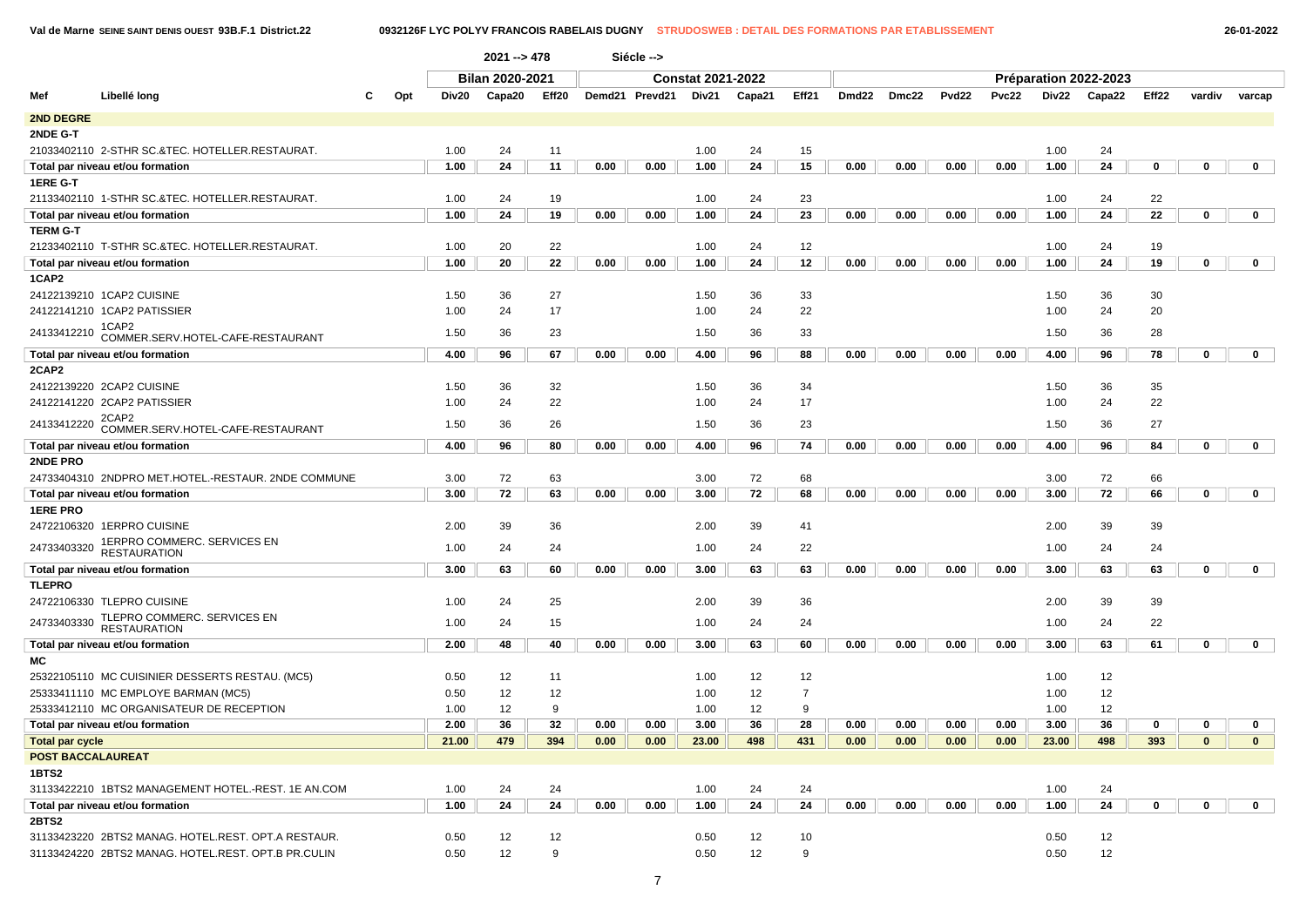|                            |                                                       |    |     |       | Bilan 2020-2021 |       |        |         | <b>Constat 2021-2022</b> |        |                |                   |       |                   |       |       | Préparation 2022-2023 |       |          |             |
|----------------------------|-------------------------------------------------------|----|-----|-------|-----------------|-------|--------|---------|--------------------------|--------|----------------|-------------------|-------|-------------------|-------|-------|-----------------------|-------|----------|-------------|
| Mef                        | Libellé lona                                          | C. | Opt | Div20 | Capa20          | Eff20 | Demd21 | Prevd21 | Div21                    | Capa21 | Eff21          | Dmd <sub>22</sub> | Dmc22 | Pvd <sub>22</sub> | Pvc22 | Div22 | Capa22                | Eff22 | vardiv   | varcap      |
|                            | Total par niveau et/ou formation                      |    |     | 1.00  | 24              | 21    | 0.00   | 0.00    | 1.00                     | 24     | 19             | 0.00              | 0.00  | 0.00              | 0.00  | 1.00  | 24                    |       |          | $\mathbf 0$ |
| <b>CL.M.NIV</b>            |                                                       |    |     |       |                 |       |        |         |                          |        |                |                   |       |                   |       |       |                       |       |          |             |
|                            | 32033421110 CM-NIV MISE A NIVEAU HOTEL.RESTAURATION   |    |     | 1.00  | 12              |       |        |         | 1.00                     | 12     | $\overline{4}$ |                   |       |                   |       | 1.00  | 12                    |       |          |             |
|                            | Total par niveau et/ou formation                      |    |     | 1.00  | 12              |       | 0.00   | 0.00    | 1.00                     | 12     |                | 0.00              | 0.00  | 0.00              | 0.00  | 1.00  | 12                    |       |          | 0           |
| <b>LICENC PRO</b>          |                                                       |    |     |       |                 |       |        |         |                          |        |                |                   |       |                   |       |       |                       |       |          |             |
|                            | 4159990R11A LICENCE PROF MANAG PROD DE RESTAURATION a |    |     | 1.00  | 20              |       |        |         | 1.00                     | 20     |                |                   |       |                   |       | 1.00  | 20                    |       |          |             |
|                            | Total par niveau et/ou formation                      |    |     | 1.00  | 20              | 0     | 0.00   | 0.00    | 1.00                     | 20     | $\mathbf{0}$   | 0.00              | 0.00  | 0.00              | 0.00  | 1.00  | 20                    |       |          | 0           |
| Total par cycle            |                                                       |    |     | 4.00  | 80              | 52    | 0.00   | 0.00    | 4.00                     | 80     | 47             | 0.00              | 0.00  | 0.00              | 0.00  | 4.00  | 80                    | n     | $\bf{0}$ | $\bf{0}$    |
| <b>Total Etablissement</b> |                                                       |    |     | 25.00 | 559             | 446   | 0.00   | 0.00    | 27.00                    | 578    | 478            | 0.00              | 0.00  | 0.00              | 0.00  | 27.00 | 578                   | 393   | $\bf{0}$ |             |

**2021 --> 478 Siécle -->**

## **C Commentaires**

a licence prof dotation enseignement superieur-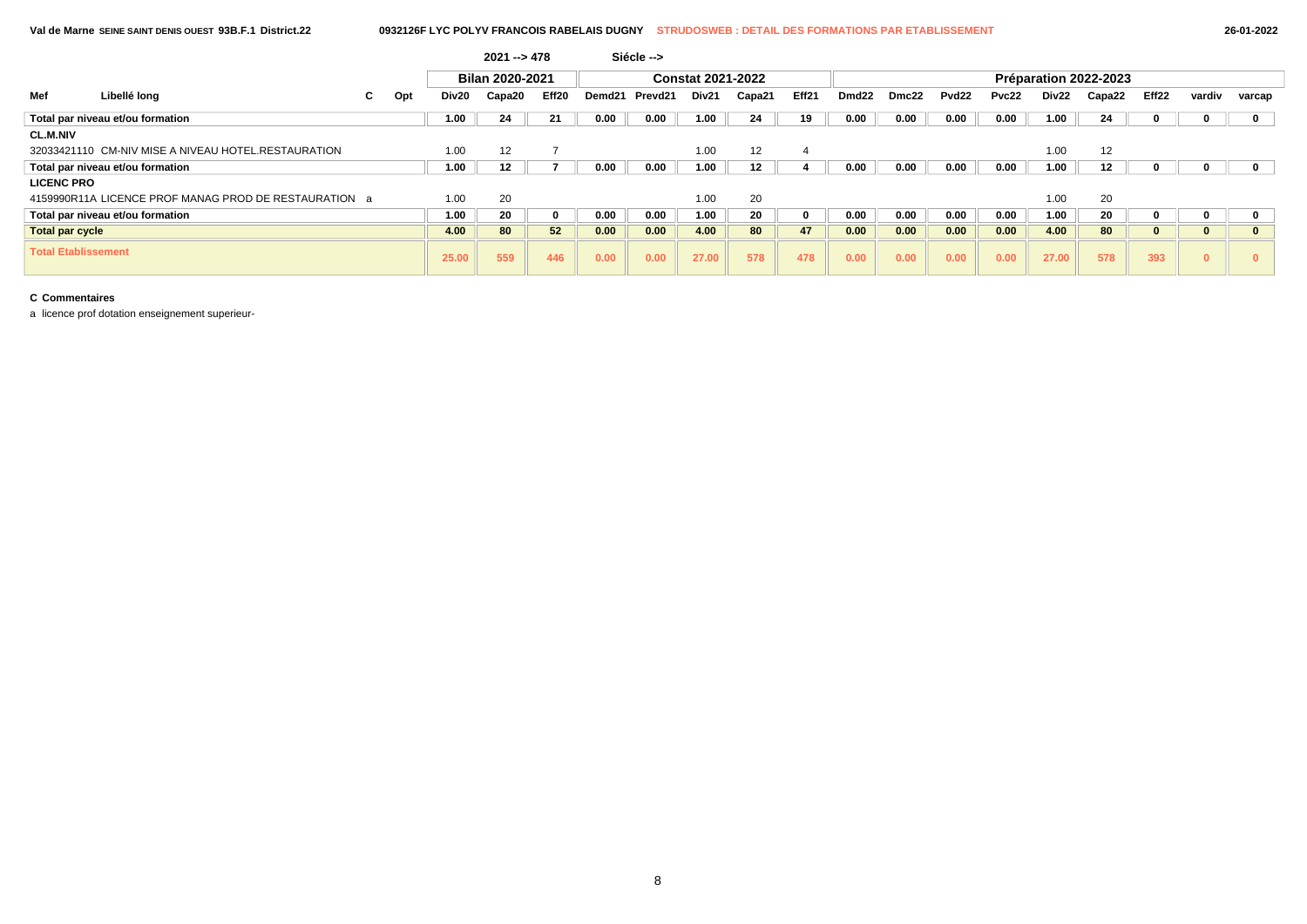**Val de Marne SEINE SAINT DENIS OUEST 93B.F.1 District.21 0931735F LYC PROF LOUISE MICHEL EPINAY-SUR-SEINE STRUDOSWEB : DETAIL DES FORMATIONS PAR ETABLISSEMENT 26-01-2022**

|                        |                                                      |   |     |       | $2021 - 522$           |       |      | Siécle -->     |                          |        |             |             |      |       |              |       |                       |                   |              |              |
|------------------------|------------------------------------------------------|---|-----|-------|------------------------|-------|------|----------------|--------------------------|--------|-------------|-------------|------|-------|--------------|-------|-----------------------|-------------------|--------------|--------------|
|                        |                                                      |   |     |       | <b>Bilan 2020-2021</b> |       |      |                | <b>Constat 2021-2022</b> |        |             |             |      |       |              |       | Préparation 2022-2023 |                   |              |              |
| Mef                    | Libellé long                                         | с | Opt | Div20 | Capa20                 | Eff20 |      | Demd21 Prevd21 | Div21                    | Capa21 | Eff21       | Dmd22 Dmc22 |      | Pvd22 | <b>Pvc22</b> | Div22 | Capa22                | Eff <sub>22</sub> | vardiv       | varcap       |
| 2ND DEGRE              |                                                      |   |     |       |                        |       |      |                |                          |        |             |             |      |       |              |       |                       |                   |              |              |
| <b>3EME GENE</b>       |                                                      |   |     |       |                        |       |      |                |                          |        |             |             |      |       |              |       |                       |                   |              |              |
|                        | 10310031110 3EME PREPA-METIERS                       |   |     | 1.00  | 24                     | 19    |      |                |                          |        |             |             |      |       |              |       |                       |                   |              |              |
|                        | Total par niveau et/ou formation                     |   |     | 1.00  | 24                     | 19    | 0.00 | 0.00           | 0.00                     | 0      | 0           | 0.00        | 0.00 | 0.00  | 0.00         | 0.00  | 0                     | 0                 | 0            | $\mathbf 0$  |
| ULIS                   |                                                      |   |     |       |                        |       |      |                |                          |        |             |             |      |       |              |       |                       |                   |              |              |
|                        | 10610016110 UNITES LOCALISEES P.INCLUSION SCOLAIRE   |   |     | 1.00  | 10                     |       |      |                | 1.00                     | 20     |             |             |      |       |              | 1.00  | 20                    |                   |              |              |
|                        | Total par niveau et/ou formation                     |   |     | 1.00  | 10                     | 0     | 0.00 | 0.00           | 1.00                     | 20     | $\mathbf 0$ | 0.00        | 0.00 | 0.00  | 0.00         | 1.00  | 20                    | $\mathbf 0$       | $\mathbf 0$  | $\mathbf 0$  |
| 2NDE G-T               |                                                      |   |     |       |                        |       |      |                |                          |        |             |             |      |       |              |       |                       |                   |              |              |
|                        | 20010018110 2NDE GENERALE ET TECHNOLOGIQUE           |   |     | 2.00  | 48                     | 45    |      |                | 2.00                     | 48     | 45          |             |      |       |              | 2.00  | 48                    |                   |              |              |
|                        | Total par niveau et/ou formation                     |   |     | 2.00  | 48                     | 45    | 0.00 | 0.00           | 2.00                     | 48     | 45          | 0.00        | 0.00 | 0.00  | 0.00         | 2.00  | 48                    | 0                 | $\mathbf 0$  | $\mathbf 0$  |
| 1ERE G-T               |                                                      |   |     |       |                        |       |      |                |                          |        |             |             |      |       |              |       |                       |                   |              |              |
|                        | 21131016110 1-STMG SC.& TECHNO. MANAGEMENT GESTION   |   |     | 2.00  | 48                     | 47    |      |                | 3.00                     | 72     | 65          |             |      |       |              | 3.00  | 72                    | 54                |              |              |
|                        | Total par niveau et/ou formation                     |   |     | 2.00  | 48                     | 47    | 0.00 | 0.00           | 3.00                     | 72     | 65          | 0.00        | 0.00 | 0.00  | 0.00         | 3.00  | 72                    | 54                | $\mathbf 0$  | $\mathbf 0$  |
| <b>TERM G-T</b>        |                                                      |   |     |       |                        |       |      |                |                          |        |             |             |      |       |              |       |                       |                   |              |              |
|                        | 21231018110 T-STMG MERCATIQUE (MARKETING)            |   |     | 1.00  | 28                     | 22    |      |                | 2.00                     | 48     | 50          |             |      |       |              | 3.00  | 72                    | 64                | $\mathbf{1}$ | 24           |
|                        | Total par niveau et/ou formation                     |   |     | 1.00  | 28                     | 22    | 0.00 | 0.00           | 2.00                     | 48     | 50          | 0.00        | 0.00 | 0.00  | 0.00         | 3.00  | 72                    | 64                | $\mathbf{1}$ | 24           |
| 1CAP2                  |                                                      |   |     |       |                        |       |      |                |                          |        |             |             |      |       |              |       |                       |                   |              |              |
|                        | 24131224210 1CAP2 EQUIPIER POLYVALENT DU COMMERCE    |   |     | 2.00  | 48                     | 48    |      |                | 2.00                     | 48     | 42          |             |      |       |              | 2.00  | 48                    | 45                |              |              |
|                        | Total par niveau et/ou formation                     |   |     | 2.00  | 48                     | 48    | 0.00 | 0.00           | 2.00                     | 48     | 42          | 0.00        | 0.00 | 0.00  | 0.00         | 2.00  | 48                    | 45                | $\mathbf 0$  | $\mathbf 0$  |
| 2CAP2                  |                                                      |   |     |       |                        |       |      |                |                          |        |             |             |      |       |              |       |                       |                   |              |              |
|                        | 24131214220 2CAP2 EMPLOYE COMMERCE MULTISPECIALITES  |   |     | 1.00  | 24                     | 23    |      |                |                          |        |             |             |      |       |              |       |                       |                   |              |              |
|                        | 24131224220 2CAP2 EQUIPIER POLYVALENT DU COMMERCE    |   |     |       |                        |       |      |                | 2.00                     | 48     | 32          |             |      |       |              | 2.00  | 36                    | 34                |              | $-12$        |
|                        | Total par niveau et/ou formation                     |   |     | 1.00  | 24                     | 23    | 0.00 | 0.00           | 2.00                     | 48     | 32          | 0.00        | 0.00 | 0.00  | 0.00         | 2.00  | 36                    | 34                | 0            | $-12$        |
| 2NDE PRO               | 24730003310 2NDPRO MET.GEST.ADM.,TRA.&LOG.2NDE COMM. |   |     | 1.00  | 24                     | 23    |      |                | 1.00                     | 24     | 22          |             |      |       |              | 1.00  | 24                    | 23                |              |              |
|                        | 2NDPRO MET. RELATION CLIENT 2NDE COMMUNE             |   |     |       |                        |       |      |                |                          |        |             |             |      |       |              |       |                       |                   |              |              |
| 24731211310            |                                                      |   |     | 3.00  | 72                     | 70    |      |                | 3.00                     | 72     | 68          |             |      |       |              | 3.00  | 72                    | 69                |              |              |
|                        | Total par niveau et/ou formation                     |   |     | 4.00  | 96                     | 93    | 0.00 | 0.00           | 4.00                     | 96     | 90          | 0.00        | 0.00 | 0.00  | 0.00         | 4.00  | 96                    | 92                | $\mathbf 0$  | $\mathbf 0$  |
| <b>1ERE PRO</b>        |                                                      |   |     |       |                        |       |      |                |                          |        |             |             |      |       |              |       |                       |                   |              |              |
|                        | 24730001320 1ERPRO GESTION-ADMINISTRATION            |   |     | 2.00  | 48                     | 48    |      |                |                          |        |             |             |      |       |              |       |                       |                   |              |              |
|                        | 24730004320 1ERPRO ASSISTANC.GEST.ORGANIS.ACTIVITES  |   |     |       |                        |       |      |                | 1.00                     | 24     | 22          |             |      |       |              | 1.00  | 24                    | 22                |              |              |
|                        | 24731212320 1ERPRO METIERS DE L'ACCUEIL              |   |     | 1.00  | 24                     | 26    |      |                | 1.00                     | 24     | 14          |             |      |       |              | 1.00  | 24                    | 21                |              |              |
|                        | 24731213320 1ERPRO MET.COM.VEN.OP.A ANI.GES.ESP.COM. |   |     | 1.00  | 24                     | 26    |      |                | 1.00                     | 24     | 23          |             |      |       |              | 1.00  | 24                    | 24                |              |              |
|                        | 24731214320 1ERPRO MET.COM.VEN.OP.B PR.CL.VA.OF.COM. |   |     | 1.00  | 24                     | 25    |      |                | 1.00                     | 24     | 23          |             |      |       |              | 1.00  | 24                    | 24                |              |              |
|                        | Total par niveau et/ou formation                     |   |     | 5.00  | 120                    | 125   | 0.00 | 0.00           | 4.00                     | 96     | 82          | 0.00        | 0.00 | 0.00  | 0.00         | 4.00  | 96                    | 91                | 0            | $\mathbf{0}$ |
| <b>TLEPRO</b>          |                                                      |   |     |       |                        |       |      |                |                          |        |             |             |      |       |              |       |                       |                   |              |              |
|                        | 24730001330 TLE PRO GESTION-ADMINISTRATION           |   |     | 2.00  | 48                     | 47    |      |                | 2.00                     | 48     | 46          |             |      |       |              |       |                       |                   | $-2$         | $-48$        |
|                        | 24730004330 TLEPRO ASSISTANC.GEST.ORGANIS.ACTIVITES  |   |     |       |                        |       |      |                |                          |        |             |             |      |       |              | 1.00  | 24                    | 22                |              | 24           |
|                        | 24731202330 TLEPRO COMMERCE                          |   |     | 1.00  | 24                     | 24    |      |                |                          |        |             |             |      |       |              |       |                       |                   |              |              |
|                        | 24731206330 TLEPRO VENTE (PROSPECT.NEGO.SUIV.CLIENT) |   |     | 1.00  | 24                     | 25    |      |                |                          |        |             |             |      |       |              |       |                       |                   |              |              |
|                        | 24731210330 TLEPRO ACCUEIL -RELATION CLIENTS USAGERS |   |     | 1.00  | 24                     | 26    |      |                |                          |        |             |             |      |       |              |       |                       |                   |              |              |
|                        | 24731212330 TLEPRO METIERS DE L'ACCUEIL              |   |     |       |                        |       |      |                | 1.00                     | 24     | 23          |             |      |       |              | 1.00  | 18                    | 14                |              | -6           |
|                        | 24731213330 TLEPRO MET.COM.VEN.OP.A ANI.GES.ESP.COM. |   |     |       |                        |       |      |                | 1.00                     | 24     | 30          |             |      |       |              | 1.00  | 24                    | 24                |              |              |
|                        | 24731214330 TLEPRO MET.COM.VEN.OP.B PR.CL.VA.OF.COM. |   |     |       |                        |       |      |                | 1.00                     | 24     | 17          |             |      |       |              | 1.00  | 24                    | 20                |              |              |
|                        | Total par niveau et/ou formation                     |   |     | 5.00  | 120                    | 122   | 0.00 | 0.00           | 5.00                     | 120    | 116         | 0.00        | 0.00 | 0.00  | 0.00         | 4.00  | 90                    | 80                | -1           | -30          |
| <b>Total par cycle</b> |                                                      |   |     | 24.00 | 566                    | 544   | 0.00 | 0.00           | 25.00                    | 596    | 522         | 0.00        | 0.00 | 0.00  | 0.00         | 25.00 | 578                   | 460               | $\mathbf{0}$ | $-18$        |
| <b>INSERTION</b>       |                                                      |   |     |       |                        |       |      |                |                          |        |             |             |      |       |              |       |                       |                   |              |              |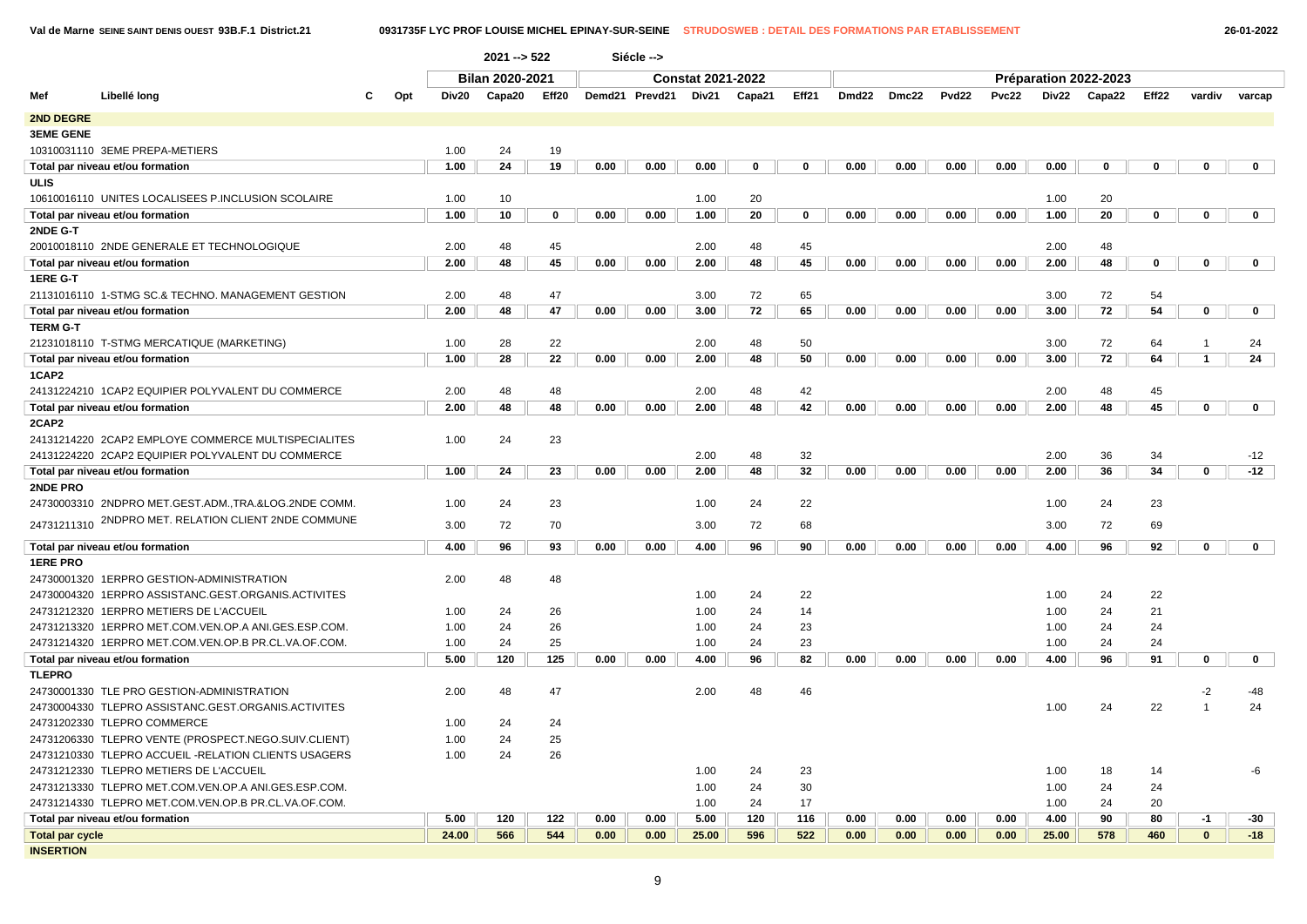|                            |                                              |    |     |       | $2021 - 522$    |       |        | Siécle --> |                          |         |          |                   |       |       |       |       |                       |       |          |        |
|----------------------------|----------------------------------------------|----|-----|-------|-----------------|-------|--------|------------|--------------------------|---------|----------|-------------------|-------|-------|-------|-------|-----------------------|-------|----------|--------|
|                            |                                              |    |     |       | Bilan 2020-2021 |       |        |            | <b>Constat 2021-2022</b> |         |          |                   |       |       |       |       | Préparation 2022-2023 |       |          |        |
| Mef                        | Libellé long                                 | C. | Opt | Div20 | Capa20          | Eff20 | Demd21 | Prevd21    | Div21                    | Capa21  | Eff21    | Dmd <sub>22</sub> | Dmc22 | Pvd22 | Pvc22 | Div22 | Capa22                | Eff22 | vardiv   | varcap |
| <b>FCIL NIV-4</b>          |                                              |    |     |       |                 |       |        |            |                          |         |          |                   |       |       |       |       |                       |       |          |        |
|                            | 7419990111A PREP CONCOURS GARDIEN DE LA PAIX |    |     | 1.00  | 12              |       |        |            | 1.00                     | 12      |          |                   |       |       |       | 1.00  | 12                    |       |          |        |
|                            | Total par niveau et/ou formation             |    |     | 1.00  | 12              |       | 0.00   | 0.00       | 1.00                     | $12 \,$ |          | 0.00              | 0.00  | 0.00  | 0.00  | 1.00  | 12 <sup>12</sup>      |       |          |        |
| Total par cycle            |                                              |    |     | 1.00  | 12              |       | 0.00   | 0.00       | 1.00                     | 12      | $\bf{0}$ | 0.00              | 0.00  | 0.00  | 0.00  | 1.00  | 12                    |       | 0        |        |
| <b>Total Etablissement</b> |                                              |    |     | 25.00 | 578             | 544   | 0.00   | 0.00       | 26.00                    | 608     | 522      | 0.00              | 0.00  | 0.00  | 0.00  | 26.00 | 590                   | 460   | $\Omega$ | $-18$  |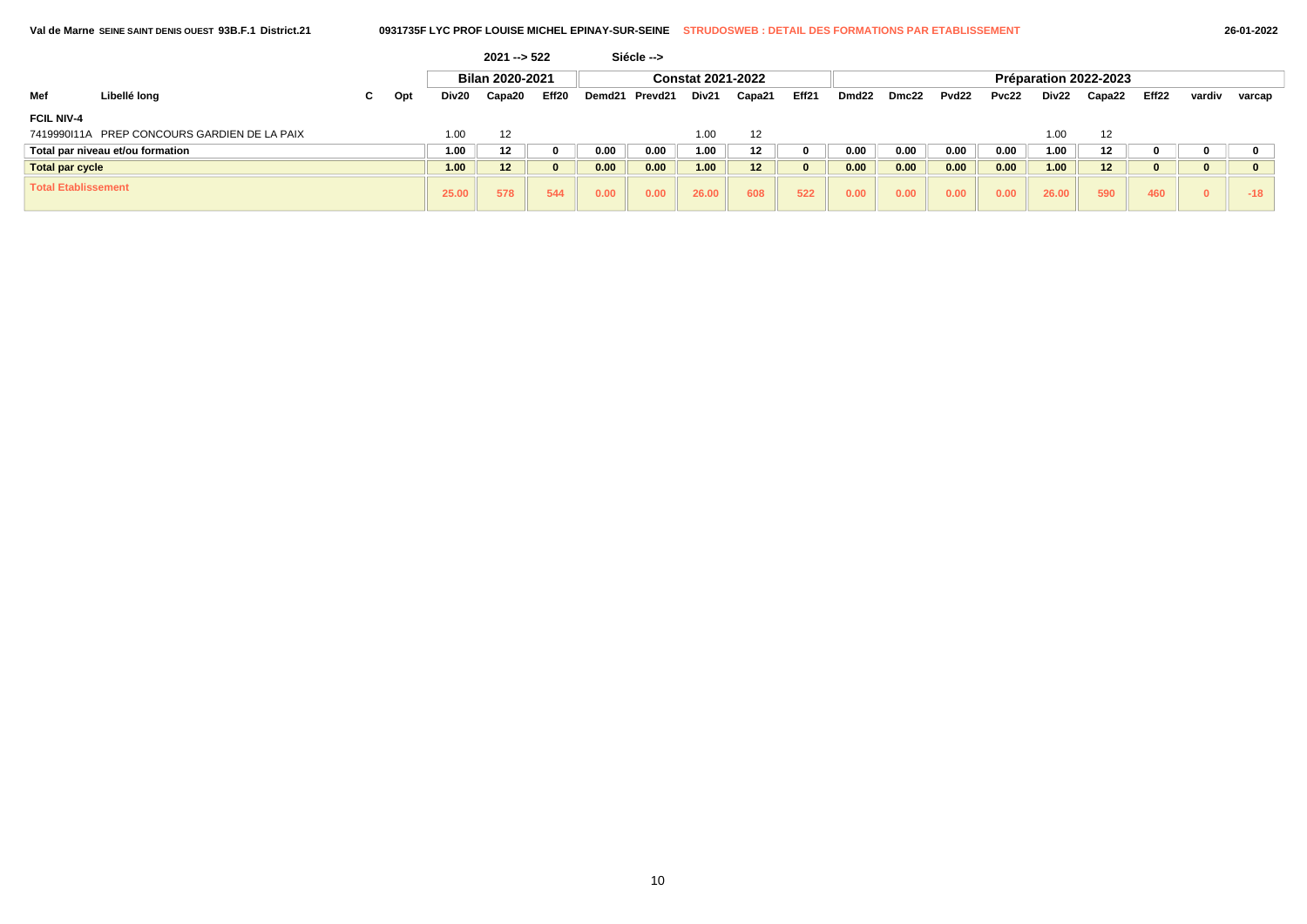|                            |                                                      |     |       | 2021 -- > 1489         |       |      | Siécle -->     |                          |        |       |                   |       |                   |       |       |                       |             |          |              |
|----------------------------|------------------------------------------------------|-----|-------|------------------------|-------|------|----------------|--------------------------|--------|-------|-------------------|-------|-------------------|-------|-------|-----------------------|-------------|----------|--------------|
|                            |                                                      |     |       | <b>Bilan 2020-2021</b> |       |      |                | <b>Constat 2021-2022</b> |        |       |                   |       |                   |       |       | Préparation 2022-2023 |             |          |              |
| Mef                        | Libellé long                                         | Opt | Div20 | Capa20                 | Eff20 |      | Demd21 Prevd21 | Div21                    | Capa21 | Eff21 | Dmd <sub>22</sub> | Dmc22 | Pvd <sub>22</sub> | Pvc22 | Div22 | Capa22                | Eff22       | vardiv   | varcap       |
| <b>2ND DEGRE</b>           |                                                      |     |       |                        |       |      |                |                          |        |       |                   |       |                   |       |       |                       |             |          |              |
| 2NDE G-T                   |                                                      |     |       |                        |       |      |                |                          |        |       |                   |       |                   |       |       |                       |             |          |              |
|                            | 20010018110 2NDE GENERALE ET TECHNOLOGIQUE           |     | 17.00 | 510                    | 478   |      |                | 16.00                    | 480    | 473   |                   |       |                   |       | 16.00 | 480                   |             |          |              |
|                            | Total par niveau et/ou formation                     |     | 17.00 | 510                    | 478   | 0.00 | 0.00           | 16.00                    | 480    | 473   | 0.00              | 0.00  | 0.00              | 0.00  | 16.00 | 480                   | $\mathbf 0$ | 0        | $\mathbf{0}$ |
| 1ERE G-T                   |                                                      |     |       |                        |       |      |                |                          |        |       |                   |       |                   |       |       |                       |             |          |              |
|                            | 20110019110 PREMIERE GENERALE                        |     | 10.00 | 318                    | 323   |      |                | 9.00                     | 315    | 278   |                   |       |                   |       | 9.00  | 315                   | 291         |          |              |
|                            | 21131016110 1-STMG SC.& TECHNO, MANAGEMENT GESTION   |     | 4.00  | 96                     | 95    |      |                | 4.00                     | 102    | 100   |                   |       |                   |       | 4.00  | 102                   | 95          |          |              |
|                            | 21133104110 1-ST2S SC, & TECHNO, SANTE & SOCIAL      |     | 2.00  | 48                     | 43    |      |                | 2.00                     | 48     | 46    |                   |       |                   |       | 2.00  | 48                    | 44          |          |              |
|                            | Total par niveau et/ou formation                     |     | 16.00 | 462                    | 461   | 0.00 | 0.00           | 15.00                    | 465    | 424   | 0.00              | 0.00  | 0.00              | 0.00  | 15.00 | 465                   | 430         | 0        | $\mathbf 0$  |
| <b>TERM G-T</b>            |                                                      |     |       |                        |       |      |                |                          |        |       |                   |       |                   |       |       |                       |             |          |              |
|                            | 20210019110 TERMINALE GENERALE                       |     | 10.00 | 320                    | 279   |      |                | 10.00                    | 350    | 311   |                   |       |                   |       | 9.00  | 315                   | 285         | -1       | $-35$        |
|                            | 21231017110 T-STMG GESTION ET FINANCE                |     | 1.00  | 19                     | 26    |      |                | 1.00                     | 24     | 22    |                   |       |                   |       | 1.00  | 24                    | 24          |          |              |
|                            | 21231018110 T-STMG MERCATIQUE (MARKETING)            |     | 1.50  | 41                     | 45    |      |                | 1.50                     | 44     | 48    |                   |       |                   |       | 1.50  | 44                    | 44          |          |              |
| 21231019110                | T-STMG RESSOUR. HUMAINES &<br><b>COMMUNICATION</b>   |     | 1.00  | 35                     | 14    |      |                | 1.00                     | 24     | 12    |                   |       |                   |       | 1.00  | 24                    | 24          |          |              |
|                            | 21231020110 T-STMG SYSTEMES D'INFORMATION DE GESTION |     | 0.50  | 10                     | 8     |      |                | 0.50                     | 10     | 12    |                   |       |                   |       | 0.50  | 10                    | 10          |          |              |
|                            | 21233104110 T-ST2S SC, & TECHNO, SANTE & SOCIAL      |     | 2.00  | 39                     | 41    |      |                | 2.00                     | 48     | 47    |                   |       |                   |       | 2.00  | 48                    | 48          |          |              |
|                            | Total par niveau et/ou formation                     |     | 16.00 | 464                    | 413   | 0.00 | 0.00           | 16.00                    | 500    | 452   | 0.00              | 0.00  | 0.00              | 0.00  | 15.00 | 465                   | 435         | -1       | $-35$        |
| <b>Total par cycle</b>     |                                                      |     | 49.00 | 1436                   | 1352  | 0.00 | 0.00           | 47.00                    | 1445   | 1349  | 0.00              | 0.00  | 0.00              | 0.00  | 46.00 | 1410                  | 865         | $-1$     | $-35$        |
| <b>POST BACCALAUREAT</b>   |                                                      |     |       |                        |       |      |                |                          |        |       |                   |       |                   |       |       |                       |             |          |              |
| 1BTS2                      |                                                      |     |       |                        |       |      |                |                          |        |       |                   |       |                   |       |       |                       |             |          |              |
|                            | 31131212210 1BTS2 NEGO, ET DIGITAL, RELATION CLIENT  |     | 1.00  | 24                     | 24    |      |                | 1.00                     | 24     | 23    |                   |       |                   |       | 1.00  | 24                    |             |          |              |
|                            | 31132409210 1BTS2 SUPPORT A L'ACTION MANAGERIALE     |     | 1.00  | 24                     | 25    |      |                | 1.00                     | 24     | 24    |                   |       |                   |       | 1.00  | 24                    |             |          |              |
|                            | 31133426210 1BTS2 TOURISME                           |     | 1.00  | 35                     | 36    |      |                | 1.00                     | 35     | 35    |                   |       |                   |       | 1.00  | 35                    |             |          |              |
|                            | Total par niveau et/ou formation                     |     | 3.00  | 83                     | 85    | 0.00 | 0.00           | 3.00                     | 83     | 82    | 0.00              | 0.00  | 0.00              | 0.00  | 3.00  | 83                    | 0           | 0        | $\mathbf{0}$ |
| 2BTS2                      |                                                      |     |       |                        |       |      |                |                          |        |       |                   |       |                   |       |       |                       |             |          |              |
|                            | 31131212220 2BTS2 NEGO, ET DIGITAL, RELATION CLIENT  |     | 1.00  | 24                     | 23    |      |                | 1.00                     | 24     | 15    |                   |       |                   |       | 1.00  | 18                    |             |          | -6           |
|                            | 31132409220 2BTS2 SUPPORT A L'ACTION MANAGERIALE     |     | 1.00  | 24                     | 17    |      |                | 1.00                     | 24     | 15    |                   |       |                   |       | 1.00  | 24                    |             |          |              |
|                            | 31133426220 2BTS2 TOURISME                           |     | 1.00  | 35                     | 28    |      |                | 1.00                     | 35     | 28    |                   |       |                   |       | 1.00  | 35                    |             |          |              |
|                            | Total par niveau et/ou formation                     |     | 3.00  | 83                     | 68    | 0.00 | 0.00           | 3.00                     | 83     | 58    | 0.00              | 0.00  | 0.00              | 0.00  | 3.00  | 77                    | 0           | 0        | -6           |
| <b>Total par cycle</b>     |                                                      |     | 6.00  | 166                    | 153   | 0.00 | 0.00           | 6.00                     | 166    | 140   | 0.00              | 0.00  | 0.00              | 0.00  | 6.00  | 160                   | $\bf{0}$    | $\bf{0}$ | $-6$         |
| <b>Total Etablissement</b> |                                                      |     | 55.00 | 1602                   | 1505  | 0.00 | 0.00           | 53.00                    | 1611   | 1489  | 0.00              | 0.00  | 0.00              | 0.00  | 52.00 | 1570                  | 865         | $-1$     | $-41$        |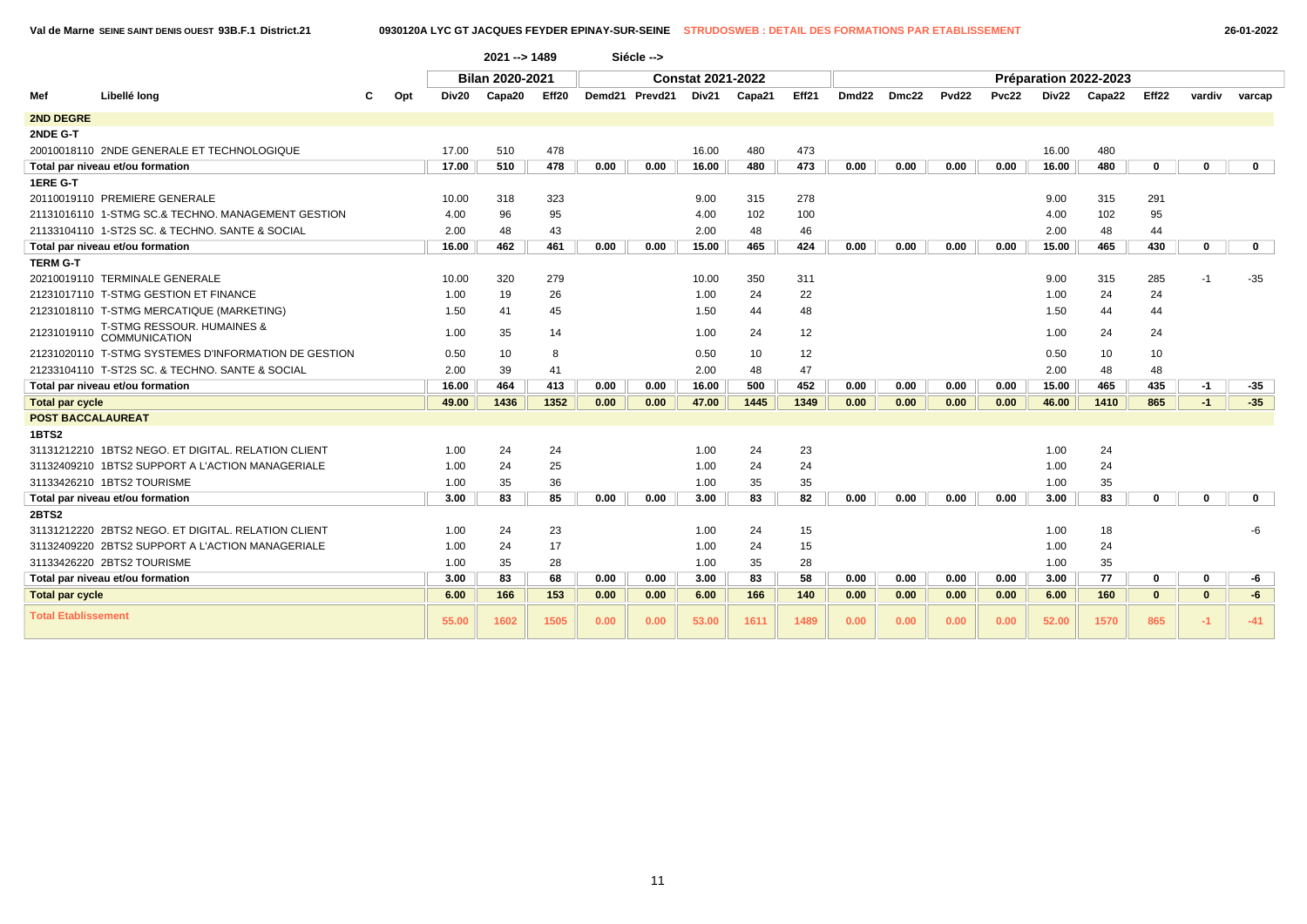|                            |                                                      |     |       |                                                            |     |      | Siécle -->     |                          |        |       |       |       |                   |       |       |                       |              |              |                 |
|----------------------------|------------------------------------------------------|-----|-------|------------------------------------------------------------|-----|------|----------------|--------------------------|--------|-------|-------|-------|-------------------|-------|-------|-----------------------|--------------|--------------|-----------------|
|                            |                                                      |     |       | $2021 - 5490$<br><b>Bilan 2020-2021</b><br>Capa20<br>Eff20 |     |      |                | <b>Constat 2021-2022</b> |        |       |       |       |                   |       |       | Préparation 2022-2023 |              |              |                 |
| Mef                        | Libellé long                                         | Opt | Div20 |                                                            |     |      | Demd21 Prevd21 | Div21                    | Capa21 | Eff21 | Dmd22 | Dmc22 | Pvd <sub>22</sub> | Pvc22 | Div22 | Capa22                | Eff22        | vardiv       | varcap          |
| <b>2ND DEGRE</b>           |                                                      |     |       |                                                            |     |      |                |                          |        |       |       |       |                   |       |       |                       |              |              |                 |
| <b>2NDE PRO</b>            |                                                      |     |       |                                                            |     |      |                |                          |        |       |       |       |                   |       |       |                       |              |              |                 |
|                            | 2473000231F 2NDPRO SERVICES UPE2A                    |     | 1.00  | 20                                                         | 9   |      |                | 1.00                     | 20     | 6     |       |       |                   |       | 1.00  | 20                    |              |              |                 |
|                            | 24730003310 2NDPRO MET.GEST.ADM.,TRA.&LOG.2NDE COMM. |     | 1.00  | 24                                                         | 24  |      |                | 1.00                     | 24     | 24    |       |       |                   |       | 1.00  | 24                    | 24           |              |                 |
| 24731211310                | 2NDPRO MET. RELATION CLIENT 2NDE COMMUNE             |     | 3.00  | 72                                                         | 71  |      |                | 3.00                     | 72     | 70    |       |       |                   |       | 3.00  | 72                    | 71           |              |                 |
| 24733005310                | 2NDPRO ACC.SOINS-SERV.PERS. 2NDE<br>COMMUNE          |     | 2.00  | 60                                                         | 56  |      |                | 2.00                     | 60     | 58    |       |       |                   |       | 2.00  | 60                    | 57           |              |                 |
|                            | Total par niveau et/ou formation                     |     | 7.00  | 176                                                        | 160 | 0.00 | 0.00           | 7.00                     | 176    | 158   | 0.00  | 0.00  | 0.00              | 0.00  | 7.00  | 176                   | 152          | $\mathbf 0$  | $\mathbf 0$     |
| <b>1ERE PRO</b>            |                                                      |     |       |                                                            |     |      |                |                          |        |       |       |       |                   |       |       |                       |              |              |                 |
|                            | 24730001320 1ERPRO GESTION-ADMINISTRATION            |     | 1.00  | 24                                                         | 23  |      |                |                          |        |       |       |       |                   |       |       |                       |              |              |                 |
|                            | 24730004320 1ERPRO ASSISTANC.GEST.ORGANIS.ACTIVITES  |     |       |                                                            |     |      |                | 1.00                     | 24     | 24    |       |       |                   |       | 1.00  | 24                    | 24           |              |                 |
|                            | 24731212320 1ERPRO METIERS DE L'ACCUEIL              |     | 2.00  | 48                                                         | 43  |      |                | 2.00                     | 48     | 43    |       |       |                   |       | 2.00  | 48                    | 43           |              |                 |
|                            | 24731213320 1ERPRO MET.COM.VEN.OP.A ANI.GES.ESP.COM. |     | 1.00  | 24                                                         | 23  |      |                | 1.00                     | 24     | 24    |       |       |                   |       | 1.00  | 24                    | 24           |              |                 |
|                            | 24733004320 1ERPRO ACC.SOINS-S.PERS. OPT.EN STRUCTUR |     | 2.00  | 60                                                         | 59  |      |                | 2.00                     | 60     | 59    |       |       |                   |       | 2.00  | 60                    | 60           |              |                 |
|                            | Total par niveau et/ou formation                     |     | 6.00  | 156                                                        | 148 | 0.00 | 0.00           | 6.00                     | 156    | 150   | 0.00  | 0.00  | 0.00              | 0.00  | 6.00  | 156                   | 151          | $\mathbf 0$  | $\mathbf 0$     |
| TLEPRO                     |                                                      |     |       |                                                            |     |      |                |                          |        |       |       |       |                   |       |       |                       |              |              |                 |
|                            | 24730001330 TLE PRO GESTION-ADMINISTRATION           |     | 2.00  | 48                                                         | 48  |      |                | 1.00                     | 24     | 24    |       |       |                   |       |       |                       |              | $-1$         | $-24$           |
|                            | 24730004330 TLEPRO ASSISTANC.GEST.ORGANIS.ACTIVITES  |     |       |                                                            |     |      |                |                          |        |       |       |       |                   |       | 1.00  | 24                    | 24           |              | 24              |
|                            | 24731210330 TLEPRO ACCUEIL -RELATION CLIENTS USAGERS |     | 2.00  | 48                                                         | 40  |      |                |                          |        |       |       |       |                   |       |       |                       |              |              |                 |
|                            | 24731212330 TLEPRO METIERS DE L'ACCUEIL              |     |       |                                                            |     |      |                | 2.00                     | 42     | 40    |       |       |                   |       | 2.00  | 48                    | 40           |              | 6               |
|                            | 24731213330 TLEPRO MET.COM.VEN.OP.A ANI.GES.ESP.COM. |     |       |                                                            |     |      |                | 1.00                     | 24     | 20    |       |       |                   |       | 1.00  | 24                    | 21           |              |                 |
|                            | 24733004330 TLEPRO. ASSP OPTION EN STRUCTURE         |     | 2.00  | 60                                                         | 54  |      |                | 2.00                     | 54     | 58    |       |       |                   |       | 2.00  | 60                    | 54           |              | 6               |
|                            | Total par niveau et/ou formation                     |     | 6.00  | 156                                                        | 142 | 0.00 | 0.00           | 6.00                     | 144    | 142   | 0.00  | 0.00  | 0.00              | 0.00  | 6.00  | 156                   | 139          | $\mathbf 0$  | 12              |
| <b>Total par cycle</b>     |                                                      |     | 19.00 | 488                                                        | 450 | 0.00 | 0.00           | 19.00                    | 476    | 450   | 0.00  | 0.00  | 0.00              | 0.00  | 19.00 | 488                   | 442          | $\mathbf{0}$ | 12              |
| <b>INSERTION</b>           |                                                      |     |       |                                                            |     |      |                |                          |        |       |       |       |                   |       |       |                       |              |              |                 |
| <b>FCIL NIV-4</b>          |                                                      |     |       |                                                            |     |      |                |                          |        |       |       |       |                   |       |       |                       |              |              |                 |
|                            | 74130001110 CLASSE PASSERELLE BTS SERVICES           |     | 1.00  | 30                                                         | 24  |      |                | 1.00                     | 30     | 26    |       |       |                   |       | 1.00  | 30                    |              |              |                 |
|                            | Total par niveau et/ou formation                     |     | 1.00  | 30                                                         | 24  | 0.00 | 0.00           | 1.00                     | 30     | 26    | 0.00  | 0.00  | 0.00              | 0.00  | 1.00  | 30                    | 0            | 0            | $\mathbf 0$     |
| <b>Total par cycle</b>     |                                                      |     | 1.00  | 30                                                         | 24  | 0.00 | 0.00           | 1.00                     | 30     | 26    | 0.00  | 0.00  | 0.00              | 0.00  | 1.00  | 30                    | $\mathbf{0}$ | $\mathbf{0}$ | $\mathbf{0}$    |
|                            | <b>PREPARATIONS DIVERSES</b>                         |     |       |                                                            |     |      |                |                          |        |       |       |       |                   |       |       |                       |              |              |                 |
| PDPREBAC1                  |                                                      |     |       |                                                            |     |      |                |                          |        |       |       |       |                   |       |       |                       |              |              |                 |
|                            | 29333102110 AIDE SOIGNANT                            |     | 1.00  | 18                                                         | 18  |      |                | 1.00                     | 18     | 14    |       |       |                   |       | 1.00  | 18                    |              |              |                 |
|                            | Total par niveau et/ou formation                     |     | 1.00  | 18                                                         | 18  | 0.00 | 0.00           | 1.00                     | 18     | 14    | 0.00  | 0.00  | 0.00              | 0.00  | 1.00  | 18                    | 0            | $\mathbf 0$  | $\mathbf{0}$    |
| <b>Total par cycle</b>     |                                                      |     | 1.00  | 18                                                         | 18  | 0.00 | 0.00           | 1.00                     | 18     | 14    | 0.00  | 0.00  | 0.00              | 0.00  | 1.00  | 18                    | $\mathbf{0}$ | $\mathbf{0}$ | $\mathbf{0}$    |
| <b>Total Etablissement</b> |                                                      |     | 21.00 | 536                                                        | 492 | 0.00 | 0.00           | 21.00                    | 524    | 490   | 0.00  | 0.00  | 0.00              | 0.00  | 21.00 | 536                   | 442          | $\Omega$     | 12 <sub>2</sub> |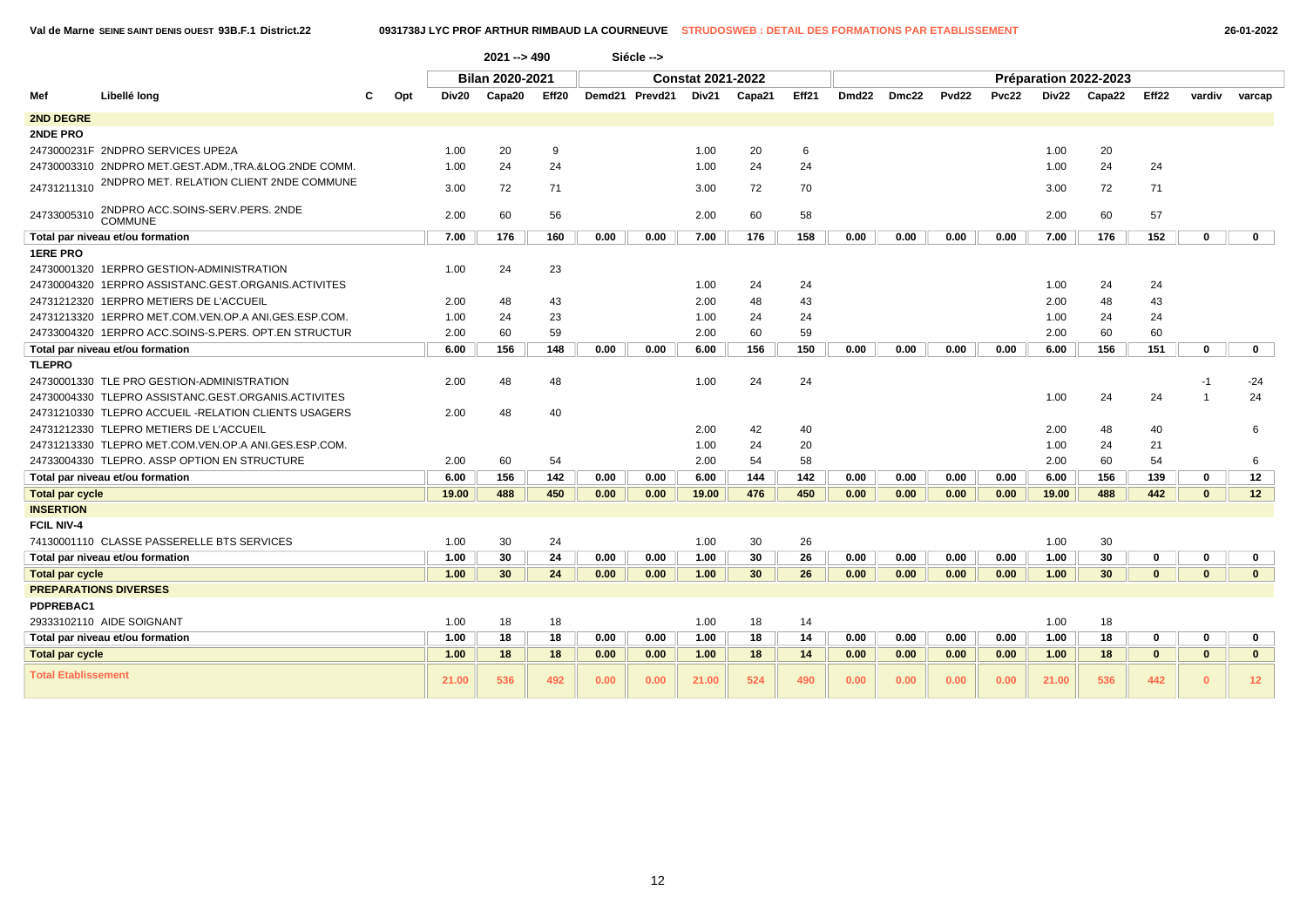|                            |                                                    |     |       | $2021 - 990$           |       |      | Siécle -->     |                          |        |       |                   |       |                   |       |       |                       |              |              |              |
|----------------------------|----------------------------------------------------|-----|-------|------------------------|-------|------|----------------|--------------------------|--------|-------|-------------------|-------|-------------------|-------|-------|-----------------------|--------------|--------------|--------------|
|                            |                                                    |     |       | <b>Bilan 2020-2021</b> |       |      |                | <b>Constat 2021-2022</b> |        |       |                   |       |                   |       |       | Préparation 2022-2023 |              |              |              |
| Mef                        | Libellé long                                       | Opt | Div20 | Capa20                 | Eff20 |      | Demd21 Prevd21 | Div21                    | Capa21 | Eff21 | Dmd <sub>22</sub> | Dmc22 | Pvd <sub>22</sub> | Pvc22 | Div22 | Capa22                | Eff22        | vardiv       | varcap       |
| 2ND DEGRE                  |                                                    |     |       |                        |       |      |                |                          |        |       |                   |       |                   |       |       |                       |              |              |              |
| 2NDE G-T                   |                                                    |     |       |                        |       |      |                |                          |        |       |                   |       |                   |       |       |                       |              |              |              |
|                            | 20010018110 2NDE GENERALE ET TECHNOLOGIQUE         |     | 10.00 | 300                    | 299   |      |                | 10.00                    | 300    | 299   |                   |       |                   |       | 10.00 | 300                   |              |              |              |
|                            | Total par niveau et/ou formation                   |     | 10.00 | 300                    | 299   | 0.00 | 0.00           | 10.00                    | 300    | 299   | 0.00              | 0.00  | 0.00              | 0.00  | 10.00 | 300                   | 0            | 0            | $\mathbf 0$  |
| 1ERE G-T                   |                                                    |     |       |                        |       |      |                |                          |        |       |                   |       |                   |       |       |                       |              |              |              |
|                            | 20110019110 PREMIERE GENERALE                      |     | 6.00  | 180                    | 184   |      |                | 6.00                     | 210    | 176   |                   |       |                   |       | 6.00  | 210                   | 180          |              |              |
|                            | 21131016110 1-STMG SC.& TECHNO. MANAGEMENT GESTION |     | 3.00  | 72                     | 72    |      |                | 3.00                     | 72     | 72    |                   |       |                   |       | 3.00  | 72                    | 72           |              |              |
|                            | 21133104110 1-ST2S SC, & TECHNO, SANTE & SOCIAL    |     | 1.00  | 35                     | 34    |      |                | 1.00                     | 35     | 35    |                   |       |                   |       | 1.00  | 35                    | 35           |              |              |
|                            | Total par niveau et/ou formation                   |     | 10.00 | 287                    | 290   | 0.00 | 0.00           | 10.00                    | 317    | 283   | 0.00              | 0.00  | 0.00              | 0.00  | 10.00 | 317                   | 287          | $\bf{0}$     | $\mathbf{0}$ |
| <b>TERM G-T</b>            |                                                    |     |       |                        |       |      |                |                          |        |       |                   |       |                   |       |       |                       |              |              |              |
|                            | 20210019110 TERMINALE GENERALE                     |     | 6.00  | 194                    | 184   |      |                | 6.00                     | 210    | 179   |                   |       |                   |       | 6.00  | 210                   | 177          |              |              |
|                            | 21231017110 T-STMG GESTION ET FINANCE              |     | 0.75  | 18                     | 19    |      |                | 0.75                     | 18     | 24    |                   |       |                   |       | 0.75  | 18                    | 18           |              |              |
|                            | 21231018110 T-STMG MERCATIQUE (MARKETING)          |     | 1.50  | 37                     | 35    |      |                | 1.50                     | 36     | 37    |                   |       |                   |       | 1.50  | 36                    | 36           |              |              |
| 21231019110                | T-STMG RESSOUR. HUMAINES &<br>COMMUNICATION        |     | 0.75  | 19                     | 18    |      |                | 0.75                     | 18     | 10    |                   |       |                   |       | 0.75  | 18                    | 18           |              |              |
|                            | 21233104110 T-ST2S SC. & TECHNO. SANTE & SOCIAL    |     | 1.00  | 34                     | 34    |      |                | 1.00                     | 35     | 34    |                   |       |                   |       | 1.00  | 35                    | 35           |              |              |
|                            | Total par niveau et/ou formation                   |     | 10.00 | 302                    | 290   | 0.00 | 0.00           | 10.00                    | 317    | 284   | 0.00              | 0.00  | 0.00              | 0.00  | 10.00 | 317                   | 284          | 0            | 0            |
| <b>Total par cycle</b>     |                                                    |     | 30.00 | 889                    | 879   | 0.00 | 0.00           | 30.00                    | 934    | 866   | 0.00              | 0.00  | 0.00              | 0.00  | 30.00 | 934                   | 571          | $\mathbf{0}$ | $\mathbf{0}$ |
| <b>POST BACCALAUREAT</b>   |                                                    |     |       |                        |       |      |                |                          |        |       |                   |       |                   |       |       |                       |              |              |              |
| <b>1BTS2</b>               |                                                    |     |       |                        |       |      |                |                          |        |       |                   |       |                   |       |       |                       |              |              |              |
|                            | 31131408210 1BTS2 COMPTABILITE ET GESTION          |     | 1.00  | 35                     | 39    |      |                | 1.00                     | 35     | 35    |                   |       |                   |       | 1.00  | 35                    |              |              |              |
|                            | 31132002210 1BTS2 COMMUNICATION                    |     | 2.00  | 48                     | 33    |      |                | 2.00                     | 48     | 33    |                   |       |                   |       | 2.00  | 48                    |              |              |              |
|                            | Total par niveau et/ou formation                   |     | 3.00  | 83                     | 72    | 0.00 | 0.00           | 3.00                     | 83     | 68    | 0.00              | 0.00  | 0.00              | 0.00  | 3.00  | 83                    | $\mathbf 0$  | $\mathbf 0$  | $\mathbf{0}$ |
| <b>2BTS2</b>               |                                                    |     |       |                        |       |      |                |                          |        |       |                   |       |                   |       |       |                       |              |              |              |
|                            | 31131408220 2BTS2 COMPTABILITE ET GESTION          |     | 1.00  | 24                     | 22    |      |                | 1.00                     | 24     | 15    |                   |       |                   |       | 1.00  | 24                    |              |              |              |
|                            | 31132002220 2BTS2 COMMUNICATION                    | p   | 2.00  | 48                     | 43    |      |                | 2.00                     | 48     | 41    |                   |       |                   |       | 2.00  | 48                    |              |              |              |
|                            | Total par niveau et/ou formation                   |     | 3.00  | 72                     | 65    | 0.00 | 0.00           | 3.00                     | 72     | 56    | 0.00              | 0.00  | 0.00              | 0.00  | 3.00  | 72                    | $\mathbf 0$  | $\mathbf 0$  | 0            |
| <b>Total par cycle</b>     |                                                    |     | 6.00  | 155                    | 137   | 0.00 | 0.00           | 6.00                     | 155    | 124   | 0.00              | 0.00  | 0.00              | 0.00  | 6.00  | 155                   | $\mathbf{0}$ | $\mathbf{0}$ | $\mathbf{0}$ |
| <b>Total Etablissement</b> |                                                    |     | 36.00 | 1044                   | 1016  | 0.00 | 0.00           | 36.00                    | 1089   | 990   | 0.00              | 0.00  | 0.00              | 0.00  | 36.00 | 1089                  | 571          | $\mathbf{0}$ | $\mathbf{0}$ |

p BTS passerelle en Fevrier ,arrivée 1ere année 2 division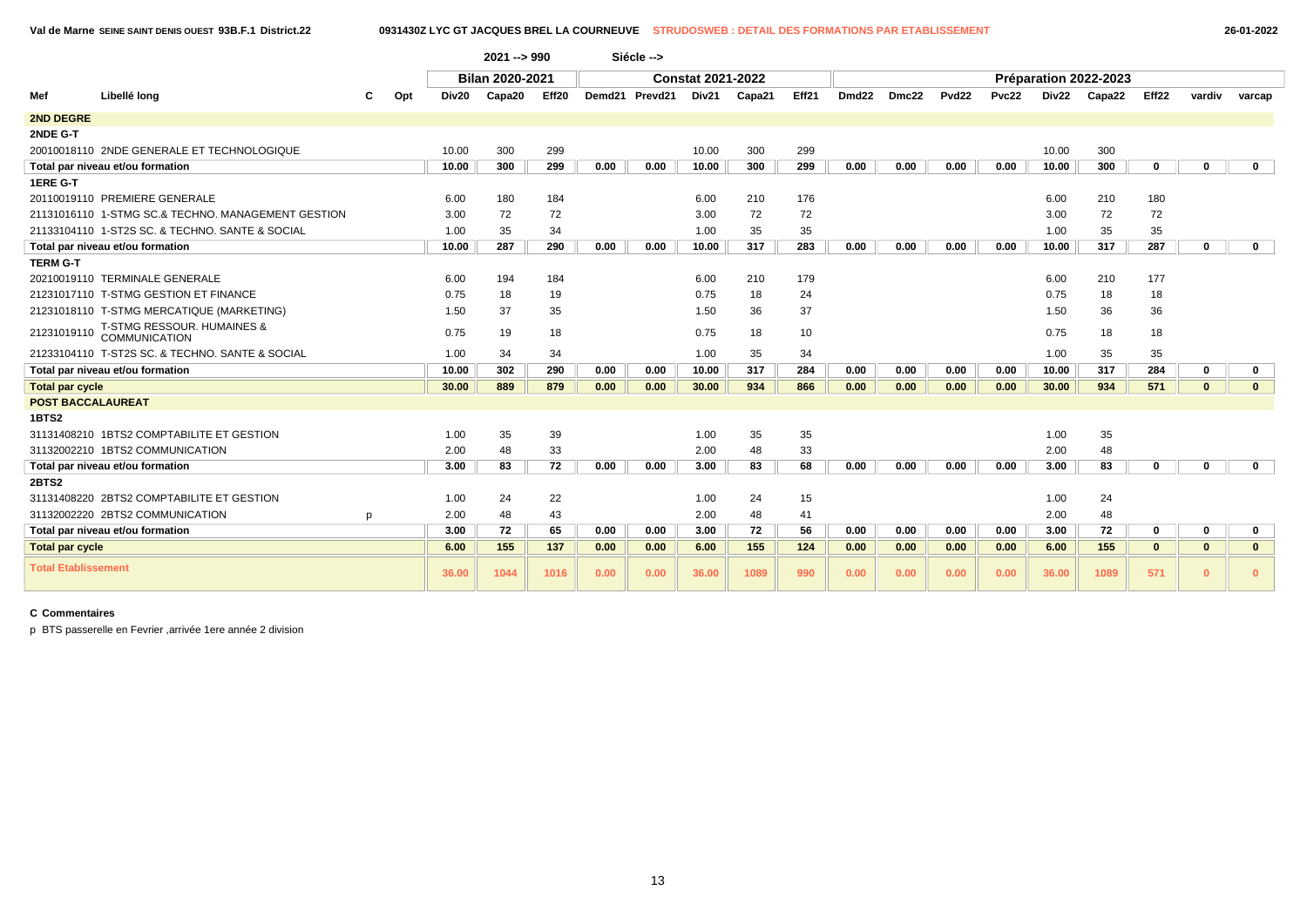$\begin{array}{c} \hline \end{array}$ 

|                  |                                                      |          |       | 2021 -- > 398   |                |      | Siécle -->     |                          |        |                |       |       |       |       |      |                       |                |             |              |  |
|------------------|------------------------------------------------------|----------|-------|-----------------|----------------|------|----------------|--------------------------|--------|----------------|-------|-------|-------|-------|------|-----------------------|----------------|-------------|--------------|--|
|                  |                                                      |          |       | Bilan 2020-2021 |                |      |                | <b>Constat 2021-2022</b> |        |                |       |       |       |       |      | Préparation 2022-2023 |                |             |              |  |
| Mef              | Libellé long                                         | Opt<br>С | Div20 | Capa20          | Eff20          |      | Demd21 Prevd21 | Div21                    | Capa21 | Eff21          | Dmd22 | Dmc22 | Pvd22 | Pvc22 |      | Div22 Capa22          | Eff22          | vardiv      | varcap       |  |
| 2ND DEGRE        |                                                      |          |       |                 |                |      |                |                          |        |                |       |       |       |       |      |                       |                |             |              |  |
| <b>3EME GENE</b> |                                                      |          |       |                 |                |      |                |                          |        |                |       |       |       |       |      |                       |                |             |              |  |
|                  | 10310031110 3EME PREPA-METIERS                       |          | 1.00  | 24              | 23             |      |                | 1.00                     | 24     | 19             |       |       |       |       | 1.00 | 24                    |                |             |              |  |
|                  | Total par niveau et/ou formation                     |          | 1.00  | 24              | 23             | 0.00 | 0.00           | 1.00                     | 24     | 19             | 0.00  | 0.00  | 0.00  | 0.00  | 1.00 | 24                    | 0              | 0           | $\mathbf{0}$ |  |
| ULIS             |                                                      |          |       |                 |                |      |                |                          |        |                |       |       |       |       |      |                       |                |             |              |  |
|                  | 1061000A11A DISPOSITIF ADAPTATION INCLUSION SCOL ACA |          | 1.00  | 12              |                |      |                | 1.00                     | 20     |                |       |       |       |       | 1.00 | 20                    |                |             |              |  |
|                  | Total par niveau et/ou formation                     |          | 1.00  | 12              | 0              | 0.00 | 0.00           | 1.00                     | 20     | 0              | 0.00  | 0.00  | 0.00  | 0.00  | 1.00 | 20                    | $\mathbf 0$    | 0           | $\mathbf{0}$ |  |
| 1CAP2            |                                                      |          |       |                 |                |      |                |                          |        |                |       |       |       |       |      |                       |                |             |              |  |
|                  | 24123322210 1CAP2 CONSTRUCTEUR OUV.BAT.ALU.VER.M.S.  |          | 1.00  | 12              | 10             |      |                | 1.00                     | 12     | 12             |       |       |       |       | 1.00 | 12                    | 11             |             |              |  |
|                  | 24125223210 1CAP2 MAINT.MATERIELS OPT.C ESP. VERTS   |          | 0.50  | 10              | 10             |      |                | 0.50                     | 10     | 10             |       |       |       |       | 0.50 | 10                    | 10             |             |              |  |
|                  | 24125431210 1CAP2 SERRURIER METALLIER                |          | 0.50  | 12              | 9              |      |                |                          |        |                |       |       |       |       |      |                       |                |             |              |  |
|                  | 24125436210 1CAP2 FERRONNIER D'ART                   |          | 0.50  | 12              | 8              |      |                | 0.50                     | 12     | 5              |       |       |       |       | 0.50 | 12                    | $\overline{7}$ |             |              |  |
|                  | 24125439210 1CAP2 METALLIER                          |          |       |                 |                |      |                | 0.50                     | 12     | 11             |       |       |       |       | 0.50 | 12                    | 10             |             |              |  |
|                  | 24125524210 1CAP2 ELECTRICIEN                        |          | 0.50  | 12              | 13             |      |                | 0.50                     | 12     | 11             |       |       |       |       | 0.50 | 12                    | 12             |             |              |  |
|                  | Total par niveau et/ou formation                     |          | 3.00  | 58              | 50             | 0.00 | 0.00           | 3.00                     | 58     | 49             | 0.00  | 0.00  | 0.00  | 0.00  | 3.00 | 58                    | 50             | 0           | $\mathbf{0}$ |  |
| 2CAP2            |                                                      |          |       |                 |                |      |                |                          |        |                |       |       |       |       |      |                       |                |             |              |  |
|                  | 24123322220 2CAP2 CONSTRUCTEUR OUV.BAT.ALU.VER.M.S.  |          | 1.00  | 12              | 6              |      |                | 1.00                     | 12     | 8              |       |       |       |       | 1.00 | 12                    | 10             |             |              |  |
|                  | 24125223220 2CAP2 MAINT.MATERIELS OPT.C ESP. VERTS   |          | 0.50  | 10              | 8              |      |                | 0.50                     | 12     | 6              |       |       |       |       | 0.50 | 9                     | $\overline{7}$ |             | $-3$         |  |
|                  | 24125431220 2CAP2 SERRURIER METALLIER                | a        | 0.50  | 12              | 10             |      |                | 0.50                     | 12     | 5              |       |       |       |       | 0.50 | 9                     | 9              |             | $-3$         |  |
|                  | 24125436220 2CAP2 FERRONNIER D'ART                   |          | 0.50  | 12              | $\overline{7}$ |      |                | 0.50                     | 11     | 4              |       |       |       |       | 0.50 | 4                     | 4              |             | $-7$         |  |
|                  | 24125524220 2CAP2 ELECTRICIEN                        |          | 0.50  | 12              | 12             |      |                | 0.50                     | 13     | 11             |       |       |       |       | 0.50 | 11                    | 11             |             | $-2$         |  |
|                  | Total par niveau et/ou formation                     |          | 3.00  | 58              | 43             | 0.00 | 0.00           | 3.00                     | 60     | 34             | 0.00  | 0.00  | 0.00  | 0.00  | 3.00 | 45                    | 41             | $\mathbf 0$ | $-15$        |  |
| 2NDE PRO         |                                                      |          |       |                 |                |      |                |                          |        |                |       |       |       |       |      |                       |                |             |              |  |
|                  | 2472000531F 2NDPRO PRODUCTION UPE2A                  |          | 1.00  | 12              | $\overline{7}$ |      |                | 1.00                     | 12     | 4              |       |       |       |       | 1.00 | 12                    |                |             |              |  |
| 24720008310      | 2NDPRO MET.TRANSIT.NUMER.ENERG.2NDE<br><b>COMM</b>   |          |       |                 |                |      |                | 3.00                     | 72     | 68             |       |       |       |       | 3.00 | 72                    | 69             |             |              |  |
| 24720103310      | 2NDPRO MET.REAL.ENS.MEC.IND.2NDE<br><b>COMMUNE</b>   |          |       |                 |                |      |                | 1.00                     | 12     | 12             |       |       |       |       | 1.00 | 12                    | 12             |             |              |  |
|                  | 24725106310 2NDPRO TECHNICIEN D'USINAGE              |          | 1.00  | 12              | 11             |      |                |                          |        |                |       |       |       |       |      |                       |                |             |              |  |
|                  | 24725218310 2NDPRO MAINTENANCE VEHIC. 2NDE COMMUNE   |          | 1.00  | 20              | 14             |      |                |                          |        |                |       |       |       |       |      |                       |                |             |              |  |
| 24725222310      | 2NDPRO MET.MAIN.MATER.VEHIC.2NDE<br><b>COMMUNE</b>   |          |       |                 |                |      |                | 1.00                     | 20     | 19             |       |       |       |       | 1.00 | 20                    | 17             |             |              |  |
|                  | 24725510310 2NDPRO METIERS ELECT. ENVIRON. CONNECTES |          | 1.00  | 24              | 23             |      |                |                          |        |                |       |       |       |       |      |                       |                |             |              |  |
| 24725516310      | 2NDPRO SYSTEMES NUMERIQUES 2NDE COMMUNE              |          | 2.00  | 48              | 47             |      |                |                          |        |                |       |       |       |       |      |                       |                |             |              |  |
|                  | Total par niveau et/ou formation                     |          | 6.00  | 116             | 102            | 0.00 | 0.00           | 6.00                     | 116    | 103            | 0.00  | 0.00  | 0.00  | 0.00  | 6.00 | 116                   | 98             | $\mathbf 0$ | $\mathbf{0}$ |  |
| <b>1ERE PRO</b>  |                                                      |          |       |                 |                |      |                |                          |        |                |       |       |       |       |      |                       |                |             |              |  |
|                  | 24725106320 1ERPRO TECHNICIEN D'USINAGE              |          | 1.00  | 12              | 11             |      |                | 1.00                     | 12     | 11             |       |       |       |       | 1.00 | 12                    | 12             |             |              |  |
|                  | 24725216320 1ERPRO MAINT.VEHIC.OPTC MOTOCYCLES       |          | 1.00  | 20              | 20             |      |                | 1.00                     | 20     | 16             |       |       |       |       | 1.00 | 20                    | 20             |             |              |  |
|                  | 24725510320 1ERPRO METIERS ELECT. ENVIRON. CONNECTES |          | 1.00  | 24              | 20             |      |                | 1.00                     | 24     | 24             |       |       |       |       | 1.00 | 24                    | 21             |             |              |  |
|                  | 24725513320 1ERPRO SYST.NUM.OPT.A SURETE SECURITE    |          | 1.00  | 24              | 24             |      |                | 1.00                     | 24     | 22             |       |       |       |       | 1.00 | 24                    | 23             |             |              |  |
|                  | 24725514320 1ERPRO SYST.NUM.OPT.B AUD.RES.EQUIP.DOM. |          | 1.00  | 24              | 21             |      |                | 1.00                     | 24     | 24             |       |       |       |       | 1.00 | 24                    | 22             |             |              |  |
|                  | Total par niveau et/ou formation                     |          | 5.00  | 104             | 96             | 0.00 | 0.00           | 5.00                     | 104    | 97             | 0.00  | 0.00  | 0.00  | 0.00  | 5.00 | 104                   | 98             | $\mathbf 0$ | $\mathbf{0}$ |  |
| <b>TLEPRO</b>    |                                                      |          |       |                 |                |      |                |                          |        |                |       |       |       |       |      |                       |                |             |              |  |
|                  | 24725106330 TLEPRO TECHNICIEN D'USINAGE              |          | 1.00  | 12              | 11             |      |                | 1.00                     | 12     | $\overline{7}$ |       |       |       |       | 1.00 | 12                    | 9              |             |              |  |
|                  | 24725216330 TLEPRO MAINT.VEHIC.OPTC MOTOCYCLES       |          | 1.00  | 20              | 15             |      |                | 1.00                     | 20     | 18             |       |       |       |       | 1.00 | 20                    | 14             |             |              |  |
|                  | 24725510330 TLEPRO METIERS ELECT. ENVIRON. CONNECTES |          | 1.00  | 24              | 20             |      |                | 1.00                     | 24     | 23             |       |       |       |       | 1.00 | 24                    | 24             |             |              |  |
|                  | 24725513330 TLEPRO SYST.NUM.OPT.A SURETE SECURITE    |          | 1.00  | 24              | 21             |      |                | 1.00                     | 24     | 20             |       |       |       |       | 1.00 | 24                    | 23             |             |              |  |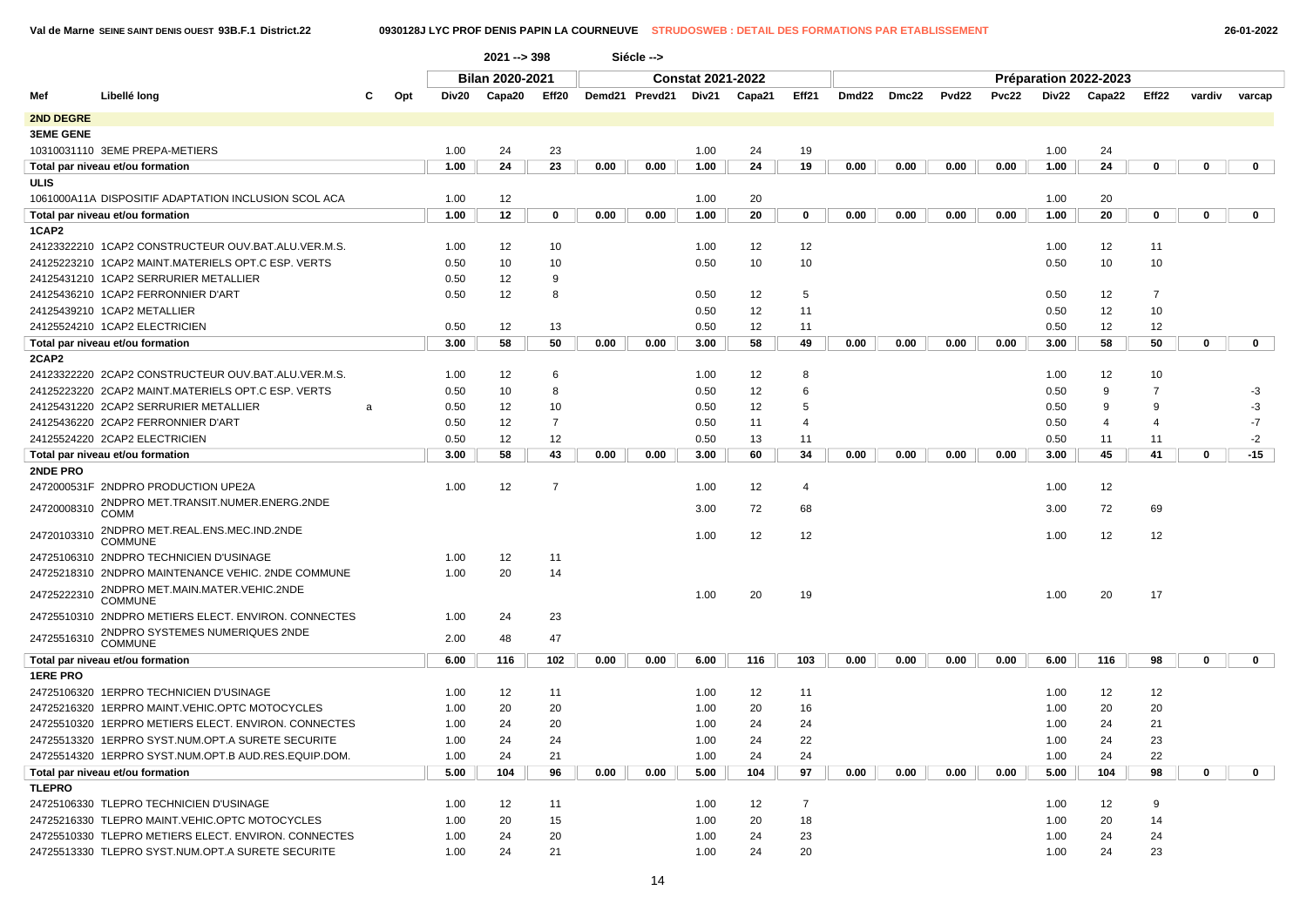|                            |                                                      |    |     |       | $2021 - 398$    |       |        | Siécle -->          |                          |        |       |                   |       |                   |       |       |                       |                   |        |        |
|----------------------------|------------------------------------------------------|----|-----|-------|-----------------|-------|--------|---------------------|--------------------------|--------|-------|-------------------|-------|-------------------|-------|-------|-----------------------|-------------------|--------|--------|
|                            |                                                      |    |     |       | Bilan 2020-2021 |       |        |                     | <b>Constat 2021-2022</b> |        |       |                   |       |                   |       |       | Préparation 2022-2023 |                   |        |        |
| Mef                        | Libellé long                                         | C. | Opt | Div20 | Capa20          | Eff20 | Demd21 | Prevd <sub>21</sub> | Div21                    | Capa21 | Eff21 | Dmd <sub>22</sub> | Dmc22 | Pvd <sub>22</sub> | Pvc22 | Div22 | Capa22                | Eff <sub>22</sub> | vardiv | varcap |
|                            | 24725514330 TLEPRO SYST.NUM.OPT.B AUD.RES.EQUIP.DOM. |    |     | 1.00  | 24              | 24    |        |                     | 1.00                     | 24     | 19    |                   |       |                   |       | 1.00  | 24                    | 24                |        |        |
|                            | Total par niveau et/ou formation                     |    |     | 5.00  | 104             | 91    | 0.00   | 0.00                | 5.00                     | 104    | 87    | 0.00              | 0.00  | 0.00              | 0.00  | 5.00  | 104                   | 94                |        |        |
| 1BMA2                      |                                                      |    |     |       |                 |       |        |                     |                          |        |       |                   |       |                   |       |       |                       |                   |        |        |
|                            | 25125402210 1BMA2 FERRONNIER D'ART (BMA)             |    |     | 1.00  | 12              | -9    |        |                     | 1.00                     | 12     |       |                   |       |                   |       |       |                       |                   | -1     | $-12$  |
|                            | Total par niveau et/ou formation                     |    |     | 1.00  | 12              |       | 0.00   | 0.00                | 1.00                     | 12     |       | 0.00              | 0.00  | 0.00              | 0.00  | 0.00  |                       |                   | -1     | $-12$  |
| 2BMA2                      |                                                      |    |     |       |                 |       |        |                     |                          |        |       |                   |       |                   |       |       |                       |                   |        |        |
|                            | 25125402220 2BMA2 FERRONNIER D'ART (BMA)             |    |     | 1.00  | 12              |       |        |                     | 1.00                     | 12     | 8     |                   |       |                   |       | 1.00  | 12                    |                   |        |        |
|                            | Total par niveau et/ou formation                     |    |     | 1.00  | 12              | 2     | 0.00   | 0.00                | 1.00                     | 12     | 8     | 0.00              | 0.00  | 0.00              | 0.00  | 1.00  | 12                    | 0                 | U      |        |
| Total par cycle            |                                                      |    |     | 26.00 | 500             | 416   | 0.00   | 0.00                | 26.00                    | 510    | 398   | 0.00              | 0.00  | 0.00              | 0.00  | 25.00 | 483                   | 381               | $-1$   | $-27$  |
| <b>Total Etablissement</b> |                                                      |    |     | 26.00 | 500             | 416   | 0.00   | 0.00                | 26.00                    | 510    | 398   | 0.00              | 0.00  | 0.00              | 0.00  | 25.00 | 483                   | 381               | $-1$   | $-27$  |

a les effectifs 2014 2015 sont remontés sur une seule spécialite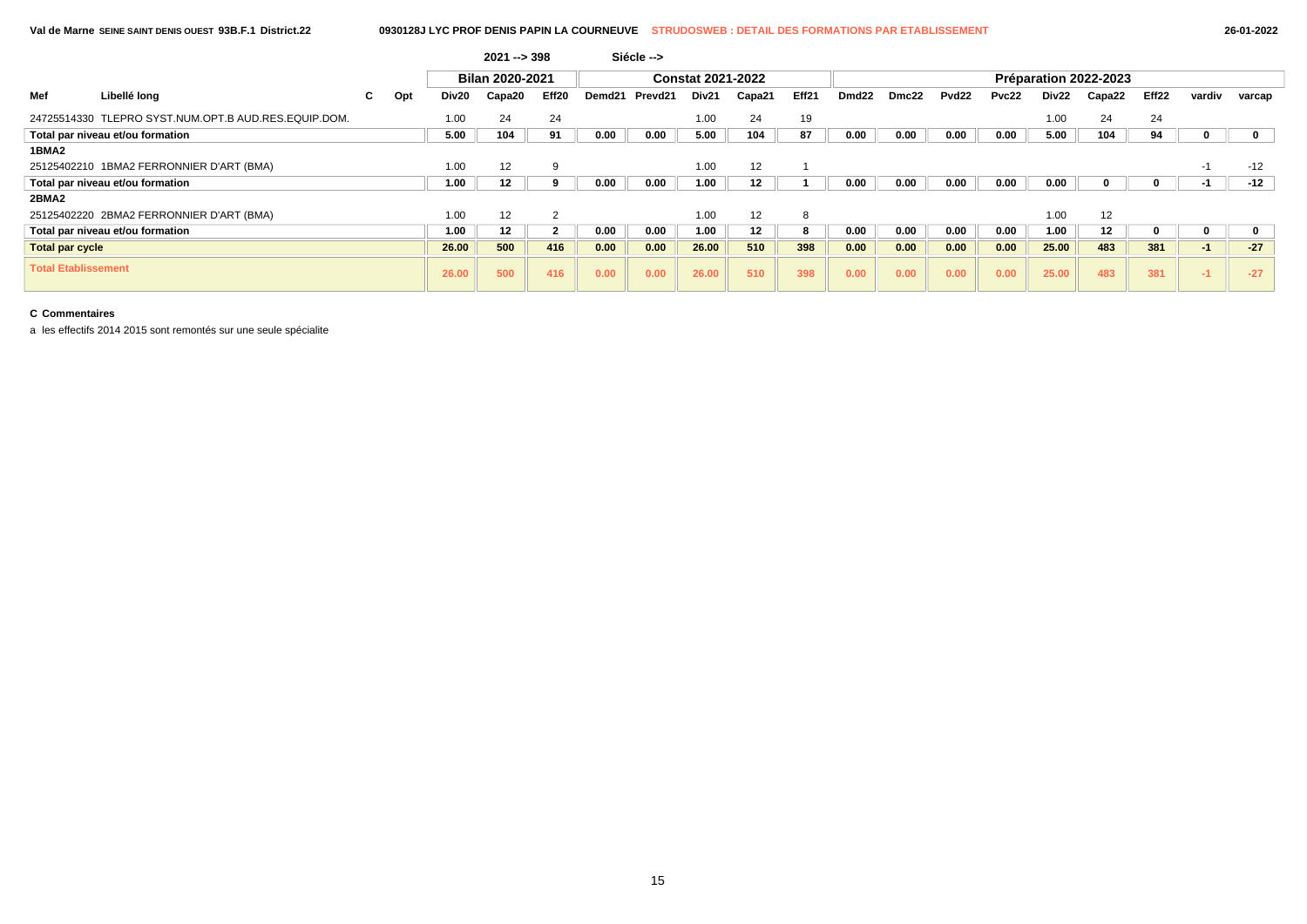| $26 - 01 - 20$ |  |
|----------------|--|
|----------------|--|

|                            |                                            |    |     |       | $2021 - 231$           |              |        | Siécle --> |                          |        |          |       |       |                   |       |       |                       |                   |               |        |
|----------------------------|--------------------------------------------|----|-----|-------|------------------------|--------------|--------|------------|--------------------------|--------|----------|-------|-------|-------------------|-------|-------|-----------------------|-------------------|---------------|--------|
|                            |                                            |    |     |       | <b>Bilan 2020-2021</b> |              |        |            | <b>Constat 2021-2022</b> |        |          |       |       |                   |       |       | Préparation 2022-2023 |                   |               |        |
| Mef                        | Libellé long                               | C. | Opt | Div20 | Capa20                 | Eff20        | Demd21 | Prevd21    | Div21                    | Capa21 | Eff21    | Dmd22 | Dmc22 | Pvd <sub>22</sub> | Pvc22 | Div22 | Capa22                | Eff <sub>22</sub> | vardiv        | varcap |
| <b>2ND DEGRE</b>           |                                            |    |     |       |                        |              |        |            |                          |        |          |       |       |                   |       |       |                       |                   |               |        |
| 2NDE G-T                   |                                            |    |     |       |                        |              |        |            |                          |        |          |       |       |                   |       |       |                       |                   |               |        |
|                            | 20010018110 2NDE GENERALE ET TECHNOLOGIQUE |    |     |       |                        |              |        |            | 7.00                     | 245    | 231      |       |       |                   |       | 7.00  | 245                   |                   |               |        |
|                            | Total par niveau et/ou formation           |    |     | 0.00  | 0                      | 0            | 0.00   | 0.00       | 7.00                     | 245    | 231      | 0.00  | 0.00  | 0.00              | 0.00  | 7.00  | 245                   |                   |               |        |
| 1ERE G-T                   |                                            |    |     |       |                        |              |        |            |                          |        |          |       |       |                   |       |       |                       |                   |               |        |
|                            | 20110019110 PREMIERE GENERALE              |    |     |       |                        |              |        |            |                          |        |          |       |       |                   |       | 5.00  | 175                   | 148               | $\mathcal{D}$ | 175    |
|                            | Total par niveau et/ou formation           |    |     |       |                        |              | 0.00   | 0.00       | 0.00                     | 0      | $\bf{0}$ | 0.00  | 0.00  | 0.00              | 0.00  | 5.00  | 175                   | 148               |               | 175    |
| <b>Total par cycle</b>     |                                            |    |     | 0.00  | $\mathbf{0}$           | $\mathbf{0}$ | 0.00   | 0.00       | 7.00                     | 245    | 231      | 0.00  | 0.00  | 0.00              | 0.00  | 12.00 | 420                   | 148               |               | 175    |
| <b>Total Etablissement</b> |                                            |    |     | 0.00  | $\mathbf{0}$           | $\bf{0}$     | 0.00   | 0.00       | 7.00                     | 245    | 231      | 0.00  | 0.00  | 0.00              | 0.00  | 12.00 | 420                   | 148               |               | 175    |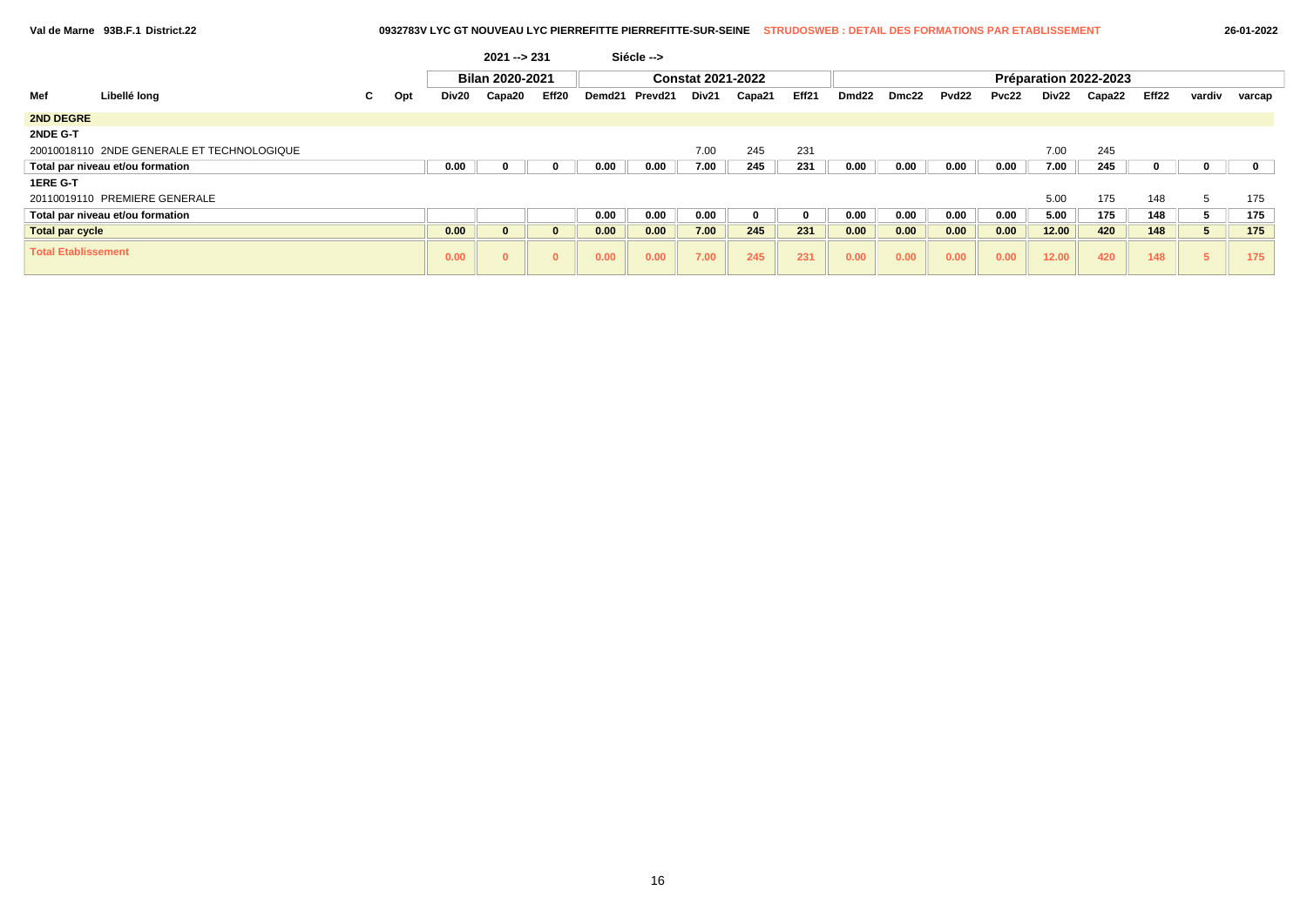| 26-01-2022 |  |  |  |
|------------|--|--|--|
|------------|--|--|--|

|                  |                                                       |           |       | $2021 - 677$           |                |      | Siécle -->     |                          |        |                |       |       |       |       |       |                       |                |                |                |
|------------------|-------------------------------------------------------|-----------|-------|------------------------|----------------|------|----------------|--------------------------|--------|----------------|-------|-------|-------|-------|-------|-----------------------|----------------|----------------|----------------|
|                  |                                                       |           |       | <b>Bilan 2020-2021</b> |                |      |                | <b>Constat 2021-2022</b> |        |                |       |       |       |       |       | Préparation 2022-2023 |                |                |                |
| Mef              | Libellé long                                          | Opt<br>C. | Div20 | Capa20                 | Eff20          |      | Demd21 Prevd21 | Div21                    | Capa21 | Eff21          | Dmd22 | Dmc22 | Pvd22 | Pvc22 |       | Div22 Capa22          | Eff22          | vardiv         | varcap         |
| 2ND DEGRE        |                                                       |           |       |                        |                |      |                |                          |        |                |       |       |       |       |       |                       |                |                |                |
| <b>3EME GENE</b> |                                                       |           |       |                        |                |      |                |                          |        |                |       |       |       |       |       |                       |                |                |                |
|                  | 10310031110 3EME PREPA-METIERS                        |           | 1.00  | 24                     | 19             |      |                | 1.00                     | 24     | 19             |       |       |       |       | 1.00  | 24                    |                |                |                |
|                  | Total par niveau et/ou formation                      |           | 1.00  | 24                     | 19             | 0.00 | 0.00           | 1.00                     | 24     | 19             | 0.00  | 0.00  | 0.00  | 0.00  | 1.00  | 24                    | 0              | 0              | $\mathbf 0$    |
| <b>ULIS</b>      |                                                       |           |       |                        |                |      |                |                          |        |                |       |       |       |       |       |                       |                |                |                |
|                  | 10610016110 UNITES LOCALISEES P.INCLUSION SCOLAIRE    |           | 2.00  | 20                     |                |      |                | 2.00                     | 20     |                |       |       |       |       | 2.00  | 20                    |                |                |                |
|                  | Total par niveau et/ou formation                      |           | 2.00  | 20                     | 0              | 0.00 | 0.00           | 2.00                     | 20     | 0              | 0.00  | 0.00  | 0.00  | 0.00  | 2.00  | 20                    | 0              | 0              | $\mathbf{0}$   |
| 1CAP2            |                                                       |           |       |                        |                |      |                |                          |        |                |       |       |       |       |       |                       |                |                |                |
|                  | 24123441210 1CAP2 MENUISIER FABRICT MEN MOB AGENCMT   |           | 0.50  | 12                     | 10             |      |                |                          |        |                |       |       |       |       |       |                       |                |                |                |
|                  | 24123442210 1CAP2 MENUISIER INSTALLATEUR              |           | 0.50  | 12                     | 11             |      |                |                          |        |                |       |       |       |       |       |                       |                |                |                |
|                  | 24123445210 1CAP2 EBENISTE                            |           | 1.00  | 12                     | 6              |      |                | 1.00                     | 12     | $\overline{7}$ |       |       |       |       | 1.00  | 12                    | 9              |                |                |
|                  | 24123447210 1CAP2 MENUISIER FABRICANT                 |           |       |                        |                |      |                | 0.50                     | 12     | 9              |       |       |       |       | 0.50  | 12                    | 10             |                |                |
|                  | 24123449210 1CAP2 MENUISIER INSTALLATEUR              |           |       |                        |                |      |                | 0.50                     | 12     | 8              |       |       |       |       | 0.50  | 12                    | $\overline{7}$ |                |                |
|                  | 24124240210 1CAP2 METIERS DE LA MODE-VEMENT FLOU      |           | 1.00  | 24                     | 12             |      |                | 1.00                     | 24     | 18             |       |       |       |       | 1.00  | 24                    | 15             |                |                |
|                  | 24124322210 1CAP2 MAROQUINERIE                        |           | 0.50  | 9                      | 6              |      |                | 0.50                     | 9      | $\overline{7}$ |       |       |       |       | 0.50  | 9                     | 9              |                |                |
|                  | 24131224210 1CAP2 EQUIPIER POLYVALENT DU COMMERCE     |           |       |                        |                |      |                |                          |        |                |       |       |       |       | 1.00  | 24                    | 24             | -1             | 24             |
|                  | Total par niveau et/ou formation                      |           | 3.50  | 69                     | 45             | 0.00 | 0.00           | 3.50                     | 69     | 49             | 0.00  | 0.00  | 0.00  | 0.00  | 4.50  | 93                    | 74             | $\overline{1}$ | 24             |
| 2CAP2            |                                                       |           |       |                        |                |      |                |                          |        |                |       |       |       |       |       |                       |                |                |                |
|                  | 24123441220 2CAP2 MENUISIER FABRICT MEN MOB AGENCMT   |           | 0.50  | 9                      | 10             |      |                | 0.50                     | 12     | 8              |       |       |       |       | 0.50  | 11                    | 8              |                | -1             |
|                  | 24123442220 2CAP2 MENUISIER INSTALLATEUR              |           | 0.50  | 9                      | $\overline{7}$ |      |                | 0.50                     | 6      | 9              |       |       |       |       | 0.50  | $\overline{7}$        | $\overline{7}$ |                |                |
|                  | 24123445220 2CAP2 EBENISTE                            |           | 1.00  | 15                     | 11             |      |                | 0.50                     | 12     | 6              |       |       |       |       | 0.50  | $\overline{7}$        | $\overline{7}$ |                | -5             |
|                  | 24124240220 2CAP2 METIERS DE LA MODE-VEMENT FLOU      |           | 1.00  | 24                     | 22             |      |                | 0.50                     | 12     | 11             |       |       |       |       | 0.50  | 17                    | 17             |                | $\overline{5}$ |
|                  | 24124322220 2CAP2 MAROQUINERIE                        |           | 0.50  | 9                      | $\mathbf{Q}$   |      |                | 0.50                     | 6      | $\overline{7}$ |       |       |       |       | 0.50  | 6                     | 6              |                |                |
|                  | Total par niveau et/ou formation                      |           | 4.50  | 66                     | 59             | 0.00 | 0.00           | 3.50                     | 48     | 41             | 0.00  | 0.00  | 0.00  | 0.00  | 3.50  | 48                    | 45             | $\mathbf 0$    | $\mathbf{0}$   |
| 2NDE PRO         |                                                       |           |       |                        |                |      |                |                          |        |                |       |       |       |       |       |                       |                |                |                |
|                  | 2472000531F 2NDPRO PRODUCTION UPE2A                   |           | 1.00  | 20                     | 18             |      |                | 1.00                     | 20     | 9              |       |       |       |       | 1.00  | 20                    |                |                |                |
|                  | 24720104310 2NDPRO MET.PIL.MAINT.INST.AUTO.2NDE COMM  |           |       |                        |                |      |                | 1.00                     | 24     | 22             |       |       |       |       | 1.00  | 24                    | 22             |                |                |
|                  | 24723405310 2NDPRO TECHNICIEN MENUISIER AGENCEUR      |           | 1.00  | 15                     | 8              |      |                |                          |        |                |       |       |       |       |       |                       |                |                |                |
| 24723409310      | 2NDPRO MET.AGENC.MENUIS.AMEUB.2NDE                    |           |       |                        |                |      |                | 1.00                     | 15     | 12             |       |       |       |       | 1.00  | 15                    | 10             |                |                |
|                  | COMM.                                                 |           |       |                        |                |      |                |                          |        |                |       |       |       |       |       |                       |                |                |                |
|                  | 24724203310 2NDPRO METIERS DE LA MODE - VEMENT        |           | 1.00  | 24                     | 17             |      |                | 1.00                     | 24     | 23             |       |       |       |       | 1.00  | 24                    | 20             |                |                |
|                  | 24724301310 2NDPRO METIERS DU CUIR : CHAUSSURES       |           |       |                        |                |      |                |                          |        |                |       |       |       |       | 1.00  | 12                    | 12             |                | 12             |
|                  | 24724304310 2NDPRO METIERS DU CUIR 2NDE COMMUNE       |           | 1.00  | 9                      | 2              |      |                |                          |        |                |       |       |       |       |       |                       |                |                |                |
|                  | 24725007310 2NDPRO MAINTENANCE EQUIPEMENTS INDUST.    |           | 1.00  | 24                     | 21             |      |                |                          |        |                |       |       |       |       |       |                       |                |                |                |
|                  | 24730003310 2NDPRO MET.GEST.ADM., TRA.&LOG.2NDE COMM. |           | 2.00  | 48                     | 44             |      |                | 2.00                     | 48     | 44             |       |       |       |       | 2.00  | 48                    | 44             |                |                |
|                  | 24731211310 2NDPRO MET. RELATION CLIENT 2NDE COMMUNE  |           | 3.00  | 72                     | 69             |      |                | 3.00                     | 72     | 71             |       |       |       |       | 3.00  | 72                    | 70             |                |                |
|                  | Total par niveau et/ou formation                      |           | 10.00 | 212                    | 179            | 0.00 | 0.00           | 9.00                     | 203    | 181            | 0.00  | 0.00  | 0.00  | 0.00  | 10.00 | 215                   | 178            | $\mathbf{1}$   | 12             |
| <b>1ERE PRO</b>  |                                                       |           |       |                        |                |      |                |                          |        |                |       |       |       |       |       |                       |                |                |                |
|                  | 24723405320 1ERPRO TECHNICIEN MENUISIER AGENCEUR      |           | 1.00  | 15                     | 14             |      |                | 0.50                     | 12     | 11             |       |       |       |       | 1.00  | 15                    | 15             | 0.5            | 3              |
|                  | 24724203320 1ERPRO METIERS DE LA MODE - VEMENT        |           | 1.00  | 24                     | 23             |      |                | 1.00                     | 24     | 22             |       |       |       |       | 1.00  | 24                    | 24             |                |                |
|                  | 24724302320 1ERPRO METIERS DU CUIR : MAROQUINERIE     |           | 1.00  | 12                     | 10             |      |                | 0.50                     | 12     | $\overline{7}$ |       |       |       |       |       |                       |                | $-0.5$         | $-12$          |
|                  | 24725007320 1ERPRO MAINTENANCE EQUIPEMENTS INDUST.    |           | 1.00  | 24                     | 27             |      |                | 1.00                     | 24     | 21             |       |       |       |       | 1.00  | 24                    | 24             |                |                |
|                  | 24730001320 1ERPRO GESTION-ADMINISTRATION             |           | 2.00  | 48                     | 48             |      |                |                          |        |                |       |       |       |       |       |                       |                |                |                |
|                  | 24730004320 1ERPRO ASSISTANC.GEST.ORGANIS.ACTIVITES   |           |       |                        |                |      |                | 2.00                     | 48     | 49             |       |       |       |       | 2.00  | 48                    | 47             |                |                |
|                  | 24731212320 1ERPRO METIERS DE L'ACCUEIL               |           | 1.00  | 24                     | 23             |      |                | 1.00                     | 24     | 22             |       |       |       |       | 1.00  | 24                    | 23             |                |                |
|                  | 24731213320 1ERPRO MET.COM.VEN.OP.A ANI.GES.ESP.COM.  |           | 2.00  | 48                     | 48             |      |                | 2.00                     | 48     | 46             |       |       |       |       | 2.00  | 48                    | 48             |                |                |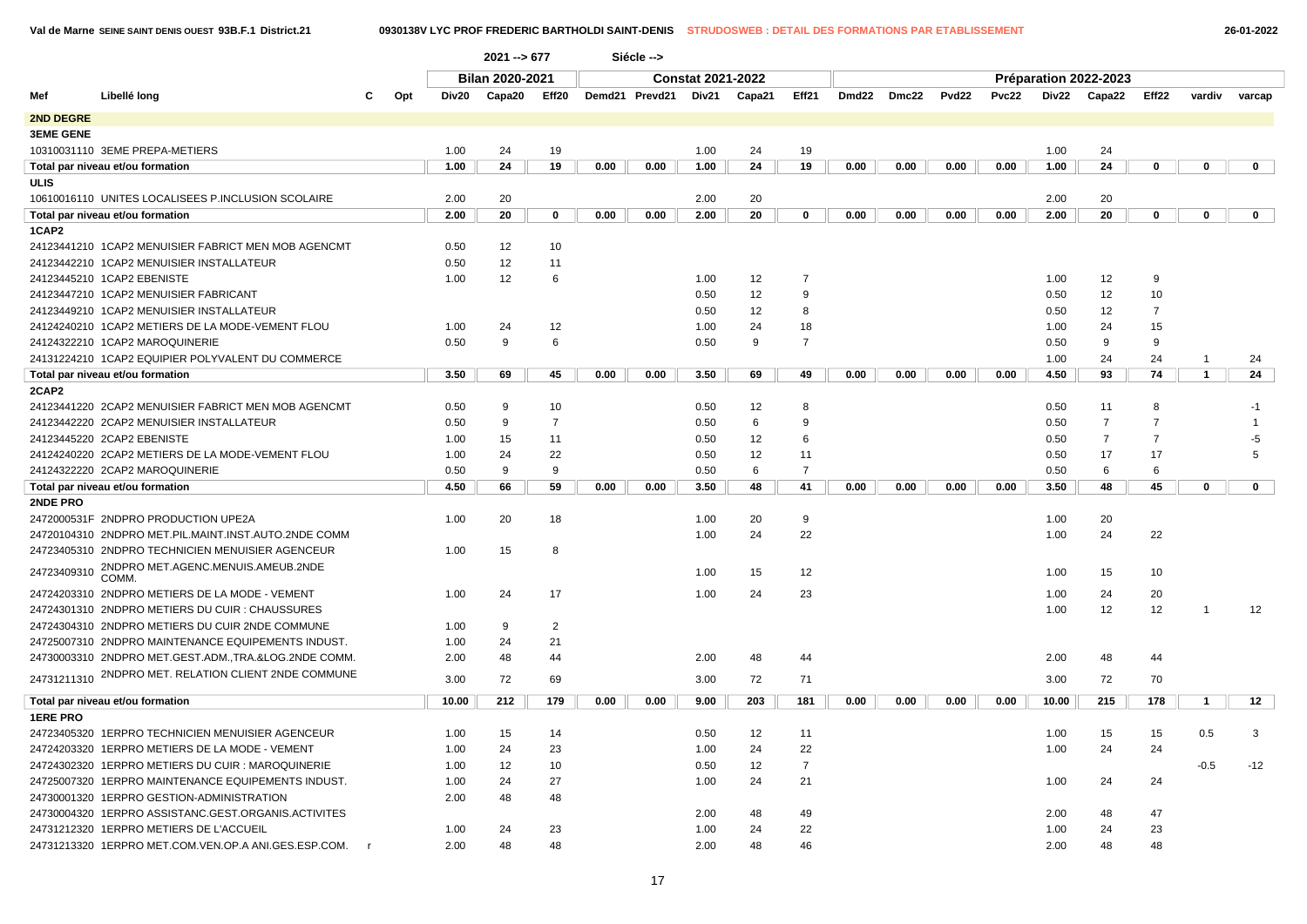|                            |                                                      |     |       | $2021 - 5677$          |                |      | Siécle -->               |       |        |       |                   |       |                   |       |                       |              |       |                |              |
|----------------------------|------------------------------------------------------|-----|-------|------------------------|----------------|------|--------------------------|-------|--------|-------|-------------------|-------|-------------------|-------|-----------------------|--------------|-------|----------------|--------------|
|                            |                                                      |     |       | <b>Bilan 2020-2021</b> |                |      | <b>Constat 2021-2022</b> |       |        |       |                   |       |                   |       | Préparation 2022-2023 |              |       |                |              |
| Mef                        | Libellé long                                         | Opt | Div20 | Capa20                 | Eff20          |      | Demd21 Prevd21           | Div21 | Capa21 | Eff21 | Dmd <sub>22</sub> | Dmc22 | Pvd <sub>22</sub> | Pvc22 | Div22                 | Capa22       | Eff22 | vardiv         | varcap       |
|                            | Total par niveau et/ou formation                     |     | 9.00  | 195                    | 193            | 0.00 | 0.00                     | 8.00  | 192    | 178   | 0.00              | 0.00  | 0.00              | 0.00  | 8.00                  | 183          | 181   |                | -9           |
| <b>TLEPRO</b>              |                                                      |     |       |                        |                |      |                          |       |        |       |                   |       |                   |       |                       |              |       |                |              |
|                            | 24723405330 TLEPRO TECHNICIEN MENUISIER AGENCEUR     |     | 1.00  | 15                     | 13             |      |                          | 0.50  | 13     | 17    |                   |       |                   |       | 0.50                  | 13           | 12    |                |              |
|                            | 24724203330 TLEPRO METIERS DE LA MODE - VEMENT       |     | 1.00  | 24                     | 23             |      |                          | 1.00  | 24     | 23    |                   |       |                   |       | 1.00                  | 24           | 24    |                |              |
|                            | 24724302330 TLEPRO METIERS DU CUIR : MAROQUINERIE    |     | 1.00  | 12                     | 8              |      |                          | 0.50  | 11     | 8     |                   |       |                   |       | 0.50                  | 11           |       |                |              |
|                            | 24725007330 TLEPRO MAINTENANCE EQUIPEMENTS INDUST.   |     | 1.00  | 24                     | 23             |      |                          | 1.00  | 24     | 24    |                   |       |                   |       | 1.00                  | 24           | 20    |                |              |
|                            | 24730001330 TLE PRO GESTION-ADMINISTRATION           |     | 2.00  | 48                     | 48             |      |                          | 2.00  | 48     | 41    |                   |       |                   |       |                       |              |       | $-2$           | -48          |
|                            | 24730004330 TLEPRO ASSISTANC.GEST.ORGANIS.ACTIVITES  |     |       |                        |                |      |                          |       |        |       |                   |       |                   |       | 2.00                  | 48           | 44    | $\overline{2}$ | 48           |
|                            | 24731202330 TLEPRO COMMERCE                          |     | 2.00  | 48                     | 47             |      |                          |       |        |       |                   |       |                   |       |                       |              |       |                |              |
|                            | 24731210330 TLEPRO ACCUEIL -RELATION CLIENTS USAGERS |     | 1.00  | 24                     | 25             |      |                          |       |        |       |                   |       |                   |       |                       |              |       |                |              |
|                            | 24731212330 TLEPRO METIERS DE L'ACCUEIL              |     |       |                        |                |      |                          | 1.00  | 24     | 21    |                   |       |                   |       | 1.00                  | 24           | 24    |                |              |
|                            | 24731213330 TLEPRO MET.COM.VEN.OP.A ANI.GES.ESP.COM. |     |       |                        |                |      |                          | 2.00  | 48     | 48    |                   |       |                   |       | 2.00                  | 48           | 47    |                |              |
|                            | Total par niveau et/ou formation                     |     | 9.00  | 195                    | 187            | 0.00 | 0.00                     | 8.00  | 192    | 182   | 0.00              | 0.00  | 0.00              | 0.00  | 8.00                  | 192          | 178   |                | $\mathbf{0}$ |
| <b>MC</b>                  |                                                      |     |       |                        |                |      |                          |       |        |       |                   |       |                   |       |                       |              |       |                |              |
|                            | 25324201110 MC ESSAYAGE-RETOUCHE-VENTE (MC5)         |     | 1.00  | 15                     | $\overline{7}$ |      |                          | 1.00  | 15     | 10    |                   |       |                   |       | 1.00                  | 15           |       |                |              |
|                            | Total par niveau et/ou formation                     |     | 1.00  | 15                     | $\overline{7}$ | 0.00 | 0.00                     | 1.00  | 15     | 10    | 0.00              | 0.00  | 0.00              | 0.00  | 1.00                  | 15           |       |                |              |
| <b>Total par cycle</b>     |                                                      |     | 40.00 | 796                    | 689            | 0.00 | 0.00                     | 36.00 | 763    | 660   | 0.00              | 0.00  | 0.00              | 0.00  | 38.00                 | 790          | 656   | $\overline{2}$ | 27           |
| <b>INSERTION</b>           |                                                      |     |       |                        |                |      |                          |       |        |       |                   |       |                   |       |                       |              |       |                |              |
| <b>FCIL NIV-4</b>          |                                                      |     |       |                        |                |      |                          |       |        |       |                   |       |                   |       |                       |              |       |                |              |
|                            | 74130001110 CLASSE PASSERELLE BTS SERVICES           |     | 1.00  | 24                     | 24             |      |                          | 1.00  | 24     | 17    |                   |       |                   |       |                       |              |       | $-1$           | $-24$        |
|                            | Total par niveau et/ou formation                     |     | 1.00  | 24                     | 24             | 0.00 | 0.00                     | 1.00  | 24     | 17    | 0.00              | 0.00  | 0.00              | 0.00  | 0.00                  | 0            |       | -1             | $-24$        |
| <b>Total par cycle</b>     |                                                      |     | 1.00  | 24                     | 24             | 0.00 | 0.00                     | 1.00  | 24     | 17    | 0.00              | 0.00  | 0.00              | 0.00  | 0.00                  | $\mathbf{0}$ |       | $-1$           | $-24$        |
| <b>Total Etablissement</b> |                                                      |     | 41.00 | 820                    | 713            | 0.00 | 0.00                     | 37.00 | 787    | 677   | 0.00              | 0.00  | 0.00              | 0.00  | 38.00                 | 790          | 656   |                |              |

r dont 1 division à 24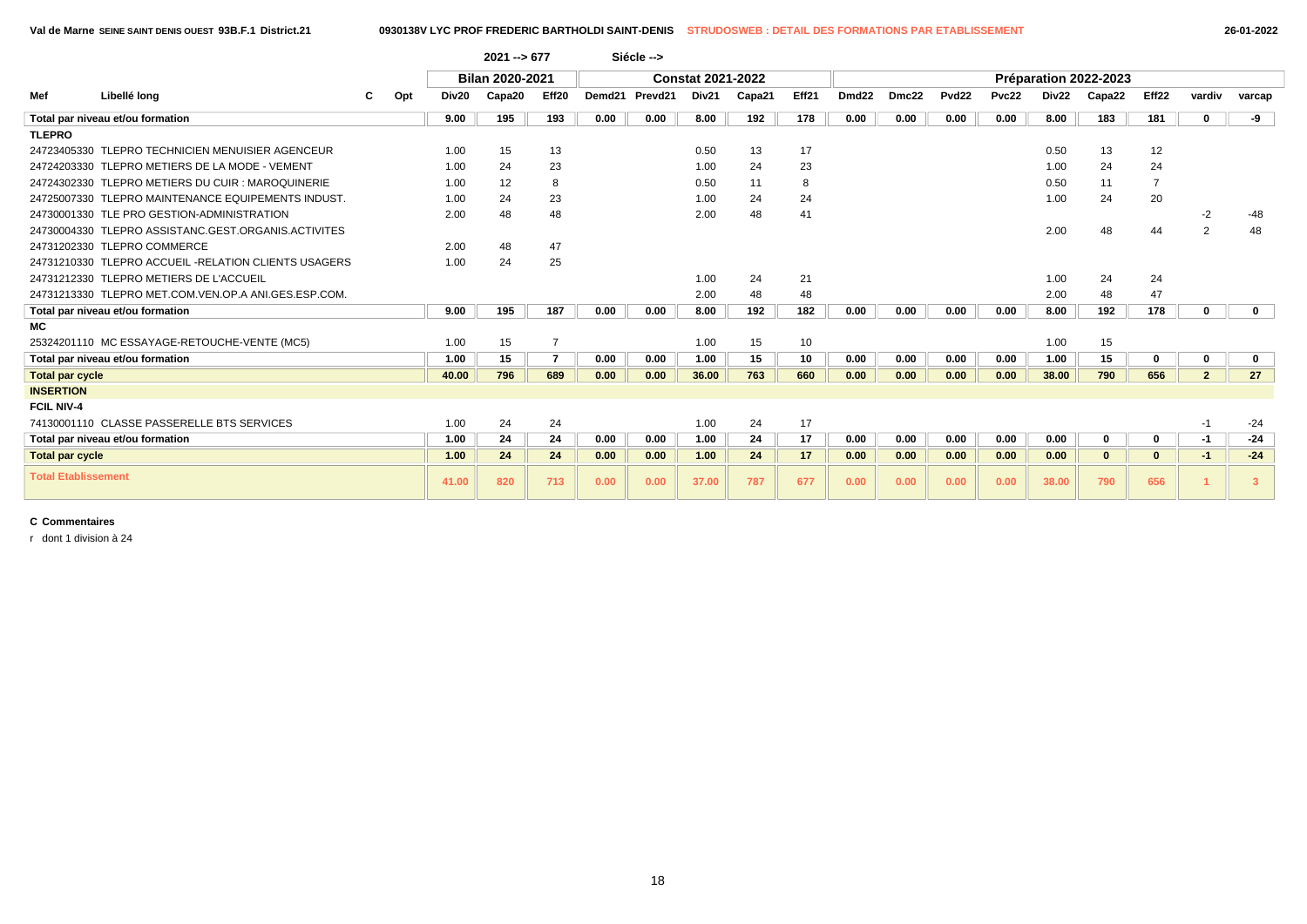|                        |                                                      |              | 2021 -- > 1202         |       |      | Siécle -->     |                          |        |       |                   |       |                   |              |       |                       |              |                         |              |
|------------------------|------------------------------------------------------|--------------|------------------------|-------|------|----------------|--------------------------|--------|-------|-------------------|-------|-------------------|--------------|-------|-----------------------|--------------|-------------------------|--------------|
|                        |                                                      |              | <b>Bilan 2020-2021</b> |       |      |                | <b>Constat 2021-2022</b> |        |       |                   |       |                   |              |       | Préparation 2022-2023 |              |                         |              |
| Mef                    | Libellé long                                         | Opt<br>Div20 | Capa20                 | Eff20 |      | Demd21 Prevd21 | Div21                    | Capa21 | Eff21 | Dmd <sub>22</sub> | Dmc22 | Pvd <sub>22</sub> | <b>Pvc22</b> | Div22 | Capa22                | Eff22        | vardiv                  | varcap       |
| <b>2ND DEGRE</b>       |                                                      |              |                        |       |      |                |                          |        |       |                   |       |                   |              |       |                       |              |                         |              |
| 2NDE G-T               |                                                      |              |                        |       |      |                |                          |        |       |                   |       |                   |              |       |                       |              |                         |              |
|                        | 20010018110 2NDE GENERALE ET TECHNOLOGIQUE           | 10.00        | 320                    | 302   |      |                | 8.00                     | 256    | 262   |                   |       |                   |              | 7.00  | 224                   |              | $-1$                    | $-32$        |
|                        | Total par niveau et/ou formation                     | 10.00        | 320                    | 302   | 0.00 | 0.00           | 8.00                     | 256    | 262   | 0.00              | 0.00  | 0.00              | 0.00         | 7.00  | 224                   | 0            | $-1$                    | $-32$        |
| 1ERE G-T               |                                                      |              |                        |       |      |                |                          |        |       |                   |       |                   |              |       |                       |              |                         |              |
|                        | 20110019110 PREMIERE GENERALE                        | 5.00         | 171                    | 171   |      |                | 7.00                     | 245    | 238   |                   |       |                   |              | 6.00  | 210                   | 194          | $-1$                    | $-35$        |
|                        | 21133104110 1-ST2S SC. & TECHNO. SANTE & SOCIAL      | 3.00         | 83                     | 76    |      |                | 3.00                     | 83     | 83    |                   |       |                   |              | 3.00  | 83                    | 77           |                         |              |
|                        | Total par niveau et/ou formation                     | 8.00         | 254                    | 247   | 0.00 | 0.00           | 10.00                    | 328    | 321   | 0.00              | 0.00  | 0.00              | 0.00         | 9.00  | 293                   | 271          | $-1$                    | $-35$        |
| <b>TERM G-T</b>        |                                                      |              |                        |       |      |                |                          |        |       |                   |       |                   |              |       |                       |              |                         |              |
|                        | 20210019110 TERMINALE GENERALE                       | 5.00         | 155                    | 135   |      |                | 5.00                     | 175    | 175   |                   |       |                   |              | 7.00  | 245                   | 239          | $\overline{2}$          | 70           |
|                        | 21233104110 T-ST2S SC. & TECHNO. SANTE & SOCIAL      | 3.00         | 80                     | 78    |      |                | 3.00                     | 84     | 76    |                   |       |                   |              | 3.00  | 84                    | 84           |                         |              |
|                        | Total par niveau et/ou formation                     | 8.00         | 235                    | 213   | 0.00 | 0.00           | 8.00                     | 259    | 251   | 0.00              | 0.00  | 0.00              | 0.00         | 10.00 | 329                   | 323          | $\mathbf{2}$            | 70           |
| 2NDE PRO               |                                                      |              |                        |       |      |                |                          |        |       |                   |       |                   |              |       |                       |              |                         |              |
| 24733005310            | 2NDPRO ACC.SOINS-SERV.PERS. 2NDE<br><b>COMMUNE</b>   | 2.00         | 60                     | 58    |      |                | 2.00                     | 60     | 59    |                   |       |                   |              | 2.00  | 60                    | 59           |                         |              |
| 24733006310            | 2NDPRO ANIMAT. ENFANCE& PERSONNES AGEES              | 1.00         | 24                     | 22    |      |                | 1.00                     | 24     | 24    |                   |       |                   |              | 1.00  | 24                    | 23           |                         |              |
|                        | Total par niveau et/ou formation                     | 3.00         | 84                     | 80    | 0.00 | 0.00           | 3.00                     | 84     | 83    | 0.00              | 0.00  | 0.00              | 0.00         | 3.00  | 84                    | 82           | $\bf{0}$                | 0            |
| <b>1ERE PRO</b>        |                                                      |              |                        |       |      |                |                          |        |       |                   |       |                   |              |       |                       |              |                         |              |
|                        | 24733002320 1ERPRO SERVICES DE PROXIMITE VIE LOCALE  | 1.00         | 24                     | 24    |      |                |                          |        |       |                   |       |                   |              |       |                       |              |                         |              |
|                        | 24733004320 1ERPRO ACC.SOINS-S.PERS. OPT.EN STRUCTUR | 2.00         | 60                     | 58    |      |                | 2.00                     | 60     | 60    |                   |       |                   |              | 2.00  | 60                    | 60           |                         |              |
| 24733006320            | 1ERPRO ANIMAT. ENFANCE& PERSONNES AGEES              |              |                        |       |      |                | 1.00                     | 24     | 23    |                   |       |                   |              | 1.00  | 24                    | 24           |                         |              |
|                        | Total par niveau et/ou formation                     | 3.00         | 84                     | 82    | 0.00 | 0.00           | 3.00                     | 84     | 83    | 0.00              | 0.00  | 0.00              | 0.00         | 3.00  | 84                    | 84           | 0                       | 0            |
| <b>TLEPRO</b>          |                                                      |              |                        |       |      |                |                          |        |       |                   |       |                   |              |       |                       |              |                         |              |
|                        | 24733002330 TLEPRO SERVICES DE PROXIMITE VIE LOCALE  | 1.00         | 30                     | 14    |      |                | 1.00                     | 24     | 24    |                   |       |                   |              |       |                       |              | -1                      | $-24$        |
|                        | 24733004330 TLEPRO, ASSP OPTION EN STRUCTURE         | 2.00         | 60                     | 59    |      |                | 2.00                     | 60     | 58    |                   |       |                   |              | 2.00  | 60                    | 60           |                         |              |
|                        | 24733006330 TLEPRO ANIMAT. ENFANCE& PERSONNES AGEES  |              |                        |       |      |                |                          |        |       |                   |       |                   |              | 1.00  | 24                    | 20           | $\mathbf{1}$            | 24           |
|                        | Total par niveau et/ou formation                     | 3.00         | 90                     | 73    | 0.00 | 0.00           | 3.00                     | 84     | 82    | 0.00              | 0.00  | 0.00              | 0.00         | 3.00  | 84                    | 80           | 0                       | 0            |
| Total par cycle        |                                                      | 35.00        | 1067                   | 997   | 0.00 | 0.00           | 35.00                    | 1095   | 1082  | 0.00              | 0.00  | 0.00              | 0.00         | 35.00 | 1098                  | 840          | $\bf{0}$                | $\mathbf{3}$ |
|                        | <b>POST BACCALAUREAT</b>                             |              |                        |       |      |                |                          |        |       |                   |       |                   |              |       |                       |              |                         |              |
| 1BTS2                  |                                                      |              |                        |       |      |                |                          |        |       |                   |       |                   |              |       |                       |              |                         |              |
|                        | 31133204210 1BTS2 ECONOMIE SOCIALE ET FAMILIALE      | 1.00         | 35                     | 34    |      |                | 1.00                     | 35     | 33    |                   |       |                   |              | 1.00  | 35                    |              |                         |              |
|                        | Total par niveau et/ou formation                     | 1.00         | 35                     | 34    | 0.00 | 0.00           | 1.00                     | 35     | 33    | 0.00              | 0.00  | 0.00              | 0.00         | 1.00  | 35                    | 0            | 0                       | $\mathbf 0$  |
| <b>2BTS2</b>           |                                                      |              |                        |       |      |                |                          |        |       |                   |       |                   |              |       |                       |              |                         |              |
|                        | 31133204220 2BTS2 ECONOMIE SOCIALE FAMILIALE         | 1.00         | 35                     | 24    |      |                | 1.00                     | 35     | 30    |                   |       |                   |              | 1.00  | 35                    |              |                         |              |
|                        | Total par niveau et/ou formation                     | 1.00         | 35                     | 24    | 0.00 | 0.00           | 1.00                     | 35     | 30    | 0.00              | 0.00  | 0.00              | 0.00         | 1.00  | 35                    | 0            | 0                       | 0            |
| <b>Total par cycle</b> |                                                      | 2.00         | 70                     | 58    | 0.00 | 0.00           | 2.00                     | 70     | 63    | 0.00              | 0.00  | 0.00              | 0.00         | 2.00  | 70                    | $\mathbf{0}$ | $\overline{\mathbf{0}}$ | $\mathbf{0}$ |
|                        | <b>PREPARATIONS DIVERSES</b>                         |              |                        |       |      |                |                          |        |       |                   |       |                   |              |       |                       |              |                         |              |
| PDPREBAC1              |                                                      |              |                        |       |      |                |                          |        |       |                   |       |                   |              |       |                       |              |                         |              |
|                        | 29333102110 AIDE SOIGNANT                            | 1.00         | 24                     | 15    |      |                | 1.00                     | 24     | 17    |                   |       |                   |              | 1.00  | 24                    |              |                         |              |
|                        | 29333103110 AUXILIAIRE DE PUERICULTURE               | 1.00         | 24                     | 23    |      |                | 1.00                     | 24     | 24    |                   |       |                   |              | 1.00  | 24                    |              |                         |              |
|                        | Total par niveau et/ou formation                     | 2.00         | 48                     | 38    | 0.00 | 0.00           | 2.00                     | 48     | 41    | 0.00              | 0.00  | 0.00              | 0.00         | 2.00  | 48                    | 0            | 0                       | 0            |
| <b>PDPOSTBAC1</b>      |                                                      |              |                        |       |      |                |                          |        |       |                   |       |                   |              |       |                       |              |                         |              |
|                        | 41733206110 DECESF CONSEILLER ECO. SOCIALE FAMILIALE | 1.00         | 15                     | 14    |      |                | 1.00                     | 15     | 16    |                   |       |                   |              | 1.00  | 15                    |              |                         |              |
|                        | Total par niveau et/ou formation                     | 1.00         | 15                     | 14    | 0.00 | 0.00           | 1.00                     | 15     | 16    | 0.00              | 0.00  | 0.00              | 0.00         | 1.00  | 15                    | 0            | 0                       | 0            |
| <b>Total par cycle</b> |                                                      | 3.00         | 63                     | 52    | 0.00 | 0.00           | 3.00                     | 63     | 57    | 0.00              | 0.00  | 0.00              | 0.00         | 3.00  | 63                    | $\bf{0}$     | $\bf{0}$                | $\mathbf{0}$ |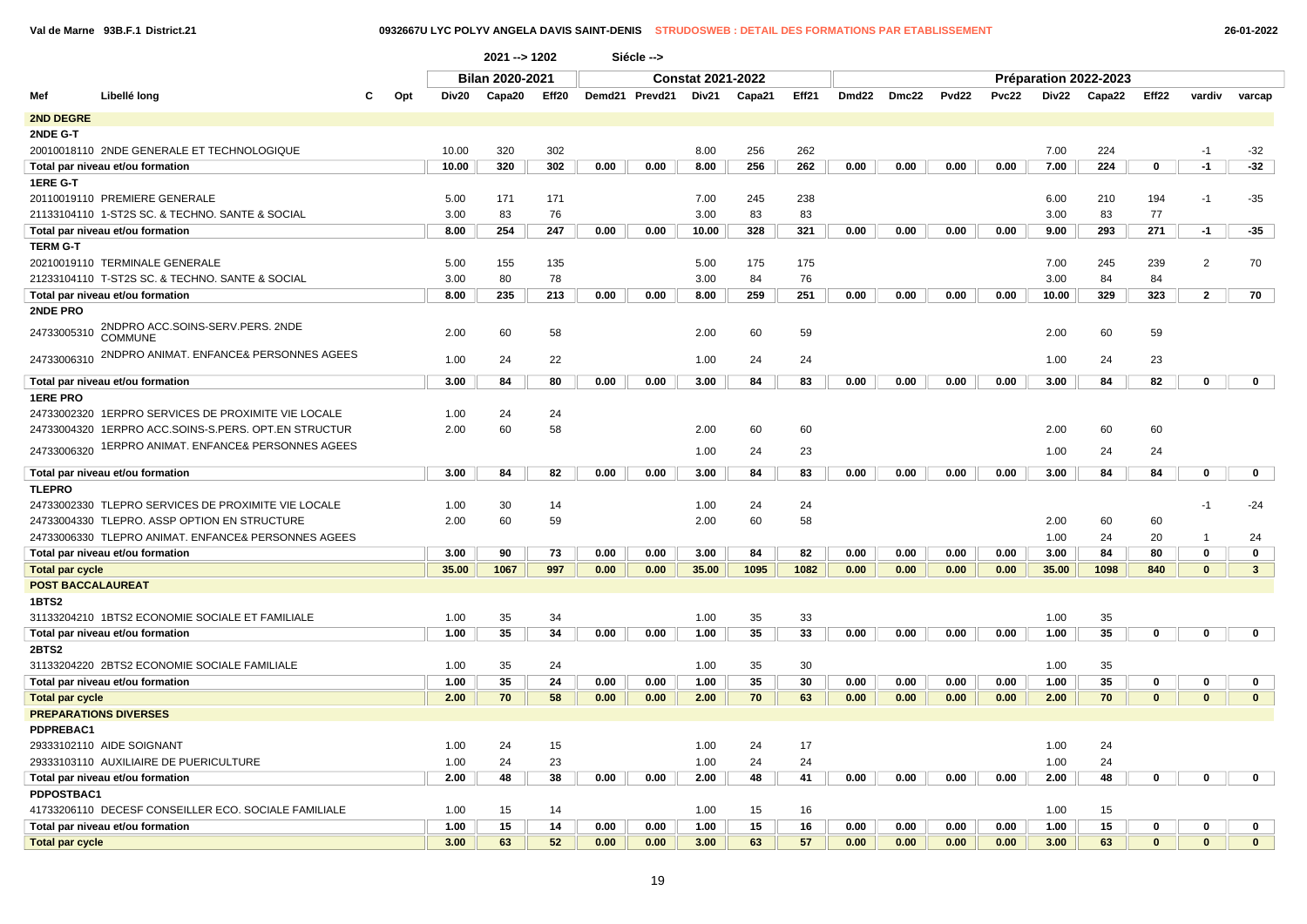### **Val de Marne 93B.F.1 District.21 0932667U LYC POLYV ANGELA DAVIS SAINT-DENIS STRUDOSWEB : DETAIL DES FORMATIONS PAR ETABLISSEMENT 26-01-2022**

|                            |              |     |       | $2021 - 1202$   |       |        | Siécle --> |                          |        |       |       |       |       |       |       |                       |       |        |        |
|----------------------------|--------------|-----|-------|-----------------|-------|--------|------------|--------------------------|--------|-------|-------|-------|-------|-------|-------|-----------------------|-------|--------|--------|
|                            |              |     |       | Bilan 2020-2021 |       |        |            | <b>Constat 2021-2022</b> |        |       |       |       |       |       |       | Préparation 2022-2023 |       |        |        |
| Mef                        | Libellé long | Opt | Div20 | Capa20          | Eff20 | Demd21 | Prevd21    | Div21                    | Capa21 | Eff21 | Dmd22 | Dmc22 | Pvd22 | Pvc22 | Div22 | Capa22                | Eff22 | vardiv | varcap |
| <b>Total Etablissement</b> |              |     | 40.00 | 1200            | 1107  | 0.00   | 0.00       | 40.00                    | 1228   | 1202  | 0.00  | 0.00  | 0.00  | 0.00  | 40.00 | 1231                  | 840   |        |        |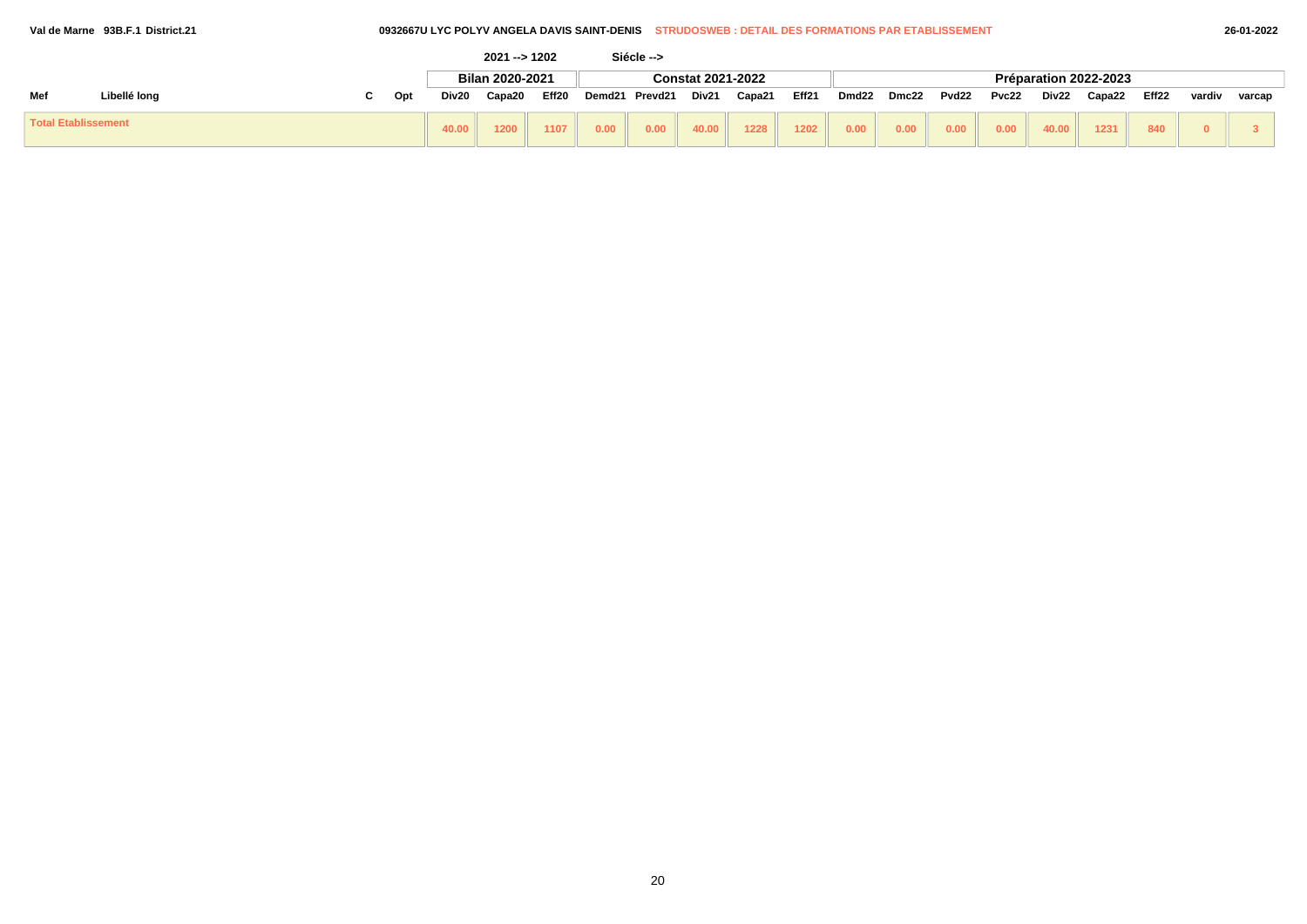$\sqrt{ }$ 

|                          |                                                                    |              |       | $2021 - 1086$   |       |      | Siécle -->     |                          |        |       |       |       |                   |       |       |                       |       |             |             |             |
|--------------------------|--------------------------------------------------------------------|--------------|-------|-----------------|-------|------|----------------|--------------------------|--------|-------|-------|-------|-------------------|-------|-------|-----------------------|-------|-------------|-------------|-------------|
|                          |                                                                    |              |       | Bilan 2020-2021 |       |      |                | <b>Constat 2021-2022</b> |        |       |       |       |                   |       |       | Préparation 2022-2023 |       |             |             |             |
| Mef                      | Libellé long                                                       | Opt          | Div20 | Capa20          | Eff20 |      | Demd21 Prevd21 | Div21                    | Capa21 | Eff21 | Dmd22 | Dmc22 | Pvd <sub>22</sub> | Pvc22 |       | Div22 Capa22          | Eff22 | vardiv      | varcap      |             |
| 2ND DEGRE                |                                                                    |              |       |                 |       |      |                |                          |        |       |       |       |                   |       |       |                       |       |             |             |             |
| 2NDE G-T                 |                                                                    |              |       |                 |       |      |                |                          |        |       |       |       |                   |       |       |                       |       |             |             |             |
|                          | 20010018110 2NDE GENERALE ET TECHNOLOGIQUE                         |              | 7.00  | 210             | 198   |      |                | 6.00                     | 180    | 171   |       |       |                   |       | 6.00  | 180                   |       |             |             |             |
|                          | Total par niveau et/ou formation                                   |              | 7.00  | 210             | 198   | 0.00 | 0.00           | 6.00                     | 180    | 171   | 0.00  | 0.00  | 0.00              | 0.00  | 6.00  | 180                   | 0     | 0           |             | 0           |
| 1ERE G-T                 |                                                                    |              |       |                 |       |      |                |                          |        |       |       |       |                   |       |       |                       |       |             |             |             |
|                          | 20110019110 PREMIERE GENERALE                                      |              | 5.00  | 142             | 135   |      |                | 5.00                     | 150    | 124   |       |       |                   |       | 4.00  | 120                   | 112   | $-1$        | $-30$       |             |
|                          | 21131016110 1-STMG SC.& TECHNO. MANAGEMENT GESTION                 |              | 3.00  | 83              | 88    |      |                | 3.00                     | 83     | 85    |       |       |                   |       | 3.00  | 83                    | 75    |             |             |             |
|                          | Total par niveau et/ou formation                                   |              | 8.00  | 225             | 223   | 0.00 | 0.00           | 8.00                     | 233    | 209   | 0.00  | 0.00  | 0.00              | 0.00  | 7.00  | 203                   | 187   | $-1$        | $-30$       |             |
| <b>TERM G-T</b>          |                                                                    |              |       |                 |       |      |                |                          |        |       |       |       |                   |       |       |                       |       |             |             |             |
|                          | 20210019110 TERMINALE GENERALE                                     |              | 5.00  | 163             | 120   |      |                | 5.00                     | 150    | 138   |       |       |                   |       | 5.00  | 150                   | 125   |             |             |             |
|                          | 21231017110 T-STMG GESTION ET FINANCE                              |              | 0.50  | 17              | 22    |      |                | 1.00                     | 30     | 23    |       |       |                   |       | 1.00  | 30                    | 30    |             |             |             |
|                          | 21231018110 T-STMG MERCATIQUE (MARKETING)                          |              | 0.75  | 20              | 24    |      |                | 1.00                     | 30     | 29    |       |       |                   |       | 1.00  | 30                    | 30    |             |             |             |
|                          | <b>T-STMG RESSOUR. HUMAINES &amp;</b><br>21231019110 COMMUNICATION |              | 0.75  | 21              | 22    |      |                | 1.00                     | 30     | 33    |       |       |                   |       | 1.00  | 30                    | 30    |             |             |             |
|                          | Total par niveau et/ou formation                                   |              | 7.00  | 221             | 188   | 0.00 | 0.00           | 8.00                     | 240    | 223   | 0.00  | 0.00  | 0.00              | 0.00  | 8.00  | 240                   | 215   | 0           |             | $\mathbf 0$ |
| <b>2NDE PRO</b>          |                                                                    |              |       |                 |       |      |                |                          |        |       |       |       |                   |       |       |                       |       |             |             |             |
|                          | 24730003310 2NDPRO MET.GEST.ADM.,TRA.&LOG.2NDE COMM.               |              | 2.00  | 48              | 47    |      |                | 2.00                     | 48     | 47    |       |       |                   |       | 2.00  | 48                    | 47    |             |             |             |
| 24731211310              | 2NDPRO MET. RELATION CLIENT 2NDE COMMUNE                           |              | 2.00  | 48              | 46    |      |                | 2.00                     | 48     | 47    |       |       |                   |       | 2.00  | 48                    | 47    |             |             |             |
|                          | 24732304310 2NDPRO PHOTOGRAPHIE                                    |              | 1.00  | 24              | 24    |      |                | 1.00                     | 24     | 24    |       |       |                   |       | 1.00  | 24                    | 24    |             |             |             |
|                          | Total par niveau et/ou formation                                   |              | 5.00  | 120             | 117   | 0.00 | 0.00           | 5.00                     | 120    | 118   | 0.00  | 0.00  | 0.00              | 0.00  | 5.00  | 120                   | 118   | $\mathbf 0$ |             | $\mathbf 0$ |
| <b>1ERE PRO</b>          |                                                                    |              |       |                 |       |      |                |                          |        |       |       |       |                   |       |       |                       |       |             |             |             |
|                          | 24730001320 1ERPRO GESTION-ADMINISTRATION                          |              | 2.00  | 48              | 48    |      |                |                          |        |       |       |       |                   |       |       |                       |       |             |             |             |
|                          | 24730004320 1ERPRO ASSISTANC.GEST.ORGANIS.ACTIVITES                |              |       |                 |       |      |                | 2.00                     | 48     | 39    |       |       |                   |       | 2.00  | 48                    | 43    |             |             |             |
|                          | 24731212320 1ERPRO METIERS DE L'ACCUEIL                            |              | 1.00  | 24              | 22    |      |                | 1.00                     | 24     | 14    |       |       |                   |       | 1.00  | 24                    | 19    |             |             |             |
|                          | 24731213320 1ERPRO MET.COM.VEN.OP.A ANI.GES.ESP.COM.               | $\mathsf{r}$ | 1.00  | 25              | 25    |      |                | 1.00                     | 24     | 22    |       |       |                   |       | 1.00  | 24                    | 23    |             |             |             |
|                          | 24731214320 1ERPRO MET.COM.VEN.OP.B PR.CL.VA.OF.COM.               |              | 1.00  | 24              | 24    |      |                | 1.00                     | 24     | 19    |       |       |                   |       | 1.00  | 24                    | 21    |             |             |             |
|                          | 24732304320 1ERPRO PHOTOGRAPHIE                                    |              | 1.00  | 24              | 24    |      |                | 1.00                     | 24     | 23    |       |       |                   |       | 1.00  | 24                    | 24    |             |             |             |
|                          | Total par niveau et/ou formation                                   |              | 6.00  | 145             | 143   | 0.00 | 0.00           | 6.00                     | 144    | 117   | 0.00  | 0.00  | 0.00              | 0.00  | 6.00  | 144                   | 130   | $\mathbf 0$ |             | $\mathbf 0$ |
| <b>TLEPRO</b>            |                                                                    |              |       |                 |       |      |                |                          |        |       |       |       |                   |       |       |                       |       |             |             |             |
|                          | 24730001330 TLE PRO GESTION-ADMINISTRATION                         |              | 2.00  | 48              | 44    |      |                | 2.00                     | 48     | 45    |       |       |                   |       |       |                       |       | $-2$        | $-48$       |             |
|                          | 24730004330 TLEPRO ASSISTANC.GEST.ORGANIS.ACTIVITES                |              |       |                 |       |      |                |                          |        |       |       |       |                   |       | 2.00  | 48                    | 37    | 2           |             | 48          |
|                          | 24731202330 TLEPRO COMMERCE                                        |              | 1.00  | 24              | 22    |      |                |                          |        |       |       |       |                   |       |       |                       |       |             |             |             |
|                          | 24731206330 TLEPRO VENTE (PROSPECT.NEGO.SUIV.CLIENT)               |              | 1.00  | 24              | 18    |      |                |                          |        |       |       |       |                   |       |       |                       |       |             |             |             |
|                          | 24731210330 TLEPRO ACCUEIL -RELATION CLIENTS USAGERS               |              | 1.00  | 24              | 20    |      |                |                          |        |       |       |       |                   |       |       |                       |       |             |             |             |
|                          | 24731212330 TLEPRO METIERS DE L'ACCUEIL                            |              |       |                 |       |      |                | 1.00                     | 18     | 22    |       |       |                   |       | 1.00  | 18                    | 14    |             |             |             |
|                          | 24731213330 TLEPRO MET.COM.VEN.OP.A ANI.GES.ESP.COM.               |              |       |                 |       |      |                | 1.00                     | 24     | 22    |       |       |                   |       | 1.00  | 24                    | 20    |             |             |             |
|                          | 24731214330 TLEPRO MET.COM.VEN.OP.B PR.CL.VA.OF.COM.               |              |       |                 |       |      |                | 1.00                     | 24     | 24    |       |       |                   |       | 1.00  | 24                    | 17    |             |             |             |
|                          | 24732304330 TLEPRO PHOTOGRAPHIE                                    |              | 1.00  | 24              | 18    |      |                | 1.00                     | 24     | 19    |       |       |                   |       | 1.00  | 24                    | 18    |             |             |             |
|                          | Total par niveau et/ou formation                                   |              | 6.00  | 144             | 122   | 0.00 | 0.00           | 6.00                     | 138    | 132   | 0.00  | 0.00  | 0.00              | 0.00  | 6.00  | 138                   | 106   | $\mathbf 0$ | $\mathbf 0$ |             |
| <b>Total par cycle</b>   |                                                                    |              | 39.00 | 1065            | 991   | 0.00 | 0.00           | 39.00                    | 1055   | 970   | 0.00  | 0.00  | 0.00              | 0.00  | 38.00 | 1025                  | 756   | $-1$        | $-30$       |             |
| <b>POST BACCALAUREAT</b> |                                                                    |              |       |                 |       |      |                |                          |        |       |       |       |                   |       |       |                       |       |             |             |             |
| 1BTS2                    |                                                                    |              |       |                 |       |      |                |                          |        |       |       |       |                   |       |       |                       |       |             |             |             |
|                          | 31132328210 1BTS2 MET.AUDIOVISUEL OPT.GEST.PRODUCT.                |              | 0.50  | 12              | 12    |      |                | 0.50                     | 12     | 11    |       |       |                   |       | 0.50  | 12                    |       |             |             |             |
|                          | 31132329210 1BTS2 MET.AUDIOVISUEL OPT.METIERS.IMAGE                |              | 0.50  | 12              | 10    |      |                | 0.50                     | 12     | 14    |       |       |                   |       | 0.50  | 12                    |       |             |             |             |
|                          | 31132330210 1BTS2 MET.AUDIOVISUEL OPT. METIERS SON                 |              | 0.50  | 12              | 11    |      |                | 0.50                     | 12     | 13    |       |       |                   |       | 0.50  | 12                    |       |             |             |             |
|                          | 31132331210 1BTS2 MET.AUDIOV.OP.TECH.ING.EXP.EQUIP.                |              | 1.00  | 12              | 11    |      |                | 1.00                     | 12     | 13    |       |       |                   |       | 1.00  | 12                    |       |             |             |             |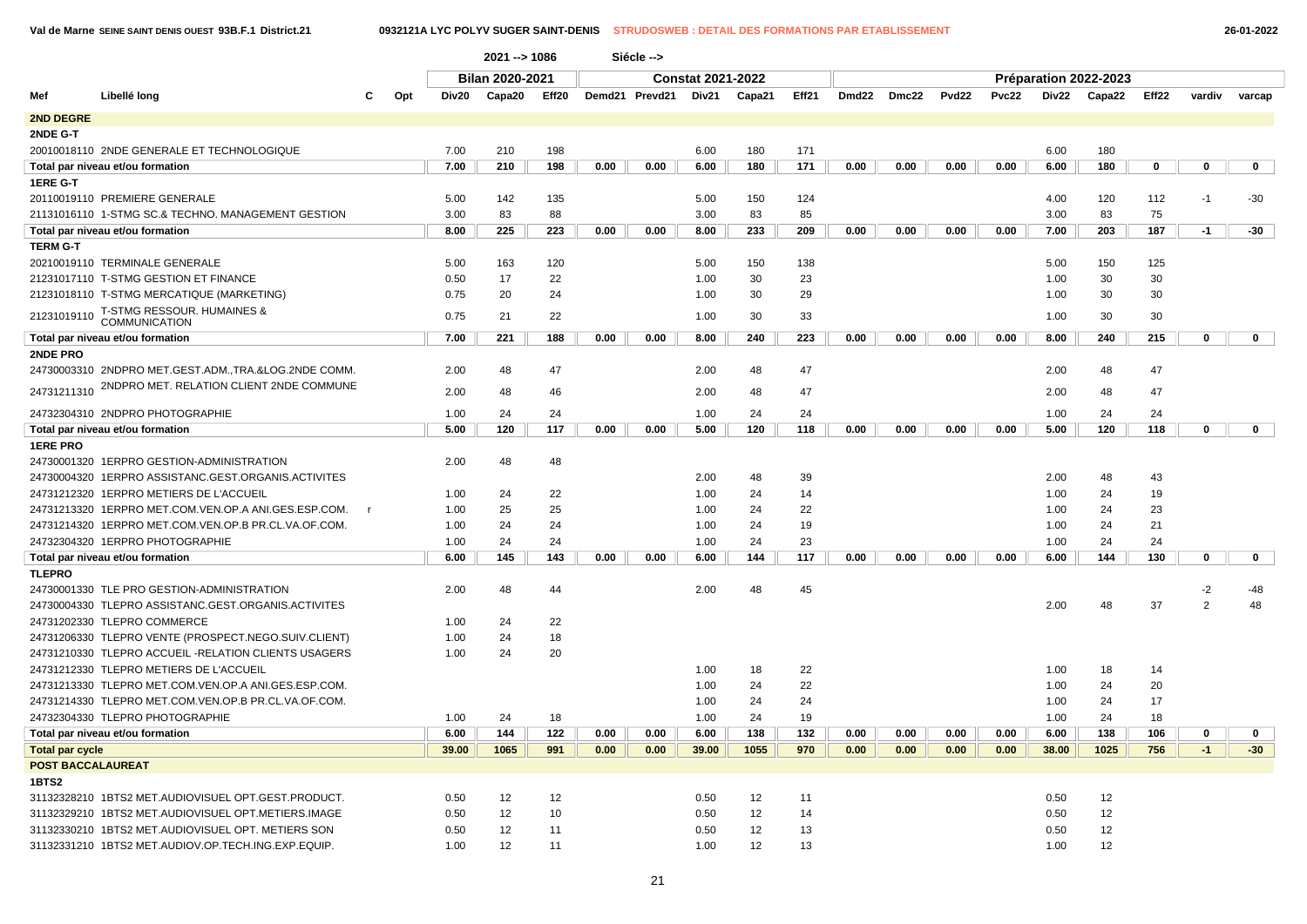#### **Val de Marne SEINE SAINT DENIS OUEST 93B.F.1 District.21 0932121A LYC POLYV SUGER SAINT-DENIS STRUDOSWEB : DETAIL DES FORMATIONS PAR ETABLISSEMENT 26-01-2022**

|                            |                                                     |   |     |       | $2021 - 51086$         |       |      | Siécle -->     |                          |        |       |       |       |                   |       |       |                       |       |        |        |
|----------------------------|-----------------------------------------------------|---|-----|-------|------------------------|-------|------|----------------|--------------------------|--------|-------|-------|-------|-------------------|-------|-------|-----------------------|-------|--------|--------|
|                            |                                                     |   |     |       | <b>Bilan 2020-2021</b> |       |      |                | <b>Constat 2021-2022</b> |        |       |       |       |                   |       |       | Préparation 2022-2023 |       |        |        |
| Mef                        | Libellé long                                        | C | Opt | Div20 | Capa20                 | Eff20 |      | Demd21 Prevd21 | Div21                    | Capa21 | Eff21 | Dmd22 | Dmc22 | Pvd <sub>22</sub> | Pvc22 | Div22 | Capa22                | Eff22 | vardiv | varcap |
|                            | 31132332210 1BTS2 MET.AUDIOV.OPT.MET.MONT.POSTPROD. |   |     | 0.50  | 12                     |       |      |                | 0.50                     | 12     | 13    |       |       |                   |       | 0.50  | 12                    |       |        |        |
|                            | Total par niveau et/ou formation                    |   |     | 3.00  | 60                     | 51    | 0.00 | 0.00           | 3.00                     | 60     | 64    | 0.00  | 0.00  | 0.00              | 0.00  | 3.00  | 60                    |       |        |        |
| 2BTS2                      |                                                     |   |     |       |                        |       |      |                |                          |        |       |       |       |                   |       |       |                       |       |        |        |
|                            | 31132328220 2BTS2 MET.AUDIOVISUEL OPT.GEST.PRODUCT. |   |     | 0.50  | 12                     | 10    |      |                | 0.50                     | 12     | 12    |       |       |                   |       | 0.50  | 12                    |       |        |        |
|                            | 31132329220 2BTS2 MET.AUDIOVISUEL OPT.METIERS.IMAGE |   |     | 0.50  | 12                     | 12    |      |                | 0.50                     | 12     | 12    |       |       |                   |       | 0.50  | 12                    |       |        |        |
|                            | 31132330220 2BTS2 MET.AUDIOVISUEL OPT. METIERS SON  |   |     | 0.50  | 12                     | 8     |      |                | 0.50                     | 12     | 10    |       |       |                   |       | 0.50  | 12                    |       |        |        |
|                            | 31132331220 2BTS2 MET.AUDIOV.OP.TECH.ING.EXP.EQUIP. |   |     | 1.00  | 12                     | 14    |      |                | 1.00                     | 12     |       |       |       |                   |       | 1.00  | 12                    |       |        |        |
|                            | 31132332220 2BTS2 MET.AUDIOV.OPT.MET.MONT.POSTPROD. |   |     | 0.50  | 12                     | 10    |      |                | 0.50                     | 12     | 11    |       |       |                   |       | 0.50  | 12                    |       |        |        |
|                            | Total par niveau et/ou formation                    |   |     | 3.00  | 60                     | 54    | 0.00 | 0.00           | 3.00                     | 60     | 52    | 0.00  | 0.00  | 0.00              | 0.00  | 3.00  | 60                    |       |        |        |
| <b>Total par cycle</b>     |                                                     |   |     | 6.00  | 120                    | 105   | 0.00 | 0.00           | 6.00                     | 120    | 116   | 0.00  | 0.00  | 0.00              | 0.00  | 6.00  | 120                   |       |        |        |
| <b>Total Etablissement</b> |                                                     |   |     | 45.00 | 1185                   | 1096  | 0.00 | 0.00           | 45.00                    | 1175   | 1086  | 0.00  | 0.00  | 0.00              | 0.00  | 44.00 | 1145                  | 756   |        | $-30$  |

### **C Commentaires**

r dont 1 division à 24 réorientation 2nde GT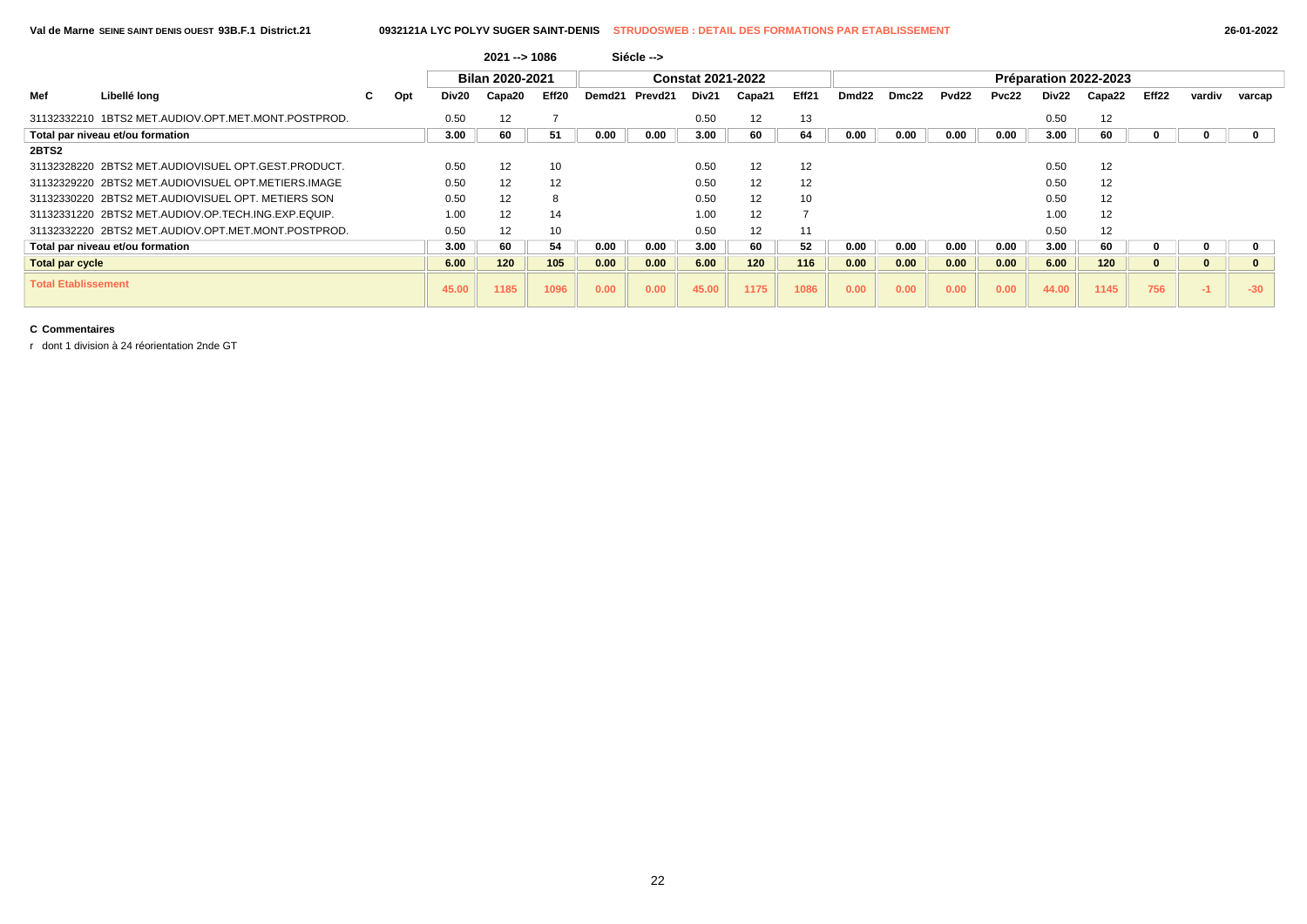## **Val de Marne SEINE SAINT DENIS OUEST 93B.F.1 District.21 0932129J LYC POLYV APPLICATION DE L'ENNA SAINT-DENIS STRUDOSWEB : DETAIL DES FORMATIONS PAR ETABLISSEMENT 26-01-2022**

|                            |                                                      |     |       | $2021 - 401$    |                |      | Siécle -->     |                          |        |                |                   |       |                   |       |       |                       |                |              |              |
|----------------------------|------------------------------------------------------|-----|-------|-----------------|----------------|------|----------------|--------------------------|--------|----------------|-------------------|-------|-------------------|-------|-------|-----------------------|----------------|--------------|--------------|
|                            |                                                      |     |       | Bilan 2020-2021 |                |      |                | <b>Constat 2021-2022</b> |        |                |                   |       |                   |       |       | Préparation 2022-2023 |                |              |              |
| Mef                        | Libellé long<br>С                                    | Opt | Div20 | Capa20          | Eff20          |      | Demd21 Prevd21 | Div21                    | Capa21 | Eff21          | Dmd <sub>22</sub> | Dmc22 | Pvd <sub>22</sub> | Pvc22 | Div22 | Capa22                | Eff22          | vardiv       | varcap       |
| <b>2ND DEGRE</b>           |                                                      |     |       |                 |                |      |                |                          |        |                |                   |       |                   |       |       |                       |                |              |              |
| 1CAP2                      |                                                      |     |       |                 |                |      |                |                          |        |                |                   |       |                   |       |       |                       |                |              |              |
|                            | 24125431210 1CAP2 SERRURIER METALLIER                |     | 1.00  | 12              | 8              |      |                |                          |        |                |                   |       |                   |       |       |                       |                |              |              |
|                            | 24125439210 1CAP2 METALLIER                          |     |       |                 |                |      |                | 1.00                     | 12     | 11             |                   |       |                   |       | 1.00  | 12                    | 10             |              |              |
|                            | 24125524210 1CAP2 ELECTRICIEN                        |     | 1.00  | 24              | 24             |      |                | 1.00                     | 24     | 22             |                   |       |                   |       | 1.00  | 24                    | 23             |              |              |
|                            | Total par niveau et/ou formation                     |     | 2.00  | 36              | 32             | 0.00 | 0.00           | 2.00                     | 36     | 33             | 0.00              | 0.00  | 0.00              | 0.00  | 2.00  | 36                    | 33             | 0            | $\mathbf 0$  |
| 2CAP2                      |                                                      |     |       |                 |                |      |                |                          |        |                |                   |       |                   |       |       |                       |                |              |              |
|                            | 24125431220 2CAP2 SERRURIER METALLIER                |     | 1.00  | 24              | 9              |      |                | 1.00                     | 12     | 6              |                   |       |                   |       | 1.00  | 12                    | 9              |              |              |
|                            | 24125524220 2CAP2 ELECTRICIEN                        |     | 1.00  | 24              | 22             |      |                | 1.00                     | 24     | 20             |                   |       |                   |       | 1.00  | 24                    | 20             |              |              |
|                            | Total par niveau et/ou formation                     |     | 2.00  | 48              | 31             | 0.00 | 0.00           | 2.00                     | 36     | 26             | 0.00              | 0.00  | 0.00              | 0.00  | 2.00  | 36                    | 29             | $\mathbf 0$  | $\mathbf 0$  |
| 2NDE PRO                   |                                                      |     |       |                 |                |      |                |                          |        |                |                   |       |                   |       |       |                       |                |              |              |
| 24720006310                | 2NDPRO MET.CON.DUR.BAT.&TRA.PUB.2NDE COM             |     | 0.75  | 18              | 10             |      |                | 0.75                     | 18     | 15             |                   |       |                   |       | 0.75  | 18                    | 13             |              |              |
| 24720008310                | 2NDPRO MET.TRANSIT.NUMER.ENERG.2NDE<br>COMM          |     |       |                 |                |      |                | 4.00                     | 96     | 94             |                   |       |                   |       | 4.00  | 96                    | 94             |              |              |
| 24720103310                | 2NDPRO MET.REAL.ENS.MEC.IND.2NDE<br><b>COMMUNE</b>   |     |       |                 |                |      |                | 0.25                     | 6      | $\overline{7}$ |                   |       |                   |       | 0.25  | 6                     | 6              |              |              |
|                            | 24725411310 2NDPRO TECH.CHAUDRONNERIE INDUSTRIELLE   |     | 0.25  | 6               | 4              |      |                |                          |        |                |                   |       |                   |       |       |                       |                |              |              |
|                            | 24725510310 2NDPRO METIERS ELECT. ENVIRON. CONNECTES |     | 2.00  | 48              | 47             |      |                |                          |        |                |                   |       |                   |       |       |                       |                |              |              |
| 24725516310                | 2NDPRO SYSTEMES NUMERIQUES 2NDE<br>COMMUNE           |     | 2.00  | 48              | 47             |      |                |                          |        |                |                   |       |                   |       |       |                       |                |              |              |
|                            | Total par niveau et/ou formation                     |     | 5.00  | 120             | 108            | 0.00 | 0.00           | 5.00                     | 120    | 116            | 0.00              | 0.00  | 0.00              | 0.00  | 5.00  | 120                   | 113            | $\bf{0}$     | $\mathbf{0}$ |
| <b>1ERE PRO</b>            |                                                      |     |       |                 |                |      |                |                          |        |                |                   |       |                   |       |       |                       |                |              |              |
| 24723303320                | 1ERPRO OUVRAG.BAT. ALU VERRE MATERX SYNT             |     | 0.25  | 6               | 5              |      |                | 0.50                     | 12     | 8              |                   |       |                   |       | 0.50  | 12                    | 12             |              |              |
|                            | 24725406320 1ERPRO OUVRAGES DU BATIMENT METALLERIE   |     | 0.25  | 6               | 9              |      |                | 0.25                     | 6      | 3              |                   |       |                   |       | 0.25  | 6                     | 6              |              |              |
|                            | 24725411320 1ERPRO TECH.CHAUDRONNERIE INDUSTRIELLE   |     | 0.50  | 6               | $\overline{7}$ |      |                | 0.25                     | 6      | $\overline{7}$ |                   |       |                   |       | 0.25  | 6                     | 6              |              |              |
|                            | 24725510320 1ERPRO METIERS ELECT. ENVIRON. CONNECTES |     | 2.00  | 48              | 47             |      |                | 2.00                     | 48     | 48             |                   |       |                   |       | 2.00  | 48                    | 48             |              |              |
|                            | 24725515320 1ERPRO SYST.NUM.OPT.C RES.INF.SYST.COMM. |     | 2.00  | 48              | 48             |      |                | 2.00                     | 48     | 48             |                   |       |                   |       | 2.00  | 48                    | 48             |              |              |
|                            | Total par niveau et/ou formation                     |     | 5.00  | 114             | 116            | 0.00 | 0.00           | 5.00                     | 120    | 114            | 0.00              | 0.00  | 0.00              | 0.00  | 5.00  | 120                   | 120            | $\mathbf 0$  | $\mathbf{0}$ |
| <b>TLEPRO</b>              |                                                      |     |       |                 |                |      |                |                          |        |                |                   |       |                   |       |       |                       |                |              |              |
| 24723303330                | TLEPRO OUVRAG.BAT. ALU VERRE MATERX SYNT             |     | 0.50  | 12              | 6              |      |                | 0.25                     | 6      | 5              |                   |       |                   |       | 0.25  | 6                     | 6              |              |              |
|                            | 24725406330 TLEPRO OUVRAGES DU BATIMENT METALLERIE   |     | 0.50  | 12              | 5              |      |                | 0.50                     | 9      | $\overline{7}$ |                   |       |                   |       | 0.50  | 9                     | 4              |              |              |
|                            | 24725411330 TLEPRO TECH.CHAUDRONNERIE INDUSTRIELLE   |     | 1.00  | 12              | 11             |      |                | 0.25                     | 9      | 8              |                   |       |                   |       | 0.25  | 9                     | $\overline{7}$ |              |              |
|                            | 24725510330 TLEPRO METIERS ELECT. ENVIRON, CONNECTES |     | 2.00  | 48              | 40             |      |                | 2.00                     | 48     | 44             |                   |       |                   |       | 2.00  | 48                    | 44             |              |              |
|                            | 24725515330 TLEPRO SYST.NUM.OPT.C RES.INF.SYST.COMM. |     | 2.00  | 48              | 47             |      |                | 2.00                     | 48     | 48             |                   |       |                   |       | 2.00  | 48                    | 48             |              |              |
|                            | Total par niveau et/ou formation                     |     | 6.00  | 132             | 109            | 0.00 | 0.00           | 5.00                     | 120    | 112            | 0.00              | 0.00  | 0.00              | 0.00  | 5.00  | 120                   | 109            | $\mathbf{0}$ | $\mathbf 0$  |
| <b>Total par cycle</b>     |                                                      |     | 20.00 | 450             | 396            | 0.00 | 0.00           | 19.00                    | 432    | 401            | 0.00              | 0.00  | 0.00              | 0.00  | 19.00 | 432                   | 404            | $\mathbf{0}$ | $\mathbf{0}$ |
| <b>Total Etablissement</b> |                                                      |     | 20.00 | 450             | 396            | 0.00 | 0.00           | 19.00                    | 432    | 401            | 0.00              | 0.00  | 0.00              | 0.00  | 19.00 | 432                   | 404            | $\mathbf{0}$ | $\mathbf{0}$ |

#### **C Commentaires**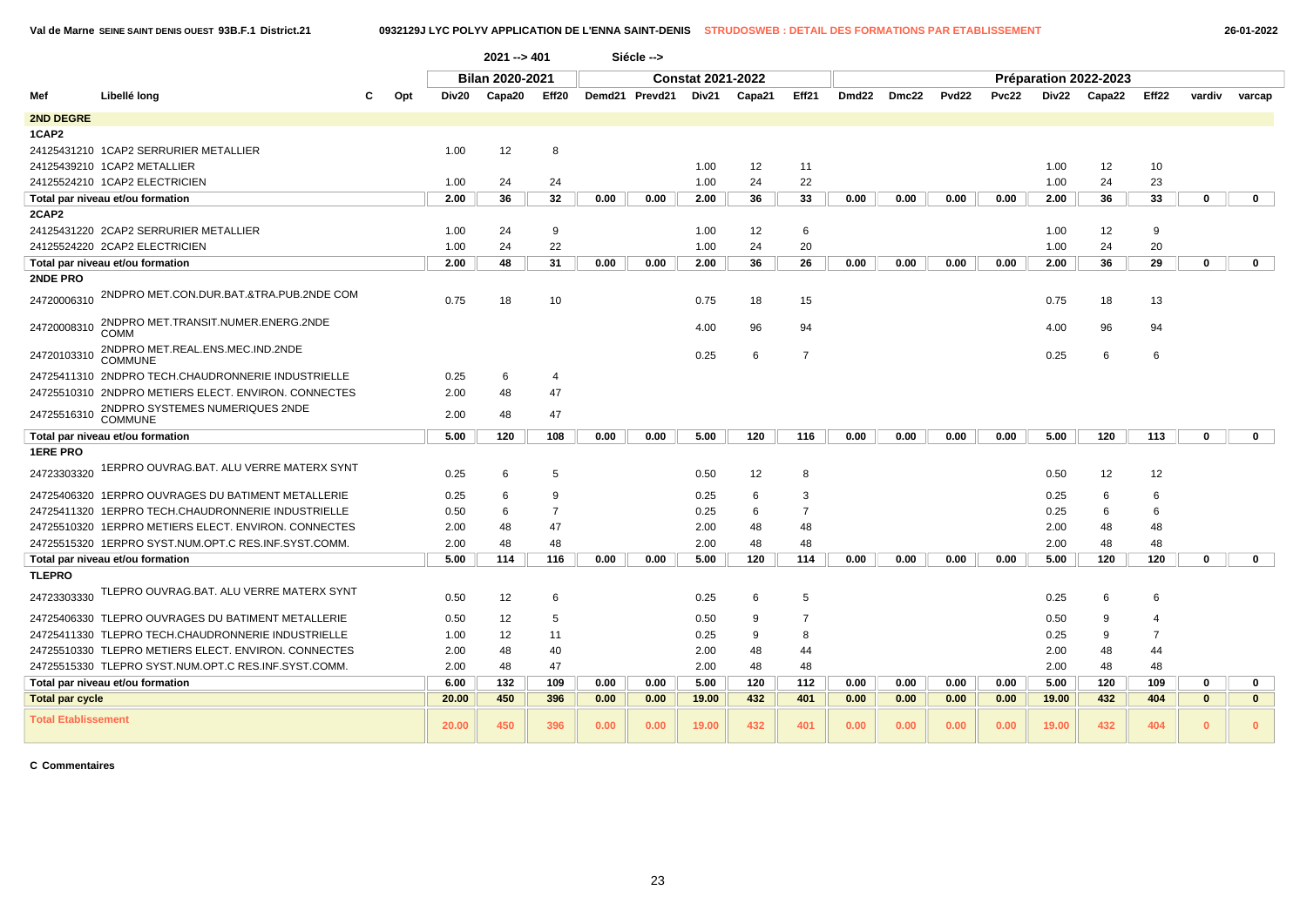|                          |                                                      |     |       | 2021 -- > 1879         |       |      | Siécle -->     |                          |        |       |       |       |                   |       |       |                       |             |              |              |
|--------------------------|------------------------------------------------------|-----|-------|------------------------|-------|------|----------------|--------------------------|--------|-------|-------|-------|-------------------|-------|-------|-----------------------|-------------|--------------|--------------|
|                          |                                                      |     |       | <b>Bilan 2020-2021</b> |       |      |                | <b>Constat 2021-2022</b> |        |       |       |       |                   |       |       | Préparation 2022-2023 |             |              |              |
| Mef                      | Libellé long                                         | Opt | Div20 | Capa20                 | Eff20 |      | Demd21 Prevd21 | Div21                    | Capa21 | Eff21 | Dmd22 | Dmc22 | Pvd <sub>22</sub> | Pvc22 | Div22 | Capa22                | Eff22       | vardiv       | varcap       |
| 2ND DEGRE                |                                                      |     |       |                        |       |      |                |                          |        |       |       |       |                   |       |       |                       |             |              |              |
| 2NDE G-T                 |                                                      |     |       |                        |       |      |                |                          |        |       |       |       |                   |       |       |                       |             |              |              |
|                          | 20010018110 2NDE GENERALE ET TECHNOLOGIQUE           |     | 16.00 | 480                    | 460   |      |                | 15.00                    | 450    | 430   |       |       |                   |       | 14.00 | 420                   |             | $-1$         | -30          |
|                          | Total par niveau et/ou formation                     |     | 16.00 | 480                    | 460   | 0.00 | 0.00           | 15.00                    | 450    | 430   | 0.00  | 0.00  | 0.00              | 0.00  | 14.00 | 420                   | $\mathbf 0$ | $-1$         | -30          |
| 1ERE G-T                 |                                                      |     |       |                        |       |      |                |                          |        |       |       |       |                   |       |       |                       |             |              |              |
|                          | 20110019110 PREMIERE GENERALE                        |     | 8.00  | 248                    | 230   |      |                | 8.00                     | 280    | 248   |       |       |                   |       | 7.00  | 245                   | 222         | $-1$         | $-35$        |
|                          | 21120008110 1-STL SC.PHYS.CHIM. EN LABORATOIRE       |     | 0.50  | 12                     | 9     |      |                | 0.50                     | 12     | 12    |       |       |                   |       | 0.50  | 12                    | 10          |              |              |
|                          | 21120009110 1-STL BIOCHIMIE-BIOLOGIE-BIOTECHNOLOGIE  |     | 1.50  | 50                     | 40    |      |                | 1.50                     | 42     | 34    |       |       |                   |       | 1.50  | 42                    | 35          |              |              |
|                          | 21120010110 1STI2D SC. & TECHN. INGEN.INNOV.DEV.DUR. |     | 3.00  | 92                     | 84    |      |                | 3.00                     | 92     | 78    |       |       |                   |       | 3.00  | 92                    | 76          |              |              |
|                          | 21131016110 1-STMG SC.& TECHNO. MANAGEMENT GESTION   |     | 5.00  | 127                    | 135   |      |                | 5.00                     | 132    | 125   |       |       |                   |       | 5.00  | 132                   | 121         |              |              |
|                          | Total par niveau et/ou formation                     |     | 18.00 | 529                    | 498   | 0.00 | 0.00           | 18.00                    | 558    | 497   | 0.00  | 0.00  | 0.00              | 0.00  | 17.00 | 523                   | 464         | -1           | -35          |
| <b>TERM G-T</b>          |                                                      |     |       |                        |       |      |                |                          |        |       |       |       |                   |       |       |                       |             |              |              |
|                          | 20210019110 TERMINALE GENERALE                       |     | 8.00  | 230                    | 212   |      |                | 7.00                     | 245    | 228   |       |       |                   |       | 8.00  | 280                   | 248         | $\mathbf{1}$ | 35           |
|                          | 21220003110 TSTI2D ARCHITECTURE CONSTRUCTION         |     | 0.50  | 17                     | 26    |      |                | 0.50                     | 15     | 21    |       |       |                   |       | 0.50  | 15                    | 15          |              |              |
|                          | 21220004110 TSTI2D ENERGIES ET ENVIRONNEMENT         |     | 0.50  | 17                     |       |      |                | 0.50                     | 15     | 12    |       |       |                   |       | 0.50  | 15                    | 12          |              |              |
|                          | 21220005110 TSTI2D INNOV.TECHNO. ECO CONCEPT.        |     | 0.75  | 17                     | 14    |      |                | 0.50                     | 15     | 12    |       |       |                   |       | 0.50  | 15                    | 13          |              |              |
|                          | 21220006110 TSTI2D SYSTE INFO. ET NUMERIQUE          |     | 1.25  | 37                     | 39    |      |                | 1.50                     | 45     | 35    |       |       |                   |       | 1.50  | 45                    | 42          |              |              |
|                          | 21220008110 T-STL SC.PHYS.CHIM. EN LABORATOIRE       |     | 0.50  | 14                     | 8     |      |                | 0.50                     | 12     | 11    |       |       |                   |       | 0.50  | 12                    | 10          |              |              |
|                          | 21220009110 T-STL BIOCHIMIE-BIOLOGIE-BIOTECHNOLOGIE  |     | 1.50  | 50                     | 36    |      |                | 1.50                     | 42     | 40    |       |       |                   |       | 1.50  | 42                    | 39          |              |              |
|                          | 21231017110 T-STMG GESTION ET FINANCE                |     | 1.00  | 21                     | 15    |      |                | 1.00                     | 35     | 30    |       |       |                   |       | 1.00  | 35                    | 24          |              |              |
|                          | 21231018110 T-STMG MERCATIQUE (MARKETING)            |     | 1.50  | 41                     | 42    |      |                | 1.00                     | 35     | 62    |       |       |                   |       | 1.00  | 35                    | 35          |              |              |
| 21231019110              | T-STMG RESSOUR. HUMAINES &<br><b>COMMUNICATION</b>   |     | 1.00  | 23                     | 28    |      |                | 1.00                     | 35     | 27    |       |       |                   |       | 1.00  | 35                    | 32          |              |              |
|                          | 21231020110 T-STMG SYSTEMES D'INFORMATION DE GESTION |     | 0.50  | 15                     | 10    |      |                | 1.00                     | 35     | 11    |       |       |                   |       | 1.00  | 35                    | 34          |              |              |
|                          | Total par niveau et/ou formation                     |     | 17.00 | 482                    | 430   | 0.00 | 0.00           | 16.00                    | 529    | 489   | 0.00  | 0.00  | 0.00              | 0.00  | 17.00 | 564                   | 504         | 1            | 35           |
| <b>Total par cycle</b>   |                                                      |     | 51.00 | 1491                   | 1388  | 0.00 | 0.00           | 49.00                    | 1537   | 1416  | 0.00  | 0.00  | 0.00              | 0.00  | 48.00 | 1507                  | 968         | $-1$         | $-30$        |
| <b>POST BACCALAUREAT</b> |                                                      |     |       |                        |       |      |                |                          |        |       |       |       |                   |       |       |                       |             |              |              |
| CPGE-1                   |                                                      |     |       |                        |       |      |                |                          |        |       |       |       |                   |       |       |                       |             |              |              |
|                          | 30111018210 CPGE1 MPSI (MATH.PHYS SC.INGENIEUR)      |     | 1.00  | 24                     | 23    |      |                | 1.00                     | 24     | 24    |       |       |                   |       | 1.00  | 24                    |             |              |              |
|                          | 30111019210 CPGE1 PCSI (PHYS.CHIM.SCI.INGEN.)        |     | 1.00  | 24                     | 20    |      |                | 1.00                     | 24     | 19    |       |       |                   |       | 1.00  | 24                    |             |              |              |
|                          | Total par niveau et/ou formation                     |     | 2.00  | 48                     | 43    | 0.00 | 0.00           | 2.00                     | 48     | 43    | 0.00  | 0.00  | 0.00              | 0.00  | 2.00  | 48                    | 0           | 0            | $\mathbf{0}$ |
| CPGE-2                   |                                                      |     |       |                        |       |      |                |                          |        |       |       |       |                   |       |       |                       |             |              |              |
|                          | 30111027220 CPGE2 MP (MATHEMATIQUES ET PHYSIQUE)     |     | 1.00  | 24                     | 11    |      |                | 1.00                     | 24     | 6     |       |       |                   |       | 1.00  | 24                    |             |              |              |
|                          | 30111029220 CPGE2 PSI (PHYSIQUE ET SC. INGENIEUR)    |     | 1.00  | 30                     | 14    |      |                | 1.00                     | 30     | 17    |       |       |                   |       | 1.00  | 30                    |             |              |              |
|                          | 30111040220 CPGE ATS INGENIERIE INDUSTRIELLE         |     | 1.00  | 30                     | 25    |      |                | 1.00                     | 30     | 25    |       |       |                   |       | 1.00  | 30                    |             |              |              |
|                          | Total par niveau et/ou formation                     |     | 3.00  | 84                     | 50    | 0.00 | 0.00           | 3.00                     | 84     | 48    | 0.00  | 0.00  | 0.00              | 0.00  | 3.00  | 84                    | $\mathbf 0$ | $\mathbf 0$  | $\mathbf 0$  |
| 1BTS2                    |                                                      |     |       |                        |       |      |                |                          |        |       |       |       |                   |       |       |                       |             |              |              |
|                          | 31120112210 1BTS2 SYST.NUMER. OPT.A INFORM.&RESEAUX  |     | 1.00  | 12                     | 12    |      |                | 1.00                     | 12     | 12    |       |       |                   |       | 1.00  | 12                    |             |              |              |
|                          | 31122106210 1BTS2 BIOQUALITE                         |     | 1.00  | 30                     | 31    |      |                | 1.00                     | 30     | 29    |       |       |                   |       | 1.00  | 30                    |             |              |              |
|                          | 31125516210 1BTS2 SYST.NUMER. OPT.B ELECTRON.&COM.   |     | 1.00  | 12                     | 11    |      |                | 1.00                     | 12     | 13    |       |       |                   |       | 1.00  | 12                    |             |              |              |
|                          | 31125520210 1BTS2 ELECTROTECHNIQUE                   |     | 1.00  | 24                     | 26    |      |                | 1.00                     | 24     | 23    |       |       |                   |       | 1.00  | 24                    |             |              |              |
| 31131213210              | 1BTS2 MANAGEMENT COMMERC. OPERATIONNEL               |     | 1.00  | 35                     | 26    |      |                | 1.00                     | 35     | 31    |       |       |                   |       | 1.00  | 35                    |             |              |              |
|                          | 31131409210 1BTS2 GESTION DE LA PME                  |     | 2.00  | 70                     | 54    |      |                | 2.00                     | 70     | 56    |       |       |                   |       | 2.00  | 70                    |             |              |              |
|                          | 31133109210 1BTS2 ANALYSES DE BIOLOGIE MEDICALE      |     | 2.00  | 48                     | 46    |      |                | 2.00                     | 48     | 44    |       |       |                   |       | 2.00  | 48                    |             |              |              |
|                          | Total par niveau et/ou formation                     |     | 9.00  | 231                    | 206   | 0.00 | 0.00           | 9.00                     | 231    | 208   | 0.00  | 0.00  | 0.00              | 0.00  | 9.00  | 231                   | 0           | 0            | 0            |

**2BTS2**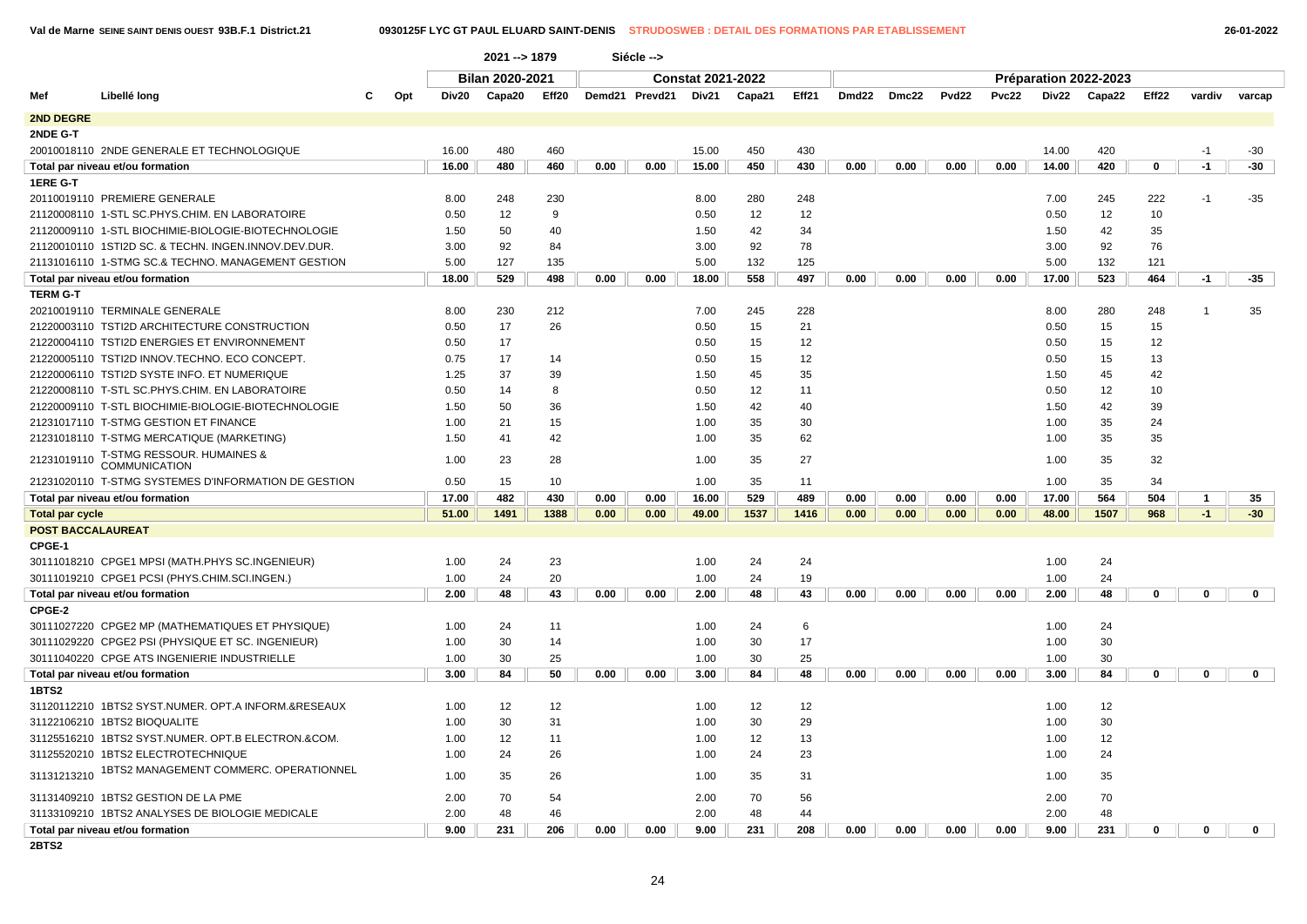|  | 26-01-2022 |
|--|------------|
|--|------------|

|                            |                                                     |    |     |       | $2021 - 1879$          |       |        | Siécle --> |                          |        |       |                   |       |       |       |       |                       |          |              |        |
|----------------------------|-----------------------------------------------------|----|-----|-------|------------------------|-------|--------|------------|--------------------------|--------|-------|-------------------|-------|-------|-------|-------|-----------------------|----------|--------------|--------|
|                            |                                                     |    |     |       | <b>Bilan 2020-2021</b> |       |        |            | <b>Constat 2021-2022</b> |        |       |                   |       |       |       |       | Préparation 2022-2023 |          |              |        |
| Mef                        | Libellé long                                        | C. | Opt | Div20 | Capa20                 | Eff20 | Demd21 | Prevd21    | Div21                    | Capa21 | Eff21 | Dmd <sub>22</sub> | Dmc22 | Pvd22 | Pvc22 | Div22 | Capa22                | Eff22    | vardiv       | varcap |
|                            | 31120112220 2BTS2 SYST.NUMER, OPT.A INFORM.&RESEAUX |    |     | 0.50  | 12                     | 11    |        |            | 0.50                     | 12     | 14    |                   |       |       |       | 0.50  | 12                    |          |              |        |
|                            | 31122103220 2BTS2 QUALIT.DS INDUS.ALIM.& BIO-INDUS  |    |     | 1.00  | 30                     | 20    |        |            |                          |        |       |                   |       |       |       |       |                       |          |              |        |
|                            | 31122106220 2BTS2 BIOQUALITE                        |    |     |       |                        |       |        |            | 1.00                     | 30     | 25    |                   |       |       |       | 1.00  | 24                    |          |              |        |
|                            | 31125515220 2BTS2 ELECTROTECHNIQUE                  |    |     | 1.00  | 24                     | 19    |        |            |                          |        |       |                   |       |       |       |       |                       |          |              |        |
|                            | 31125516220 2BTS2 SYST.NUMER, OPT.B ELECTRON.&COM.  |    |     | 0.50  | 12                     | 13    |        |            | 0.50                     | 12     | 8     |                   |       |       |       | 0.50  | 12                    |          |              |        |
|                            | 31125520220 2BTS2 ELECTROTECHNIQUE                  |    |     |       |                        |       |        |            | 1.00                     | 24     | 16    |                   |       |       |       | 1.00  | 24                    |          |              |        |
| 31131213220                | 2BTS2 MANAGEMENT COMMERC. OPERATIONNEL              |    |     | 1.00  | 35                     | 31    |        |            | 1.00                     | 35     | 23    |                   |       |       |       | 1.00  | 35                    |          |              |        |
|                            | 31131409220 2BTS2 GESTION DE LA PME                 |    |     | 2.00  | 59                     | 40    |        |            | 2.00                     | 60     | 38    |                   |       |       |       | 2.00  | 48                    |          |              | $-12$  |
|                            | 31133109220 2BTS2 ANALYSES DE BIOLOGIE MEDICALE     |    |     | 2.00  | 48                     | 41    |        |            | 2.00                     | 48     | 40    |                   |       |       |       | 2.00  | 48                    |          |              |        |
|                            | Total par niveau et/ou formation                    |    |     | 8.00  | 220                    | 175   | 0.00   | 0.00       | 8.00                     | 221    | 164   | 0.00              | 0.00  | 0.00  | 0.00  | 8.00  | 203                   | 0        | 0            | $-18$  |
| <b>Total par cycle</b>     |                                                     |    |     | 22.00 | 583                    | 474   | 0.00   | 0.00       | 22.00                    | 584    | 463   | 0.00              | 0.00  | 0.00  | 0.00  | 22.00 | 566                   | $\bf{0}$ | $\mathbf{0}$ | $-18$  |
| <b>Total Etablissement</b> |                                                     |    |     | 73.00 | 2074                   | 1862  | 0.00   | 0.00       | 71.00                    | 2121   | 1879  | 0.00              | 0.00  | 0.00  | 0.00  | 70.00 | 2073                  | 968      | $-1$         | $-48$  |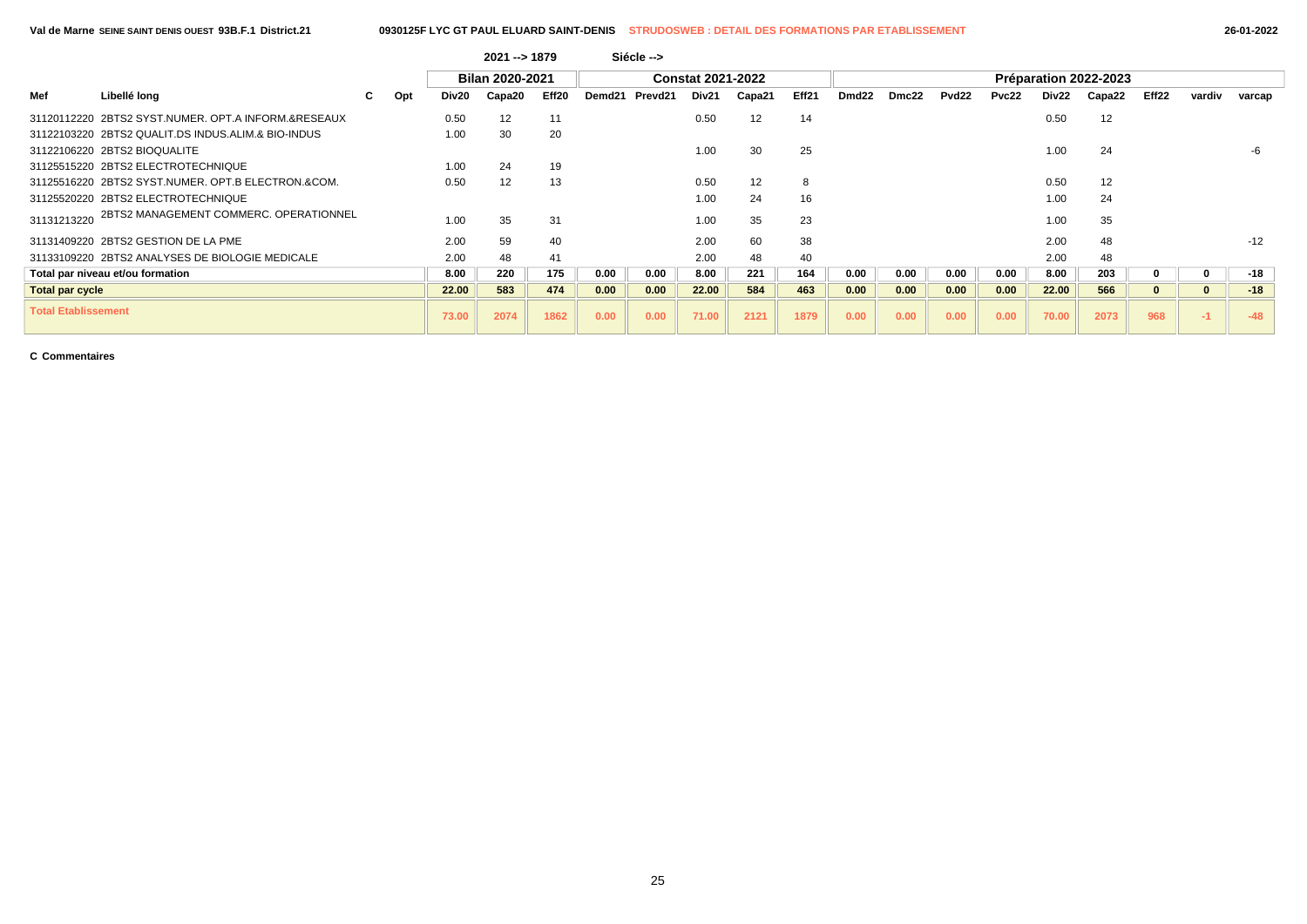|                          |                                                      |     |       | 2021 -- > 1028  |       |      | Siécle -->     |                          |        |       |       |       |       |       |       |                       |              |                |              |
|--------------------------|------------------------------------------------------|-----|-------|-----------------|-------|------|----------------|--------------------------|--------|-------|-------|-------|-------|-------|-------|-----------------------|--------------|----------------|--------------|
|                          |                                                      |     |       | Bilan 2020-2021 |       |      |                | <b>Constat 2021-2022</b> |        |       |       |       |       |       |       | Préparation 2022-2023 |              |                |              |
| Mef                      | Libellé long                                         | Opt | Div20 | Capa20          | Eff20 |      | Demd21 Prevd21 | Div21                    | Capa21 | Eff21 | Dmd22 | Dmc22 | Pvd22 | Pvc22 | Div22 | Capa22                | Eff22        | vardiv         | varcap       |
| 2ND DEGRE                |                                                      |     |       |                 |       |      |                |                          |        |       |       |       |       |       |       |                       |              |                |              |
| 2NDE G-T                 |                                                      |     |       |                 |       |      |                |                          |        |       |       |       |       |       |       |                       |              |                |              |
|                          | 20010018110 2NDE GENERALE ET TECHNOLOGIQUE           |     | 9.00  | 270             | 270   |      |                | 8.00                     | 240    | 239   |       |       |       |       | 7.00  | 210                   |              | $-1$           | $-30$        |
|                          | Total par niveau et/ou formation                     |     | 9.00  | 270             | 270   | 0.00 | 0.00           | 8.00                     | 240    | 239   | 0.00  | 0.00  | 0.00  | 0.00  | 7.00  | 210                   | 0            | $-1$           | $-30$        |
| 1ERE G-T                 |                                                      |     |       |                 |       |      |                |                          |        |       |       |       |       |       |       |                       |              |                |              |
|                          | 20110019110 PREMIERE GENERALE                        |     | 5.00  | 166             | 166   |      |                | 5.00                     | 175    | 174   |       |       |       |       | 5.00  | 175                   | 151          |                |              |
|                          | 21131016110 1-STMG SC.& TECHNO. MANAGEMENT GESTION   |     | 3.00  | 83              | 81    |      |                | 3.00                     | 83     | 83    |       |       |       |       | 3.00  | 83                    | 73           |                |              |
|                          | Total par niveau et/ou formation                     |     | 8.00  | 249             | 247   | 0.00 | 0.00           | 8.00                     | 258    | 257   | 0.00  | 0.00  | 0.00  | 0.00  | 8.00  | 258                   | 224          | 0              | $\mathbf 0$  |
| <b>TERM G-T</b>          |                                                      |     |       |                 |       |      |                |                          |        |       |       |       |       |       |       |                       |              |                |              |
|                          | 20210019110 TERMINALE GENERALE                       |     | 6.00  | 179             | 167   |      |                | 6.00                     | 180    | 177   |       |       |       |       | 6.00  | 180                   | 180          |                |              |
|                          | 21231017110 T-STMG GESTION ET FINANCE                |     | 0.80  | 23              | 13    |      |                | 0.50                     | 15     | 25    |       |       |       |       | 0.50  | 15                    | 15           |                |              |
|                          | 21231018110 T-STMG MERCATIQUE (MARKETING)            |     | 0.80  | 23              | 27    |      |                | 1.00                     | 30     | 31    |       |       |       |       | 1.00  | 30                    | 30           |                |              |
| 21231019110              | T-STMG RESSOUR. HUMAINES &<br><b>COMMUNICATION</b>   |     | 0.80  | 22              | 26    |      |                | 1.00                     | 30     | 17    |       |       |       |       | 1.00  | 30                    | 30           |                |              |
|                          | 21231020110 T-STMG SYSTEMES D'INFORMATION DE GESTION |     | 0.60  | 15              | 16    |      |                | 0.50                     | 15     | 15    |       |       |       |       | 0.50  | 15                    | 15           |                |              |
|                          | Total par niveau et/ou formation                     |     | 9.00  | 262             | 249   | 0.00 | 0.00           | 9.00                     | 270    | 265   | 0.00  | 0.00  | 0.00  | 0.00  | 9.00  | 270                   | 270          | $\mathbf 0$    | $\mathbf 0$  |
| 2NDE PRO                 |                                                      |     |       |                 |       |      |                |                          |        |       |       |       |       |       |       |                       |              |                |              |
|                          | 24730003310 2NDPRO MET.GEST.ADM.,TRA.&LOG.2NDE COMM. |     | 2.00  | 48              | 46    |      |                | 2.00                     | 48     | 48    |       |       |       |       | 1.00  | 24                    | 23           | $-1$           | $-24$        |
| 24733006310              | 2NDPRO ANIMAT. ENFANCE& PERSONNES AGEES              |     |       |                 |       |      |                |                          |        |       |       |       |       |       | 1.00  | 24                    | 24           | -1             | 24           |
|                          | Total par niveau et/ou formation                     |     | 2.00  | 48              | 46    | 0.00 | 0.00           | 2.00                     | 48     | 48    | 0.00  | 0.00  | 0.00  | 0.00  | 2.00  | 48                    | 47           | $\mathbf 0$    | $\mathbf 0$  |
| <b>1ERE PRO</b>          |                                                      |     |       |                 |       |      |                |                          |        |       |       |       |       |       |       |                       |              |                |              |
|                          | 24730001320 1ERPRO GESTION-ADMINISTRATION            |     | 2.00  | 48              | 46    |      |                |                          |        |       |       |       |       |       |       |                       |              |                |              |
|                          | 24730004320 1ERPRO ASSISTANC.GEST.ORGANIS.ACTIVITES  |     |       |                 |       |      |                | 2.00                     | 48     | 49    |       |       |       |       | 2.00  | 48                    | 48           |                |              |
|                          | Total par niveau et/ou formation                     |     | 2.00  | 48              | 46    | 0.00 | 0.00           | 2.00                     | 48     | 49    | 0.00  | 0.00  | 0.00  | 0.00  | 2.00  | 48                    | 48           | 0              | $\mathbf 0$  |
| <b>TLEPRO</b>            |                                                      |     |       |                 |       |      |                |                          |        |       |       |       |       |       |       |                       |              |                |              |
|                          | 24730001330 TLE PRO GESTION-ADMINISTRATION           |     | 2.00  | 60              | 59    |      |                | 2.00                     | 60     | 60    |       |       |       |       |       |                       |              | $-2$           | -60          |
|                          | 24730004330 TLEPRO ASSISTANC.GEST.ORGANIS.ACTIVITES  |     |       |                 |       |      |                |                          |        |       |       |       |       |       | 2.00  | 60                    | 60           | $\overline{2}$ | 60           |
|                          | Total par niveau et/ou formation                     |     | 2.00  | 60              | 59    | 0.00 | 0.00           | 2.00                     | 60     | 60    | 0.00  | 0.00  | 0.00  | 0.00  | 2.00  | 60                    | 60           | 0              | 0            |
| <b>Total par cycle</b>   |                                                      |     | 32.00 | 937             | 917   | 0.00 | 0.00           | 31.00                    | 924    | 918   | 0.00  | 0.00  | 0.00  | 0.00  | 30.00 | 894                   | 649          | $-1$           | $-30$        |
| <b>POST BACCALAUREAT</b> |                                                      |     |       |                 |       |      |                |                          |        |       |       |       |       |       |       |                       |              |                |              |
| CPGE-1                   |                                                      |     |       |                 |       |      |                |                          |        |       |       |       |       |       |       |                       |              |                |              |
|                          | 30113004210 CPGE1 LETTRES 1ERE ANNEE                 |     | 1.00  | 30              | 20    |      |                | 1.00                     | 35     | 22    |       |       |       |       | 1.00  | 35                    |              |                |              |
|                          | Total par niveau et/ou formation                     |     | 1.00  | 30              | 20    | 0.00 | 0.00           | 1.00                     | 35     | 22    | 0.00  | 0.00  | 0.00  | 0.00  | 1.00  | 35                    | $\mathbf 0$  | $\mathbf 0$    | $\mathbf{0}$ |
| CPGE-2                   |                                                      |     |       |                 |       |      |                |                          |        |       |       |       |       |       |       |                       |              |                |              |
|                          | 30113006220 CPGE2 LETTRES ENS FONTENAY-ST CLOUD      |     | 1.00  | 45              | 25    |      |                | 1.00                     | 45     | 30    |       |       |       |       | 1.00  | 45                    |              |                |              |
|                          | Total par niveau et/ou formation                     |     | 1.00  | 45              | 25    | 0.00 | 0.00           | 1.00                     | 45     | 30    | 0.00  | 0.00  | 0.00  | 0.00  | 1.00  | 45                    | 0            | 0              | $\mathbf 0$  |
| <b>1BTS2</b>             |                                                      |     |       |                 |       |      |                |                          |        |       |       |       |       |       |       |                       |              |                |              |
|                          | 31132612210 1BTS2 SERV.INFORMATIQ.ORGAN.1ERE ANNEE   |     | 1.00  | 24              | 24    |      |                | 1.00                     | 24     | 22    |       |       |       |       | 1.00  | 24                    |              |                |              |
|                          | Total par niveau et/ou formation                     |     | 1.00  | 24              | 24    | 0.00 | 0.00           | 1.00                     | 24     | 22    | 0.00  | 0.00  | 0.00  | 0.00  | 1.00  | 24                    | 0            | 0              | $\mathbf{0}$ |
| 2BTS2                    |                                                      |     |       |                 |       |      |                |                          |        |       |       |       |       |       |       |                       |              |                |              |
|                          | 31132610220 2BTS2 SERV.INFORMATIQ.ORGAN.OPT.SISR     |     | 0.50  | 12              | 12    |      |                |                          |        |       |       |       |       |       |       |                       |              |                |              |
|                          | 31132611220 2BTS2 SERV.INFORMATIQ.ORGAN.OPT.SLAM     |     | 0.50  | 12              | 12    |      |                |                          |        |       |       |       |       |       |       |                       |              |                |              |
|                          | 31132613220 2BTS2 SERV.INFORMATIQ.ORGAN.OPT.A.SISR   |     |       |                 |       |      |                | 0.50                     | 12     | 11    |       |       |       |       | 0.50  | 12                    |              |                |              |
|                          | 31132614220 2BTS2 SERV.INFORMATIQ.ORGAN.OPT.B.SLAM   |     |       |                 |       |      |                | 0.50                     | 12     | 13    |       |       |       |       | 0.50  | 12                    |              |                |              |
|                          | Total par niveau et/ou formation                     |     | 1.00  | 24              | 24    | 0.00 | 0.00           | 1.00                     | 24     | 24    | 0.00  | 0.00  | 0.00  | 0.00  | 1.00  | 24                    | 0            | 0              | $\mathbf 0$  |
| <b>Total par cycle</b>   |                                                      |     | 4.00  | 123             | 93    | 0.00 | 0.00           | 4.00                     | 128    | 98    | 0.00  | 0.00  | 0.00  | 0.00  | 4.00  | 128                   | $\mathbf{0}$ | $\mathbf{0}$   | $\mathbf{0}$ |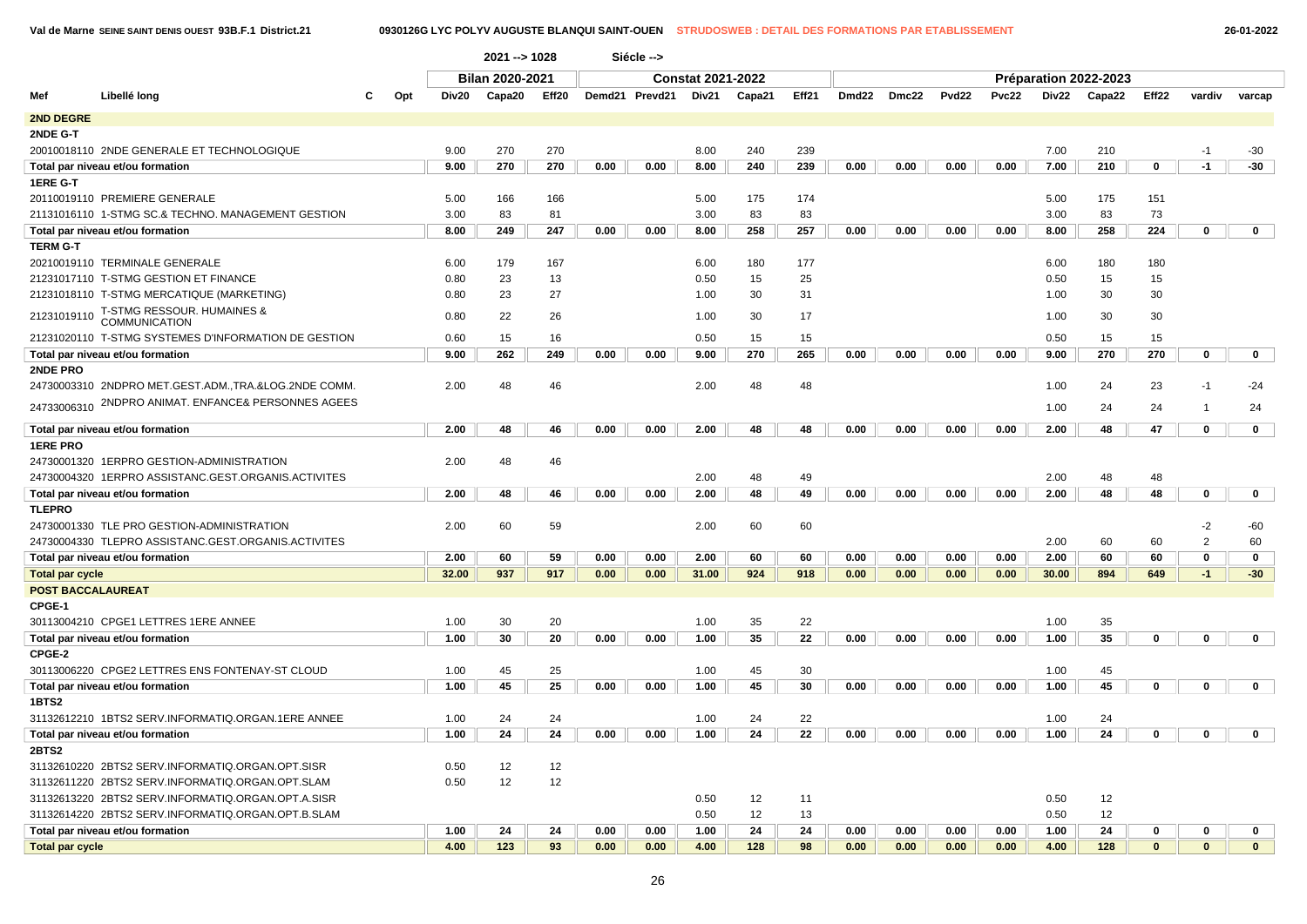|                        | Val de Marne SEINE SAINT DENIS OUEST 93B.F.1 District.21 |    | 0930126G LYC POLYV AUGUSTE BLANQUI SAINT-OUEN |       |                 |       |        |            | <b>STRUDOSWEB : DETAIL DES FORMATIONS PAR ETABLISSEMENT</b> |        |                 |                   |       |                   |       |       |                       |          | 26-01-2022 |        |
|------------------------|----------------------------------------------------------|----|-----------------------------------------------|-------|-----------------|-------|--------|------------|-------------------------------------------------------------|--------|-----------------|-------------------|-------|-------------------|-------|-------|-----------------------|----------|------------|--------|
|                        |                                                          |    |                                               |       | $2021 - 1028$   |       |        | Siécle --> |                                                             |        |                 |                   |       |                   |       |       |                       |          |            |        |
|                        |                                                          |    |                                               |       | Bilan 2020-2021 |       |        |            | <b>Constat 2021-2022</b>                                    |        |                 |                   |       |                   |       |       | Préparation 2022-2023 |          |            |        |
| Mef                    | Libellé long                                             | C. | Opt                                           | Div20 | Capa20          | Eff20 | Demd21 | Prevd21    | Div21                                                       | Capa21 | Eff21           | Dmd <sub>22</sub> | Dmc22 | Pvd <sub>22</sub> | Pvc22 | Div22 | Capa22                | Eff22    | vardiv     | varcap |
| <b>INSERTION</b>       |                                                          |    |                                               |       |                 |       |        |            |                                                             |        |                 |                   |       |                   |       |       |                       |          |            |        |
| <b>FCIL NIV-4</b>      |                                                          |    |                                               |       |                 |       |        |            |                                                             |        |                 |                   |       |                   |       |       |                       |          |            |        |
|                        | 7419990T11A FCIL4 INTERPRETATION DONNEES DIGITALES       |    |                                               | 1.00  | 24              | -8    |        |            | 1.00                                                        | 24     | 12              |                   |       |                   |       | 1.00  | 24                    |          |            |        |
|                        | Total par niveau et/ou formation                         |    |                                               | 1.00  | 24              | -8    | 0.00   | 0.00       | 1.00                                                        | 24     | 12              | 0.00              | 0.00  | 0.00              | 0.00  | 1.00  | 24                    | 0        | 0          |        |
| <b>Total par cycle</b> |                                                          |    |                                               | 1.00  | 24              | 8     | 0.00   | 0.00       | 1.00                                                        | 24     | 12 <sub>2</sub> | 0.00              | 0.00  | 0.00              | 0.00  | 1.00  | 24                    | $\bf{0}$ | $\bf{0}$   |        |
|                        | <b>Total Etablissement</b>                               |    |                                               | 37.00 | 1084            | 1018  | 0.00   | 0.00       | 36.00                                                       | 1076   | 1028            | 0.00              | 0.00  | 0.00              | 0.00  | 35.00 | 1046                  | 649      | $-1$       | $-30$  |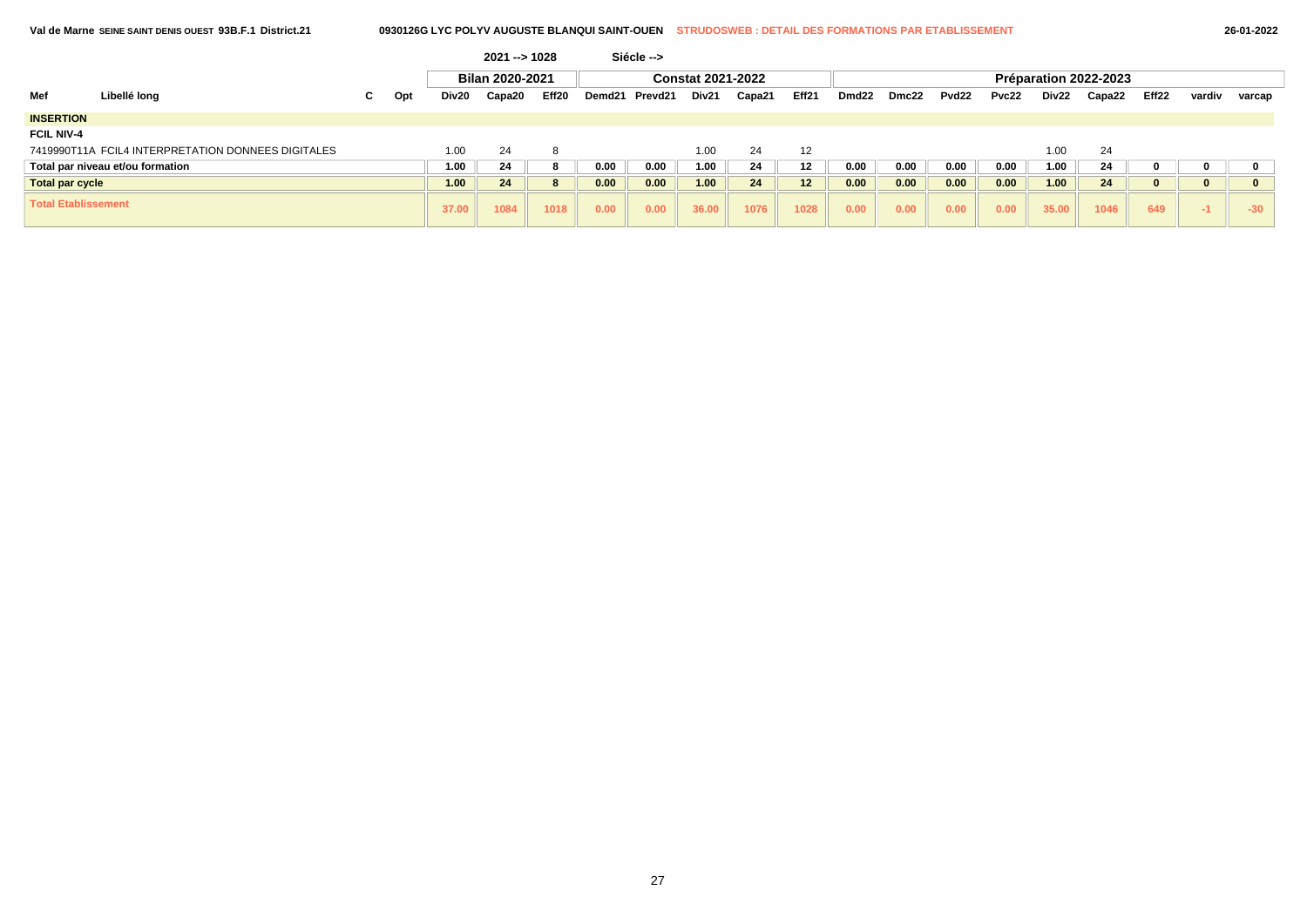| 26-01-202 |  |
|-----------|--|
|           |  |

|                          |                                                        |     |       | 2021 --> 747    |                |      | Siécle -->     |                          |        |       |       |       |                   |              |       |                       |       |              |                 |
|--------------------------|--------------------------------------------------------|-----|-------|-----------------|----------------|------|----------------|--------------------------|--------|-------|-------|-------|-------------------|--------------|-------|-----------------------|-------|--------------|-----------------|
|                          |                                                        |     |       | Bilan 2020-2021 |                |      |                | <b>Constat 2021-2022</b> |        |       |       |       |                   |              |       | Préparation 2022-2023 |       |              |                 |
| Mef                      | Libellé long<br>С                                      | Opt | Div20 | Capa20          | Eff20          |      | Demd21 Prevd21 | Div21                    | Capa21 | Eff21 | Dmd22 | Dmc22 | Pvd <sub>22</sub> | <b>Pvc22</b> | Div22 | Capa22                | Eff22 | vardiv       | varcap          |
| <b>2ND DEGRE</b>         |                                                        |     |       |                 |                |      |                |                          |        |       |       |       |                   |              |       |                       |       |              |                 |
| 2NDE G-T                 |                                                        |     |       |                 |                |      |                |                          |        |       |       |       |                   |              |       |                       |       |              |                 |
|                          | 20010018110 2NDE GENERALE ET TECHNOLOGIQUE             |     | 6.00  | 180             | 154            |      |                | 5.00                     | 150    | 132   |       |       |                   |              | 5.00  | 150                   |       |              |                 |
|                          | 2001001811F 2NDE GENERALE ET TECHNOLOGIQUE UPE2A       |     | 1.00  | 32              | $\overline{2}$ |      |                | 1.00                     | 32     | 5     |       |       |                   |              | 1.00  | 32                    |       |              |                 |
|                          | Total par niveau et/ou formation                       |     | 7.00  | 212             | 156            | 0.00 | 0.00           | 6.00                     | 182    | 137   | 0.00  | 0.00  | 0.00              | 0.00         | 6.00  | 182                   | 0     | $\mathbf 0$  | $\mathbf{0}$    |
| 1ERE G-T                 |                                                        |     |       |                 |                |      |                |                          |        |       |       |       |                   |              |       |                       |       |              |                 |
|                          | 20110019110 PREMIERE GENERALE                          |     | 2.00  | 63              | 60             |      |                | 2.00                     | 70     | 70    |       |       |                   |              | 2.00  | 70                    | 56    |              |                 |
|                          | 21120010110 1STI2D SC. & TECHN. INGEN.INNOV.DEV.DUR.   |     | 1.00  | 34              | 19             |      |                | 1.00                     | 30     | 26    |       |       |                   |              | 1.00  | 30                    | 20    |              |                 |
|                          | Total par niveau et/ou formation                       |     | 3.00  | 97              | 79             | 0.00 | 0.00           | 3.00                     | 100    | 96    | 0.00  | 0.00  | 0.00              | 0.00         | 3.00  | 100                   | 76    | $\mathbf 0$  | $\mathbf{0}$    |
| <b>TERM G-T</b>          |                                                        |     |       |                 |                |      |                |                          |        |       |       |       |                   |              |       |                       |       |              |                 |
|                          | 20210019110 TERMINALE GENERALE                         |     | 2.00  | 56              | 40             |      |                | 2.00                     | 70     | 55    |       |       |                   |              | 2.00  | 70                    | 68    |              |                 |
|                          | 21220004110 TSTI2D ENERGIES ET ENVIRONNEMENT           |     | 0.50  | 11              | 9              |      |                | 0.50                     | 12     | 9     |       |       |                   |              | 0.50  | 15                    | 15    |              | 3               |
|                          | 21220006110 TSTI2D SYSTE INFO. ET NUMERIQUE            |     | 0.50  | 11              | 11             |      |                | 0.50                     | 12     | 12    |       |       |                   |              | 0.50  | 15                    | 15    |              | 3               |
|                          | Total par niveau et/ou formation                       |     | 3.00  | 78              | 60             | 0.00 | 0.00           | 3.00                     | 94     | 76    | 0.00  | 0.00  | 0.00              | 0.00         | 3.00  | 100                   | 98    | $\mathbf 0$  | 6               |
| 1CAP2                    |                                                        |     |       |                 |                |      |                |                          |        |       |       |       |                   |              |       |                       |       |              |                 |
|                          | 24125524210 1CAP2 ELECTRICIEN                          |     | 1.00  | 24              | 23             |      |                | 1.00                     | 24     | 26    |       |       |                   |              | 1.00  | 24                    | 24    |              |                 |
|                          | Total par niveau et/ou formation                       |     | 1.00  | 24              | 23             | 0.00 | 0.00           | 1.00                     | 24     | 26    | 0.00  | 0.00  | 0.00              | 0.00         | 1.00  | 24                    | 24    | 0            | $\mathbf{0}$    |
| 2CAP2                    |                                                        |     |       |                 |                |      |                |                          |        |       |       |       |                   |              |       |                       |       |              |                 |
|                          | 24125524220 2CAP2 ELECTRICIEN                          |     | 1.00  | 24              | 24             |      |                | 1.00                     | 20     | 19    |       |       |                   |              | 1.00  | 24                    | 24    |              | $\overline{4}$  |
|                          | Total par niveau et/ou formation                       |     | 1.00  | 24              | 24             | 0.00 | 0.00           | 1.00                     | 20     | 19    | 0.00  | 0.00  | 0.00              | 0.00         | 1.00  | 24                    | 24    | 0            | $\overline{4}$  |
| 2NDE PRO                 |                                                        |     |       |                 |                |      |                |                          |        |       |       |       |                   |              |       |                       |       |              |                 |
| 24720008310              | 2NDPRO MET.TRANSIT.NUMER.ENERG.2NDE<br><b>COMM</b>     |     |       |                 |                |      |                | 4.00                     | 96     | 93    |       |       |                   |              | 4.00  | 96                    | 91    |              |                 |
|                          | 24722704310 2NDPRO TECHN. MAINT. SYST.ENERG.CLIMATIQ   |     | 1.00  | 24              | 24             |      |                |                          |        |       |       |       |                   |              |       |                       |       |              |                 |
|                          | 24725509310 2NDPRO TECHNIC. FROID CONDITIONNEMT AIR    |     | 1.00  | 24              | 20             |      |                |                          |        |       |       |       |                   |              |       |                       |       |              |                 |
|                          | 24725510310 2NDPRO METIERS ELECT. ENVIRON. CONNECTES   |     | 2.00  | 48              | 44             |      |                |                          |        |       |       |       |                   |              |       |                       |       |              |                 |
|                          | Total par niveau et/ou formation                       |     | 4.00  | 96              | 88             | 0.00 | 0.00           | 4.00                     | 96     | 93    | 0.00  | 0.00  | 0.00              | 0.00         | 4.00  | 96                    | 91    | $\mathbf 0$  | $\mathbf{0}$    |
| <b>1ERE PRO</b>          |                                                        |     |       |                 |                |      |                |                          |        |       |       |       |                   |              |       |                       |       |              |                 |
|                          | 24722704320 1ERPRO TECHN, MAINT, SYST, ENERG, CLIMATIQ |     | 1.00  | 24              | 24             |      |                | 1.00                     | 24     | 25    |       |       |                   |              | 1.00  | 24                    | 24    |              |                 |
|                          | 24725509320 1ERPRO TECHNIC. FROID CONDITIONNEMT AIR    |     | 1.00  | 24              | 23             |      |                | 1.00                     | 24     | 24    |       |       |                   |              | 1.00  | 24                    | 24    |              |                 |
|                          | 24725510320 1ERPRO METIERS ELECT. ENVIRON. CONNECTES   |     | 2.00  | 48              | 49             |      |                | 2.00                     | 48     | 44    |       |       |                   |              | 2.00  | 48                    | 47    |              |                 |
|                          | Total par niveau et/ou formation                       |     | 4.00  | 96              | 96             | 0.00 | 0.00           | 4.00                     | 96     | 93    | 0.00  | 0.00  | 0.00              | 0.00         | 4.00  | 96                    | 95    | $\mathbf 0$  | $\mathbf 0$     |
| <b>TLEPRO</b>            |                                                        |     |       |                 |                |      |                |                          |        |       |       |       |                   |              |       |                       |       |              |                 |
|                          | 24722704330 TLEPRO TECHN. MAINT. SYST.ENERG.CLIMATIQ   |     | 1.00  | 24              | 22             |      |                | 1.00                     | 24     | 24    |       |       |                   |              | 1.00  | 24                    | 24    |              |                 |
|                          | 24725509330 TLEPRO TECHNIC. FROID CONDITIONNEMT AIR    |     | 1.00  | 24              | 18             |      |                | 1.00                     | 24     | 24    |       |       |                   |              | 1.00  | 24                    | 24    |              |                 |
|                          | 24725510330 TLEPRO METIERS ELECT. ENVIRON. CONNECTES   |     | 2.00  | 48              | 41             |      |                | 2.00                     | 48     | 45    |       |       |                   |              | 2.00  | 48                    | 44    |              |                 |
|                          | Total par niveau et/ou formation                       |     | 4.00  | 96              | 81             | 0.00 | 0.00           | 4.00                     | 96     | 93    | 0.00  | 0.00  | 0.00              | 0.00         | 4.00  | 96                    | 92    | 0            | $\mathbf{0}$    |
| МC                       |                                                        |     |       |                 |                |      |                |                          |        |       |       |       |                   |              |       |                       |       |              |                 |
|                          | 25333501110 MC ANIM.-GEST. PROJETS SECT. SPORTIF       |     | 1.00  | 15              | 12             |      |                | 1.00                     | 15     | 12    |       |       |                   |              | 1.00  | 15                    |       |              |                 |
|                          | Total par niveau et/ou formation                       |     | 1.00  | 15              | 12             | 0.00 | 0.00           | 1.00                     | 15     | 12    | 0.00  | 0.00  | 0.00              | 0.00         | 1.00  | 15                    | 0     | 0            | $\mathbf 0$     |
| <b>Total par cycle</b>   |                                                        |     | 28.00 | 738             | 619            | 0.00 | 0.00           | 27.00                    | 723    | 645   | 0.00  | 0.00  | 0.00              | 0.00         | 27.00 | 733                   | 500   | $\mathbf{0}$ | 10 <sub>1</sub> |
| <b>POST BACCALAUREAT</b> |                                                        |     |       |                 |                |      |                |                          |        |       |       |       |                   |              |       |                       |       |              |                 |
| 1BTS2                    |                                                        |     |       |                 |                |      |                |                          |        |       |       |       |                   |              |       |                       |       |              |                 |
|                          | 31122709210 1BTS2 FLUID.EN.DOM.OPTA GEN.CLIM.FLUID     |     | 1.00  | 24              | 23             |      |                | 1.00                     | 24     | 21    |       |       |                   |              | 1.00  | 24                    |       |              |                 |
| 31131213210              | 1BTS2 MANAGEMENT COMMERC. OPERATIONNEL                 |     | 1.00  | 30              | 30             |      |                | 1.00                     | 30     | 35    |       |       |                   |              | 1.00  | 30                    |       |              |                 |
|                          | Total par niveau et/ou formation                       |     | 2.00  | 54              | 53             | 0.00 | 0.00           | 2.00                     | 54     | 56    | 0.00  | 0.00  | 0.00              | 0.00         | 2.00  | 54                    | 0     | 0            | $\mathbf 0$     |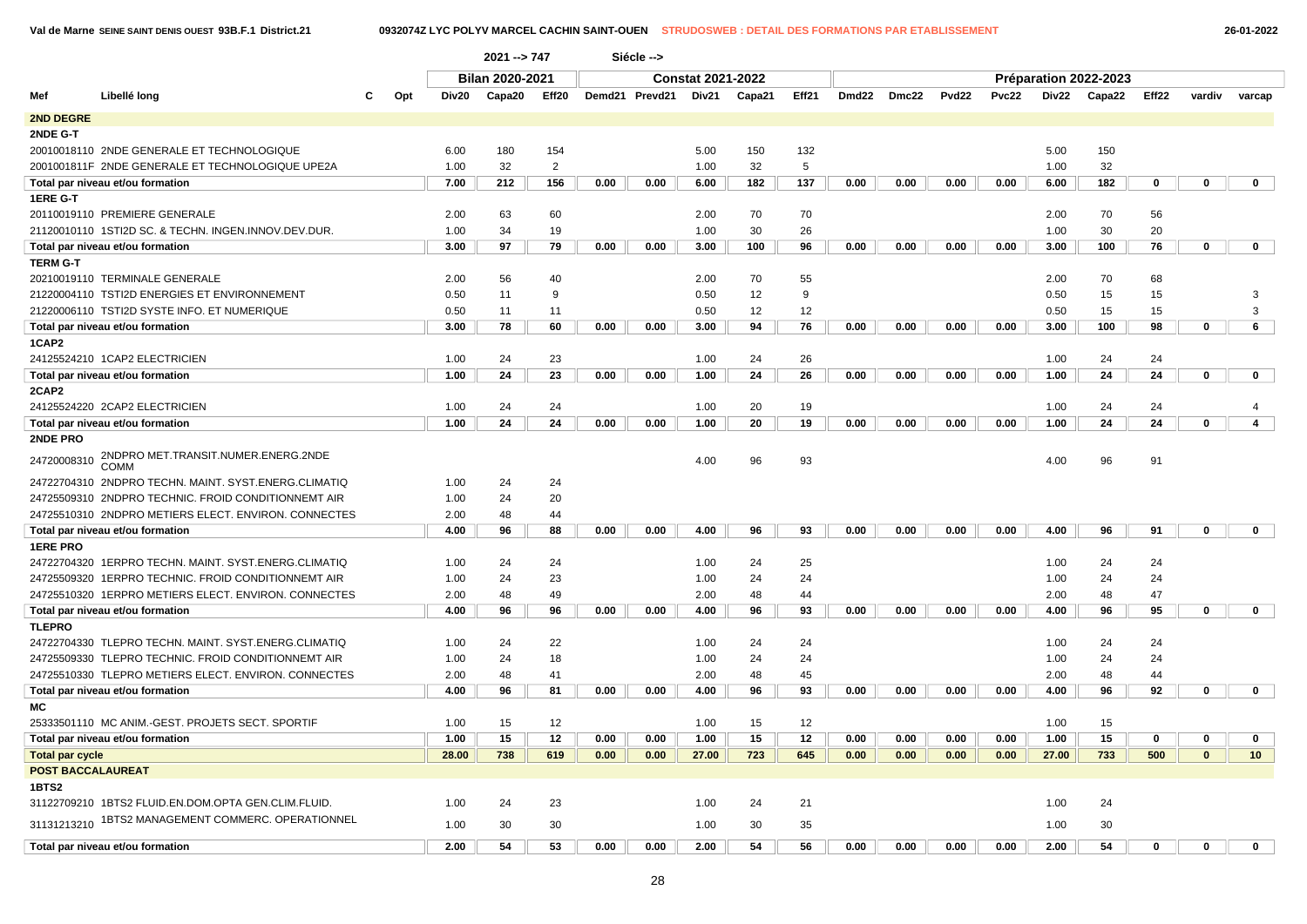|  | 26-01-2022 |
|--|------------|
|--|------------|

| 2021 --> 747               |                                                     |    |     |                 |        | Siécle -->        |        |         |                          |        |       |                       |       |                   |       |       |        |       |              |        |  |  |
|----------------------------|-----------------------------------------------------|----|-----|-----------------|--------|-------------------|--------|---------|--------------------------|--------|-------|-----------------------|-------|-------------------|-------|-------|--------|-------|--------------|--------|--|--|
|                            |                                                     |    |     | Bilan 2020-2021 |        |                   |        |         | <b>Constat 2021-2022</b> |        |       | Préparation 2022-2023 |       |                   |       |       |        |       |              |        |  |  |
| Mef                        | Libellé long                                        | C. | Opt | Div20           | Capa20 | Eff <sub>20</sub> | Demd21 | Prevd21 | Div21                    | Capa21 | Eff21 | Dmd <sub>22</sub>     | Dmc22 | Pvd <sub>22</sub> | Pvc22 | Div22 | Capa22 | Eff22 | vardiv       | varcap |  |  |
| 2BTS2                      |                                                     |    |     |                 |        |                   |        |         |                          |        |       |                       |       |                   |       |       |        |       |              |        |  |  |
|                            | 31122709220 2BTS2 FLUID.EN.DOM.OPTA GEN.CLIM.FLUID. |    |     | 1.00            | 24     | 21                |        |         | 1.00                     | 24     | 19    |                       |       |                   |       | 1.00  | 24     |       |              |        |  |  |
| 31131213220                | 2BTS2 MANAGEMENT COMMERC. OPERATIONNEL              |    |     | 1.00            | 24     | 15                |        |         | 1.00                     | 30     | 27    |                       |       |                   |       | 1.00  | 30     |       |              |        |  |  |
|                            | Total par niveau et/ou formation                    |    |     | 2.00            | 48     | 36                | 0.00   | 0.00    | 2.00                     | 54     | 46    | 0.00                  | 0.00  | 0.00              | 0.00  | 2.00  | 54     |       |              |        |  |  |
| <b>Total par cycle</b>     |                                                     |    |     | 4.00            | 102    | 89                | 0.00   | 0.00    | 4.00                     | 108    | 102   | 0.00                  | 0.00  | 0.00              | 0.00  | 4.00  | 108    |       |              |        |  |  |
| <b>Total Etablissement</b> |                                                     |    |     | 32.00           | 840    | 708               | 0.00   | 0.00    | 31.00                    | 831    | 747   | 0.00                  | 0.00  | 0.00              | 0.00  | 31.00 | 841    | 500   | $\mathbf{0}$ | $10-1$ |  |  |